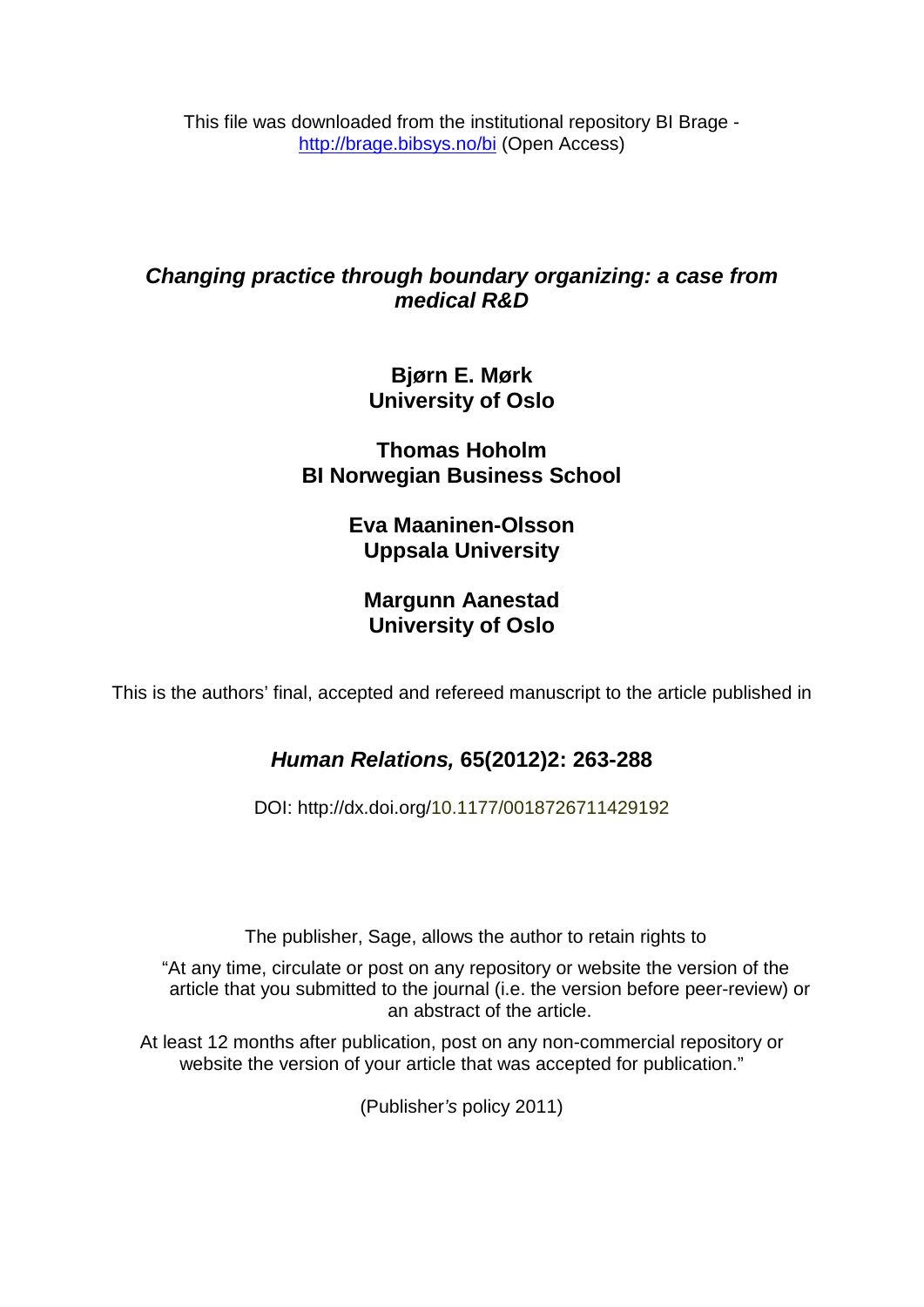**Changing practice through boundary organising: A case from medical R&D** Bjørn E Mørk, Thomas Hoholm, Eva Maaninen-Olsson and Margunn Aanestad

## **Abstract**

This paper contributes to our understanding of practices in innovating organisations. Previous studies have demonstrated how breakthroughs in knowledge may fail to be translated into practices if they are not aligned with existing practices, or if they cut across established boundaries and power structures. By drawing upon an ethnographic study of a medical R&D department which has been highly successful in developing new medical practices this paper investigates how such challenges can be overcome. To date much of the literature has focused on coordination across single, well-defined boundaries. We here extend this focus and introduce the notion of 'boundary organising' to analyse highly political and contingent processes of innovation and change within and across different practices. We add to existing literature by highlighting how the handling of multiple boundaries, the indirect effects of boundary work, the negotiation of mutual benefits and interests, and mutual adaptation are key aspects of boundary organising.

## **Keywords**

Innovation, change of practice, boundaries, boundary work, boundary organising, sociology of translation, politics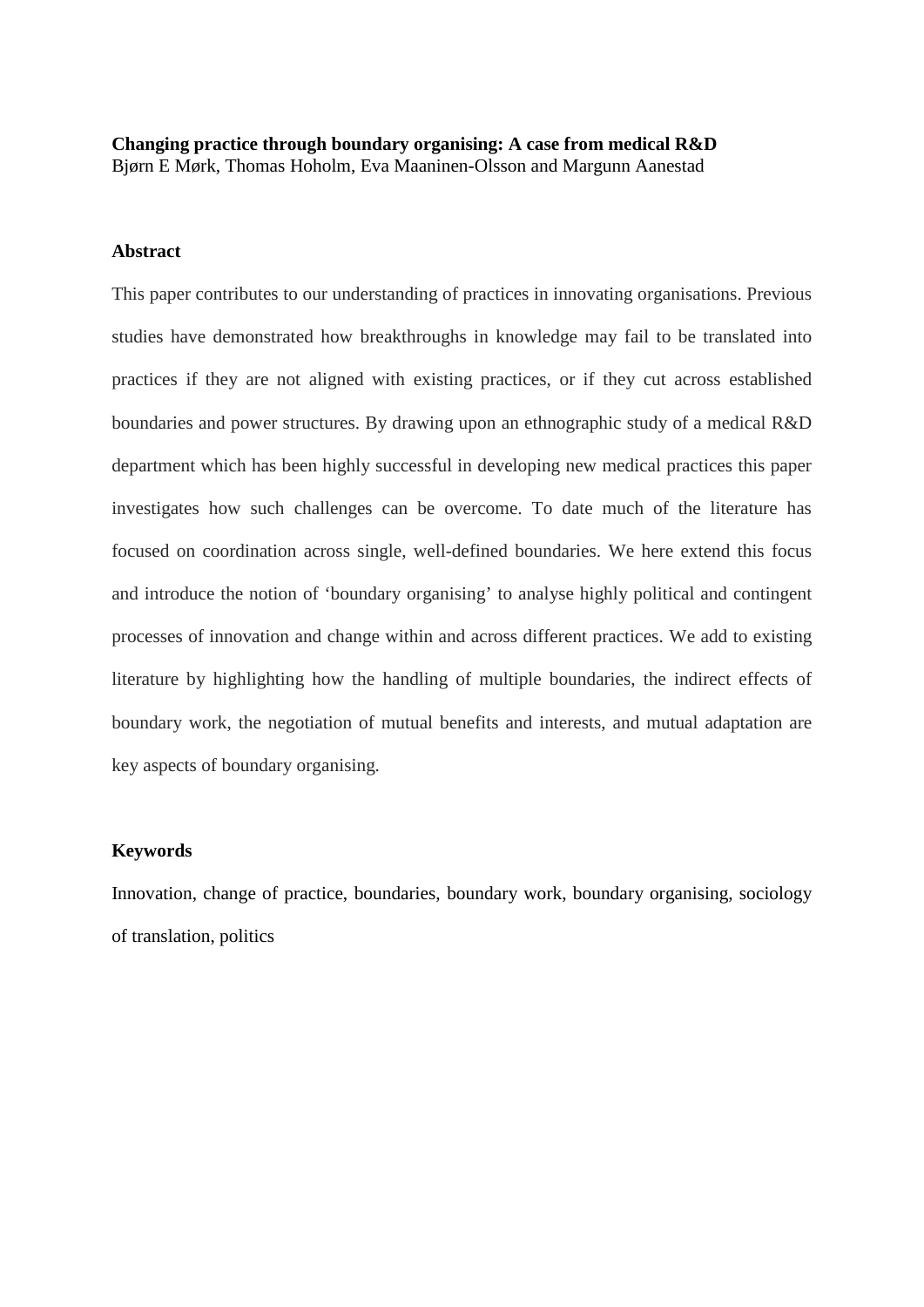## **Introduction**

Many breakthroughs in knowledge fail to be translated into medical practices because they cut across established boundaries and power relations (Newell et al., 2006; Robertson, 2007; Mørk et al., 2010). This paper sheds light on how boundary organising practices may contribute to overcoming such challenges. It does so by drawing upon a longitudinal study of a medical R&D department called the Intervention Centre at Oslo University Hospital, Rikshospitalet. The Centre has received recognition, both nationally and internationally, for its capability to develop and transfer new practices. The success of the Centre is often explained with the availability of high-tech equipment and technical support, the personal relationships between individuals working in physical proximity, motivated staff sharing a common vision and their relatively sheltered role as a R&D department rather than a production department<sup>1</sup> (Mørk et al., 2008). However, by analysing the Centre with a practice-based framework we will provide yet other explanations.

The role of boundaries, boundary objects and boundary spanning has been of interest for several decades (March and Simon, 1958; Ancona & Caldwell, 1977; Tushman & Scanlan, 1981; Fennel and Alexander, 1987; Star and Griesemer, 1989; Marrone et al., 2007), and these studies have contributed to our understanding of how coordination and collaboration across boundaries can be enabled. Yet, there are still gaps in the literature on this topic. First, the focus has mainly been on the role of coordination across boundaries, downplaying how the change of practice is political and may lead to both stabilisation and destabilisation of boundaries. Second, most studies have focused on one predefined boundary (for instance organisational or disciplinary) rather than having an open and explorative framework to be able to account for simultaneous reconfiguration of multiple boundaries.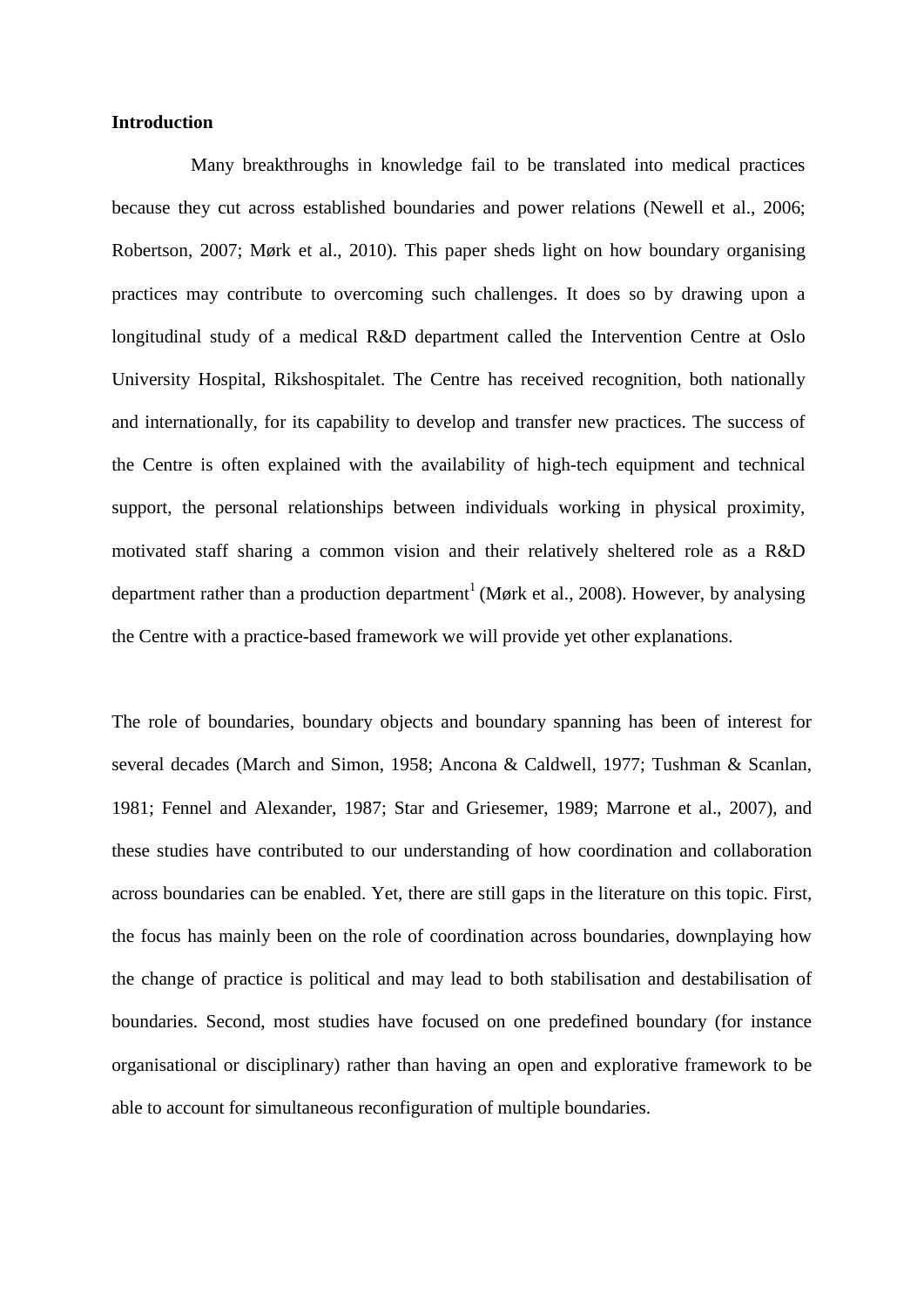This paper introduces boundary organising as an alternative framework. Our framework draws upon Guston's (1999) theory of boundary organisation and sociology of translation (Callon, 1986). The combination of these theories may help explain how boundaries are sometimes renegotiated and permanently reconfigured during innovation. We will in particular explore how boundary organising in a medical context may evolve around the domains of medical practices, scientific practices, industrial practices and policy practices.

The paper is organised as follows: first, we relate our analytical framework to the existing literature on boundary spanning, boundary organisation and sociology of translation. Second, we present the methodology before giving an account of the case. Finally, we discuss the case against related research and our framework in order to highlight some theoretical implications.

## **Boundary organising: A practice-based framework**

In this section we review existing research and develop our analytical framework. Our aim is contribute to organisational studies, and particularly to practice-based studies of innovation, learning and change. We will begin by defining the terms 'practice', 'innovating organisations' and 'boundaries', before presenting some studies on boundary spanning. Second, building on Guston's (1999) 'boundary organisation', we introduce the notion of 'boundary organising' as a novel approach to the study of practices in organisations whose main purpose is to change practices through new technologies, products and ways of practicing, hereafter referred to as 'innovating organisations'. We define practice as 'recurrent, materially bounded and situated action engaged in by members of a community' (Orlikowski, 2002:256). Practices are often linked to boundaries: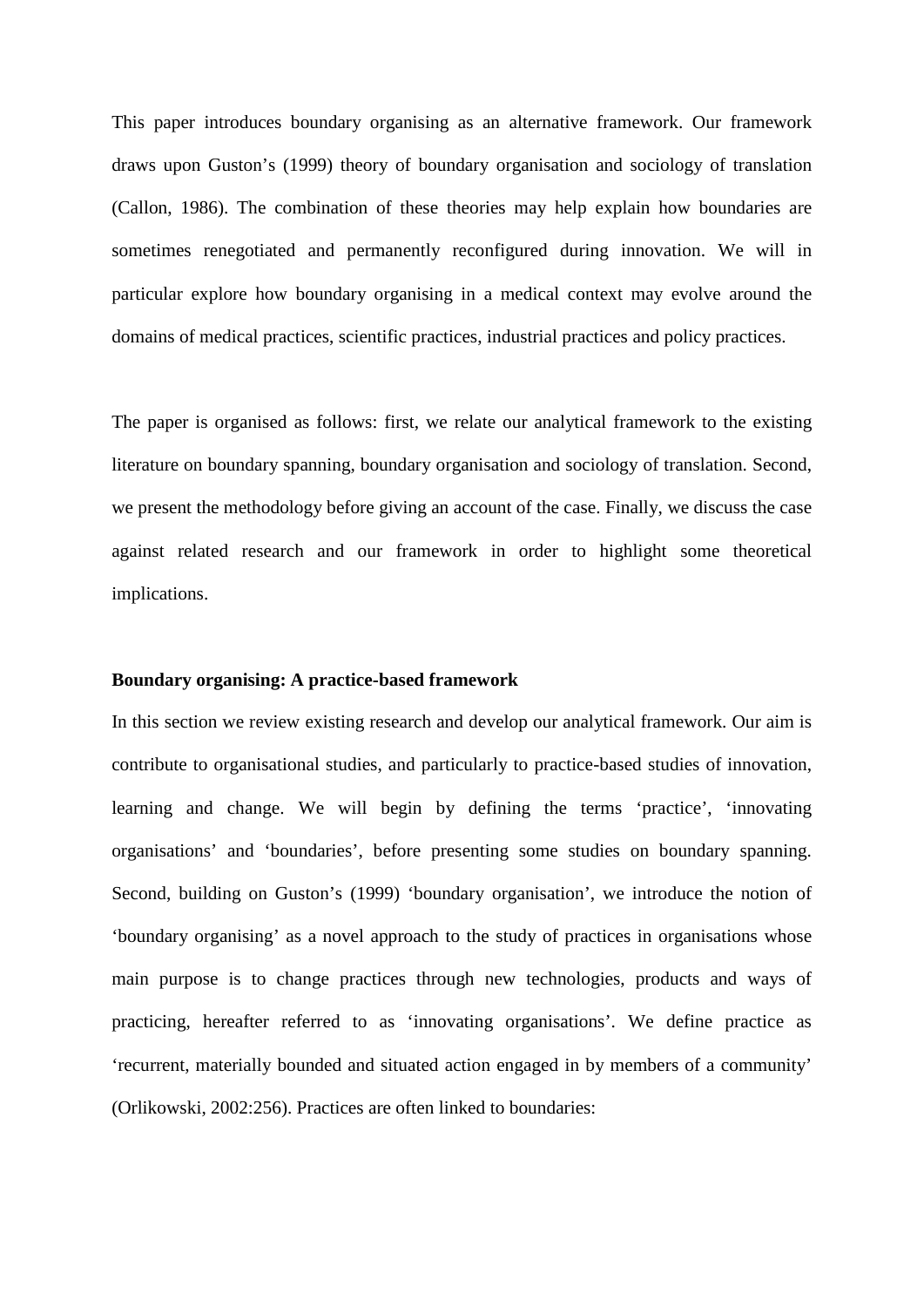Practices do not respect boundaries, because they connect things, people, and events that are distant and only partially congruent, because they allow the coexistence of old and new, because they are able to deal with change and disorder while explaining persistence and order… (Nicolini et al., 2003:28).

Following Kerosuo (2006:4), we view boundaries as temporary stabilised 'distinctions and differences between and within (…) systems that are created and agreed on by groups and individual actors (...). These distinctions and differences can be categorizations of material objects, people and practices'. Furthermore, boundaries are constructed 'sites of difference', where identity is constituted in the act of drawing boundaries (Abbott, 1995). Such boundaries are dynamic, emergent and enacted. We argue with Hernes (2004) that: 1) organisations operate with multiple boundaries; 2) boundaries are central rather than peripheral to organisations; and 3) boundaries are not static. However, to date, only a few studies have been conducted using this point of departure, some of which will be mentioned below.

## *Beyond boundary spanning and spanners*

Research has demonstrated how boundary spanning enables organisations to manage practices across boundaries (e.g., Aldrich & Herker 1977; Ancona & Caldwell, 1992; Cross & Parker, 2004; Bechky, 2006). Boundaries have been identified as playing an important role in medicine (Swan et al., 2007). For instance, Barley (1986) and Black et al. (2004) observed how the introduction of CT-scanner technology in two hospitals reconfigured disciplinary boundaries. Ormrod et al, (2007) examined how the spread of new practices within disciplines may be influenced by organisational power, while Ferlie et al. (2005) discuss limits of learning and change across disciplinary boundaries.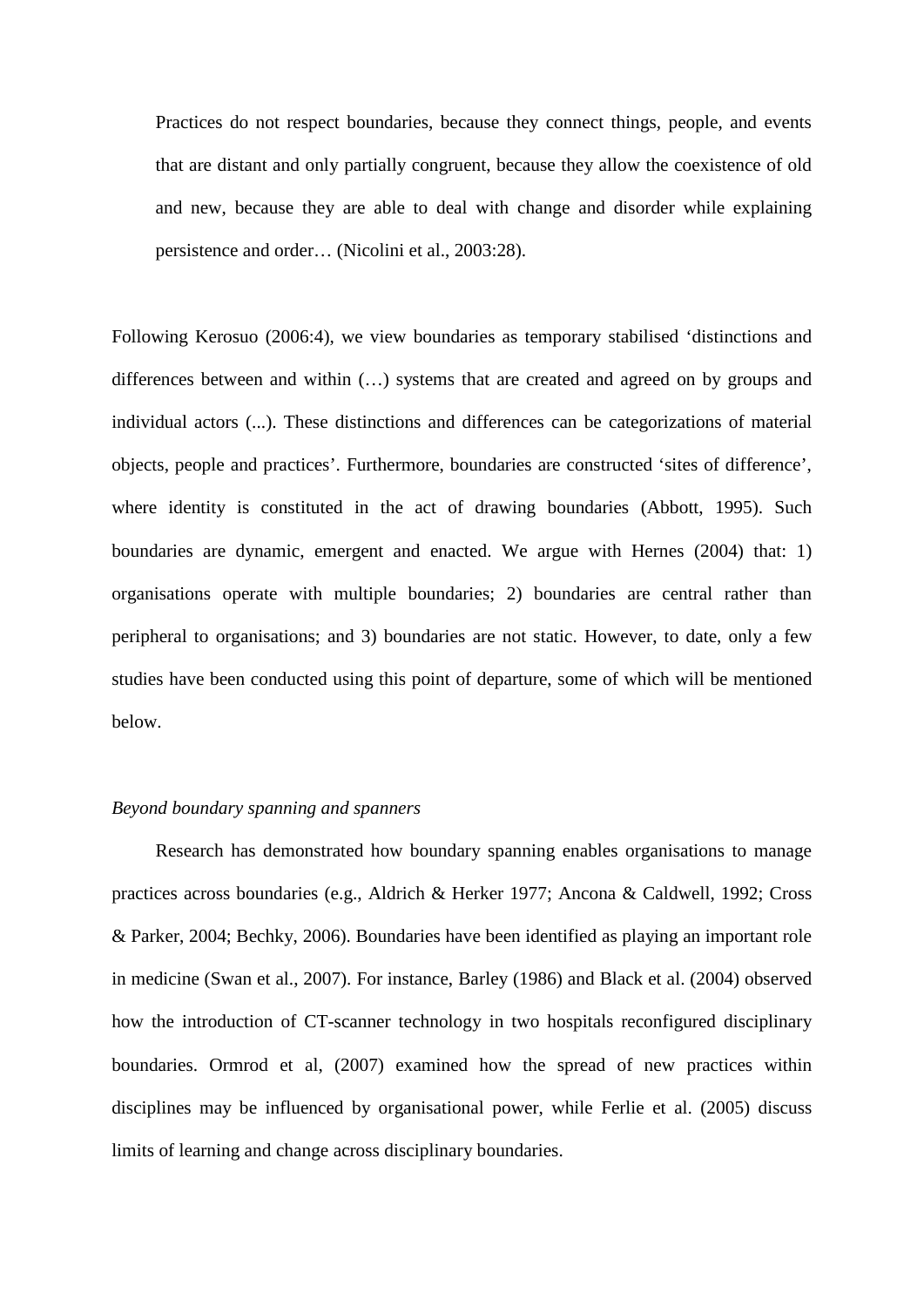Scott (1981) talks about boundary setting and boundary spanning, and emphasises how organisational boundaries change over time. Fennel and Alexander (1987) examined the role of spanning organisational boundaries in both freestanding organisations and organisations that are members of multi-organisational systems. They identified three types of behaviours: boundary *redefinition*, referring to occurrence of one organisation joining a multiorganisational system, *buffering,* which refers to protecting the organisation from external disturbances, and *bridging,* referring to the connection between organisations (ibid: 458). These concepts are relevant to our study not only because they were applied in the same type of research context (hospitals), but also because they address the boundary spanning practices of organisations. Yet Fennel and Alexander (1987) differ from our study in solely focusing on organisational boundaries. Furthermore, rather than using their concepts of redefinition, buffering and bridging, we prefer the terms 'stabilising' and 'destabilising' boundaries to emphasize the political aspects of changing practices. It also implies that rather than merely focusing on the strategic decisions and actions of management, we choose a more explorative focus on other practices for investigating boundary dynamics.

Within the communities of practice literature, brokers and brokering are seen as important (Brown and Duguid, 1998; Kimble, 2010). 'Brokering' is the process during which elements from one practice are introduced to another. Wenger (2000) identifies three types of boundary interactions: *boundary encounters,* where knowledge is exchanged between communities, *boundary practices* in which one boundary requires that specific practices are developed to traverse them, and *peripheries* which refer to how outsiders can connect in peripheral ways (ibid: 236-237).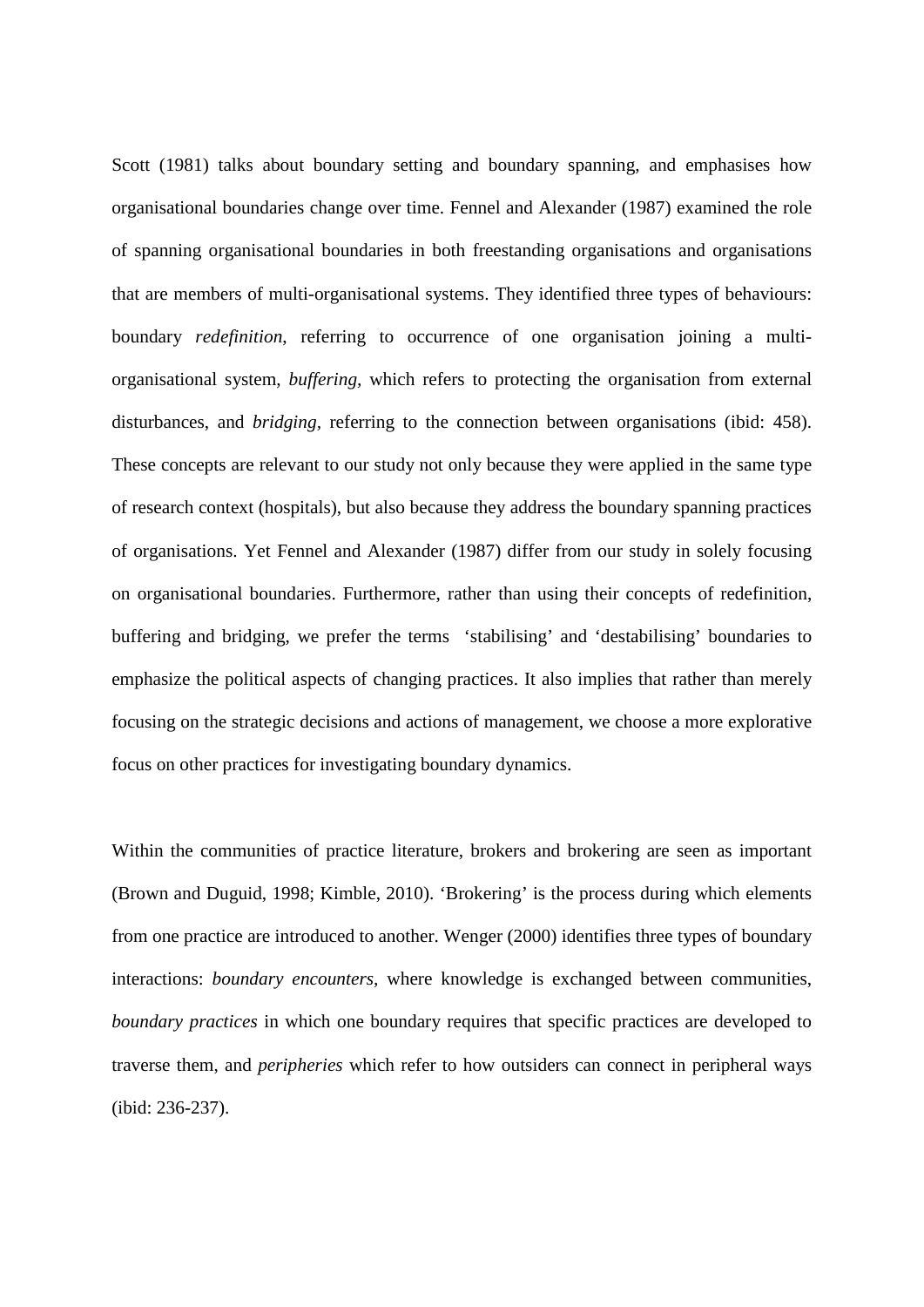Orlikowski (2002) demonstrated how practices cannot simply be transferred across settings, since knowing in practice is an ongoing social accomplishment. The ability to perform global development across seven different types of boundaries (temporal, geographic, social, cultural, historical, technical and political) was grounded in a repertoire of practices: sharing identity, interacting face to face, aligning effort, learning by doing and supporting participation. As highlighted by Levina & Vaast (2005), such practices must be different than the practices that produced the boundaries in the first place otherwise they would end up reproducing the existing boundaries. Meanwhile, there is often a mismatch between the actual practices and expectations others have of these roles (Levina & Vaast, 2005:339). Levina & Vaast (2005) therefore introduced 'boundary spanners in practice', referring to individuals actually engaging in activities for relating practices from different fields to each other.

In sum, these studies have provided us with important insights into boundary spanning and brokering. However, we will argue that there is a gap in the literature on the simultaneous reconfiguration of multiple boundaries, how new practices may stabilise or destabilise boundaries and the role of power during such processes. Hence, recent work has emphasised the importance of looking into the underpinning relationships between practice, politics, networks and technology (Swan & Scarbrough, 2005; Cicmil et al., 2008).

While acknowledging the relevance of previous studies on boundary spanning, we will now introduce our framework for understanding practices in innovating organisations. To achieve this, we will draw on Guston's theory of boundary organisations and sociology of translation.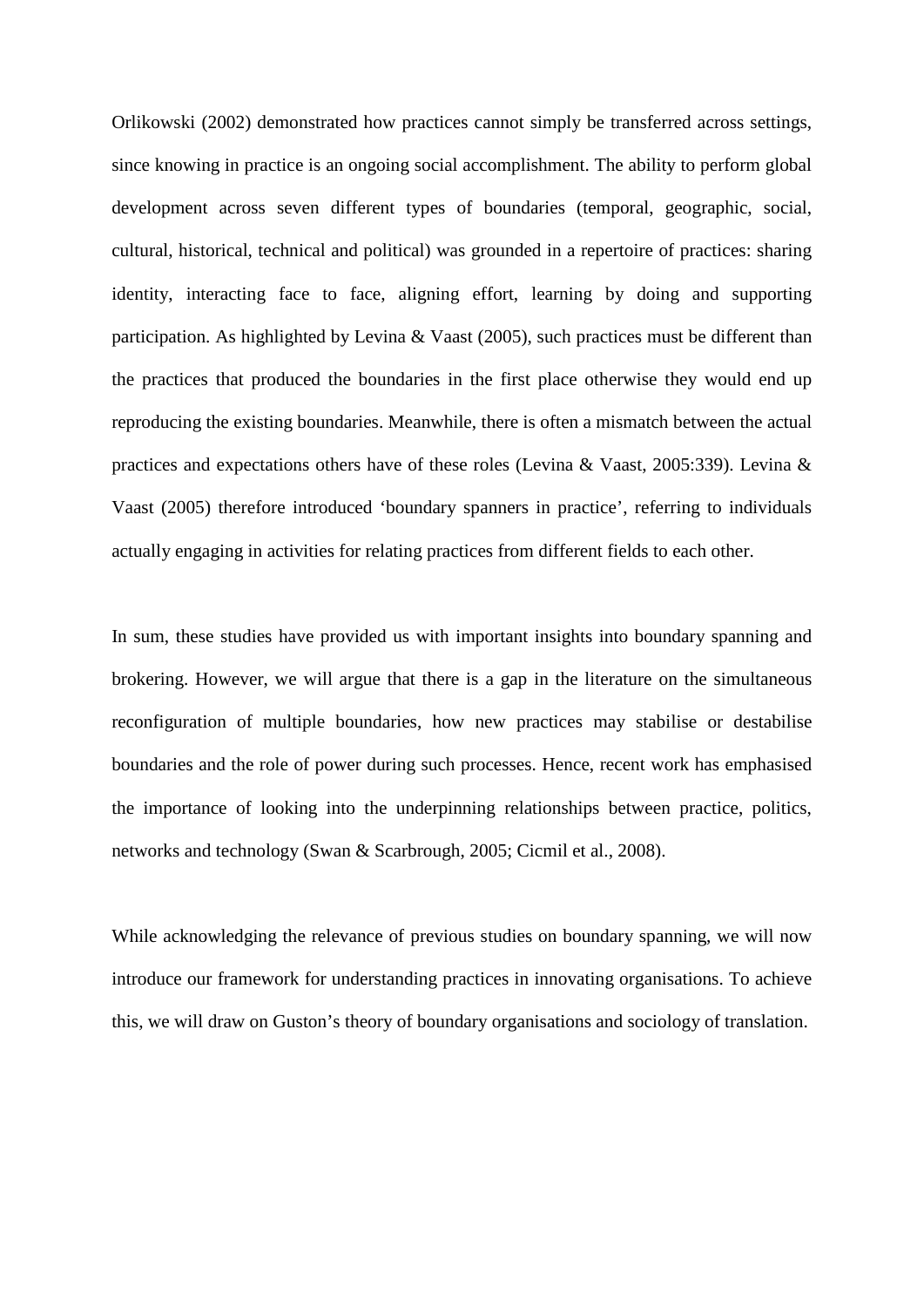## *From boundary organisations to boundary organising*

Guston (1999) introduced the theory on boundary organisations to explain the characteristics of a particular kind of organisation that evolved on the boundary between the domains of science and politics. Such organisations are characterised by the following three criteria:

They provide a space that legitimizes the creation and use of boundary objects and standardized packages. They involve the participation of principals and agents, as well as specialized (or professionalized) mediators, and they exist on the frontier of two relatively distinct social worlds with definite lines of responsibility and accountability to each (Guston, 1999: 93).

Guston makes a theoretical contribution by combining boundary work and principal-agent theory to explain how 'boundary organisations' (e.g. knowledge and technology transfer organisations) participate in stabilising the boundary between science and politics, by internalising boundary negotiations. Boundary work was introduced by Gieryn (1983) to describe how scientists draw a distinction between science and non-science, while boundary objects (Star and Griesemer,  $1989$ )<sup>2</sup> are objects that enable the coordination of practices across communities. The stability of such objects is entirely based on consent. Fujimora (1992) introduced standardised packages that combine boundary objects and common methods, and which thereby makes them robust enough to change practices.

Principal-agent theory argues that organisational relations result from how principal and agents delegate responsibilities both within and between organisations (Guston, 2001:401). On this basis, Guston (1999) argues that the stability of the boundary between science and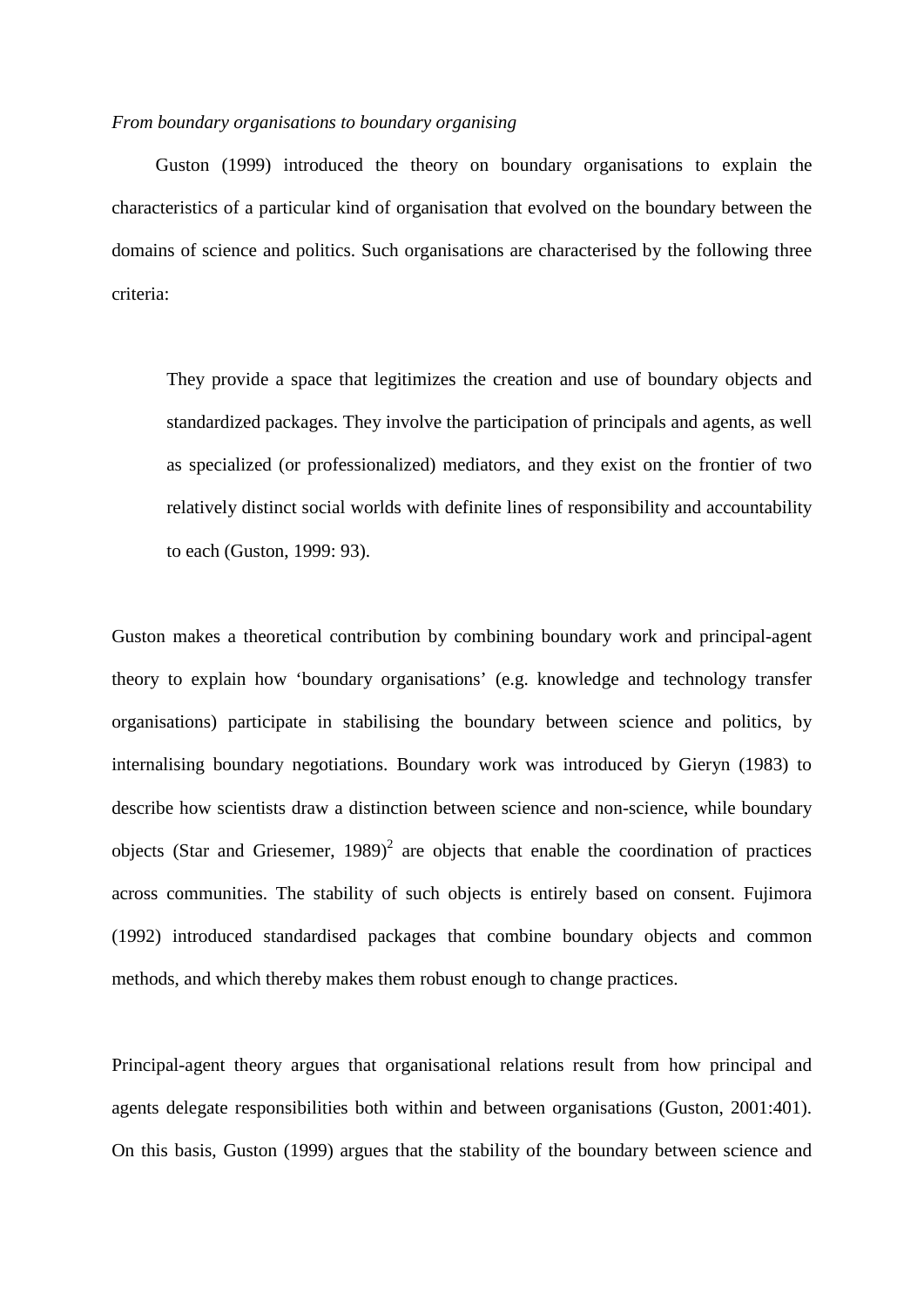politics emerges and is maintained through the negotiation of interests between actors across the boundary. In contrast to boundary spanning organisations (Aldrich, 1979), this stability does not come from isolation from external actors, rather, it comes from being accountable to each other (Guston, 1999). Both the producers and the users of research can thereby construct boundaries favourable to them.<sup>3</sup>

For our purpose we find Guston's elements of an arena for interaction, and the use of boundary objects and standardised packages to be highly relevant for studying practices in innovating organisations. Further, this theory adds to the literature on boundary spanning by focusing on how these organisations stabilise the boundaries between the domains of science and politics. Meanwhile, we introduce the boundary organising concept to contribute to theory in the following ways. First, it focuses on the politics and practices that contribute to both stabilisation and destabilisation. In addition to Guston, we will therefore draw upon insights from sociology of translation. Second, it enables us to explore the practices used when simultaneously managing the boundaries between multiple practices. We will now outline each of these two elements further:

*Politics, stabilisation and destabilisation:* The practices of Guston's boundary organisations are by nature different from innovating organisations, because the purpose of the latter is to continuously drive and participate in innovation, thereby – by definition – challenging and destabilising established boundaries. As boundaries are challenged, and the negotiation of roles and responsibilities are central to the process, principal-agent theory becomes less useful, with its *a priori* assumption of a hierarchical relationship across a particular boundary. Instead, we draw on sociology of translation to explain how boundaries are negotiated, i.e., destabilised and (re-)stabilised, during innovation. This literature (Latour, 1987; Callon,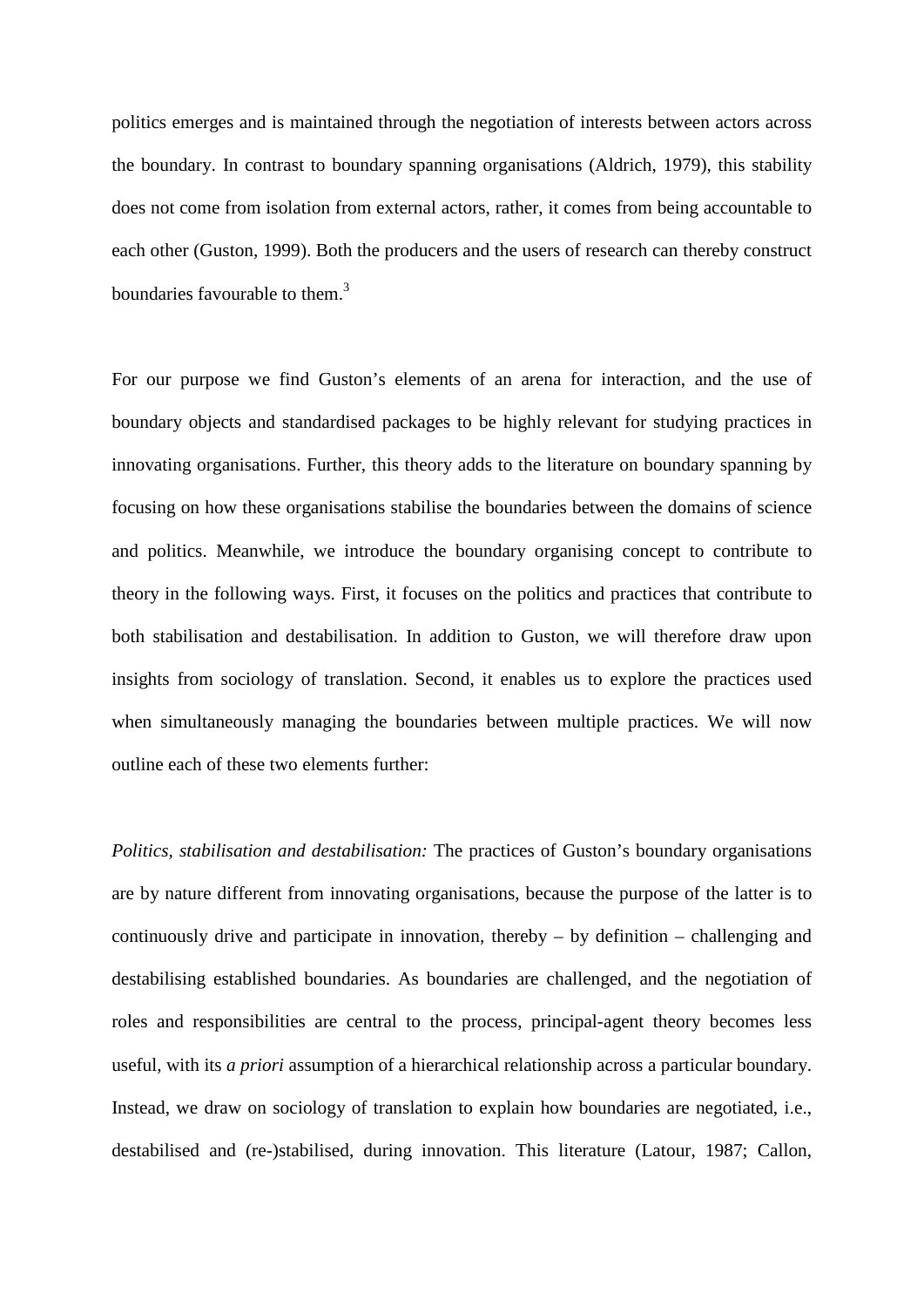1986) has conceptualised how knowledge practices and organisations are produced through careful building and expansion of 'actor-networks'. From this point of view, the process of organising boundaries is not given from the outset; rather, it is a relational process of destabilising boundaries to include new actors and resources, and re-stabilising boundaries to stabilise the social and material relations that internally constitute the practice, while also protecting it from external actors with conflicting interests.

Callon (1986) identified certain aspects of the politics of networked expansion on the boundary between science and other practices in a way that also helps explain innovation more generally (Hoholm, 2011). Through '*problematisation',* scientists were able to define a problem, such that other actors also recognised it as their problem. In this way, established boundaries that were taken for granted could be destabilised, and suggestions about how to re-organise them in ways that better aligned with the proposed solution could be offered. If this new 'programme' was accepted, it became an 'obligatory passage point' for everyone who wanted to deal with the problem. It was also important to establish a common agreement regarding *'*what the entities will be getting in return for getting itself involved in the network' (Nicolini & Gherardi, 2005:289), which Callon named '*interessement'*. As a new set of interrelated roles are defined and attributed to the actors accepting them ('*enrolment'*), the reconfigured boundaries may stabilise, at least provisionally. Finally, through '*mobilisation',* some actors get into a position to represent many actors and the new way of organising boundaries will begin to be accepted as a given and thereby adding to their stability. However, stability will never be final, as there is always a potential for opposition.

*Multiple boundaries between different domains of practices:* The boundary organising framework is empirically open for types of boundaries other than solely the predefined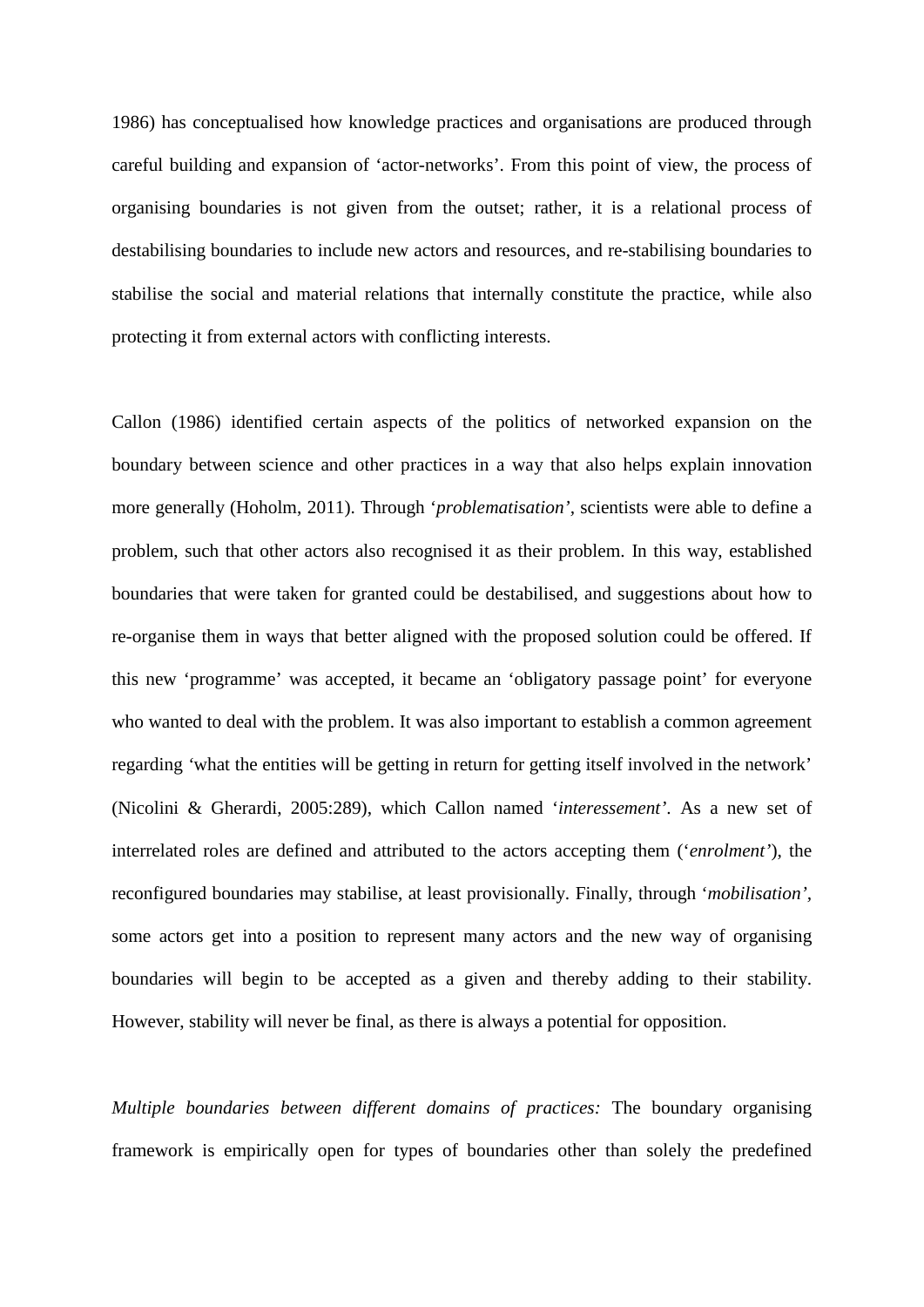science-politics boundary. This resonates with Waterton (2005) and Klerkx and Leeuwis (2008:186), who have argued that focusing on just one boundary is too narrow.

Based on our study we find that in a medical setting boundary organising often takes place at the boundaries between the following four domains of practice: *1) Medical practices*, which refers to established daily practices in health care organisations. Different medical disciplines, as well as non-medical professionals, will often need to negotiate on an ongoing basis to resolve their tasks. In addition, the division of labour between hospital departments and hospitals are renegotiated as part of medical practice. There will often be an element of applied scientific knowledge in medical practices; *2) Scientific practices,* which refers to the practices involved in producing new scientific knowledge; 3) *Industrial practices,* which refers to the practices of industrial actors as they develop new technologies and products, often in close collaboration with medical practitioners; and *4) Policy practices*, which refers to the practices involved in producing policies for the three other practices.

In conclusion, the combination of Guston (1999) with sociology of translation can be used to analyse how resources are mobilised and committed across relatively stable boundaries (e.g. the science-policy boundary). Furthermore, the combination of these theories may help explain how boundaries are sometimes renegotiated and permanently reconfigured (e.g. between professions and organisations, or between the users and suppliers of technology, etc) during innovation. Thus, the problem of organising at multiple boundaries, and the different dynamics that are likely to occur, may be handled under one conceptual framework.

Hence, the conceptual premises for our analysis are based on the notions that boundary organising operates in the following ways: First, it takes place in organisations that provide a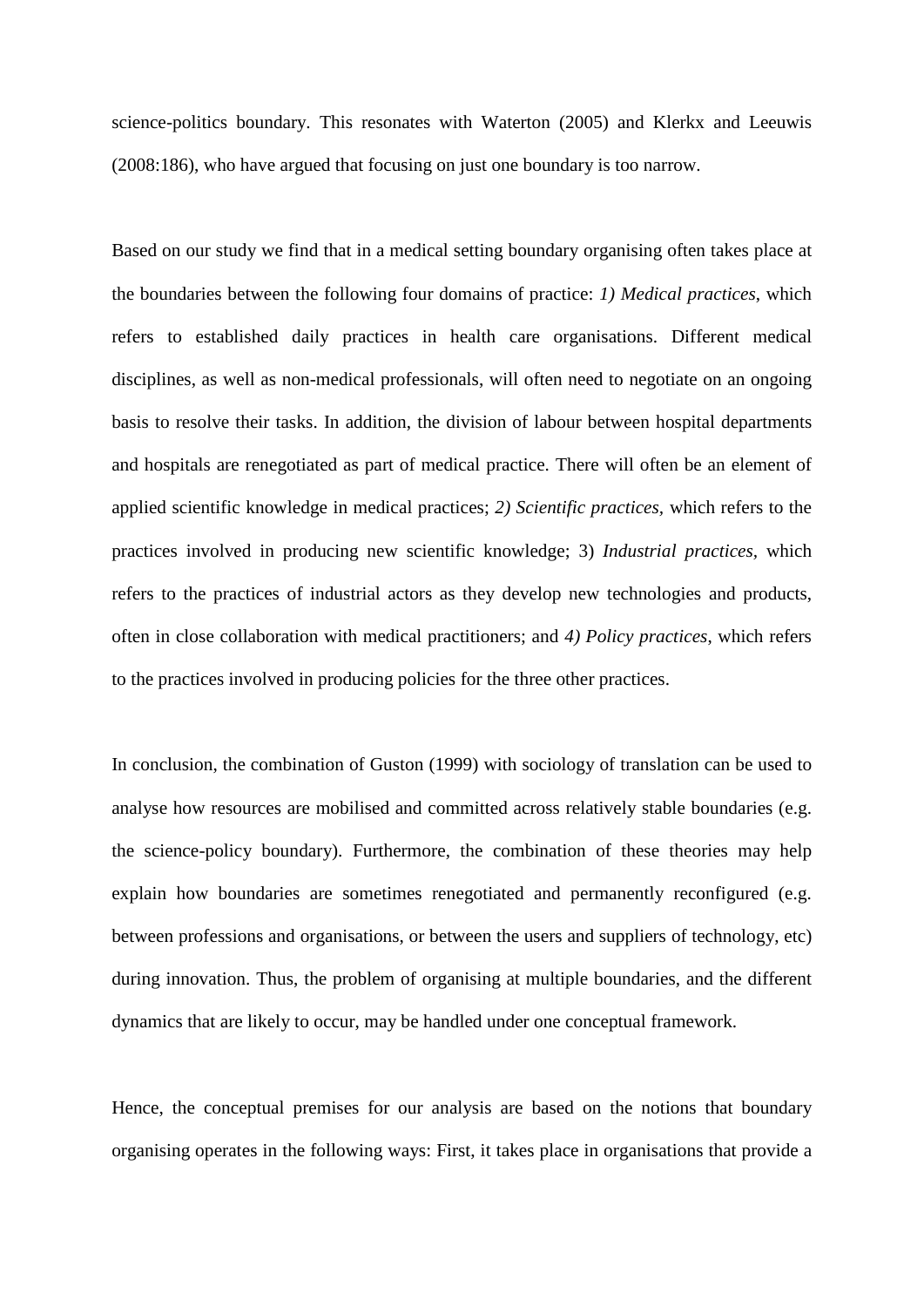space for interaction with the use of boundary objects and standardised packages. Second, it takes place in organisations with spanners being able to negotiate on the frontiers of different domains. Third, when reconfiguring multiple boundaries simultaneously boundary organising may lead to both stabilisation and destabilisation.

We will now turn to methodology before providing an account of some of the main events in the case. Thereafter, we will apply the boundary organising framework on the case, and highlight some of the contributions and implications.

## **Methodology**

This paper is based on an ethnographic longitudinal case study of 'practices in the making' at the Intervention Centre, thereby minimising the challenges of post-hoc rationalisation (Hoholm & Araujo, 2011). Our case was selected for several reasons: first, the Centre is unique in Norway with its cross-disciplinary composition. Second, we could study attempts at developing new practices for diagnosis, and treatments utilising new digital imaging technologies and minimally invasive procedures. These practices challenge traditional boundaries between the domains of medicine, science, industry and policy. Third, we were given broad access to gather research material. Since the objective of this paper is to discuss the process of boundary organising, we have chosen to represent the empirical material in an aggregated way. Our extensive ethnographic studies of the Centre provide a wide arrange of observations, interviews, and documents. It is precisely this systematic overview of the process that has informed this paper. Detailed 'micro-studies' reporting from selected projects at the Centre, as well as extensive presentation of interview and document materials are published elsewhere (Mørk et al., 2006; 2008; 2010; Mørk, 2009).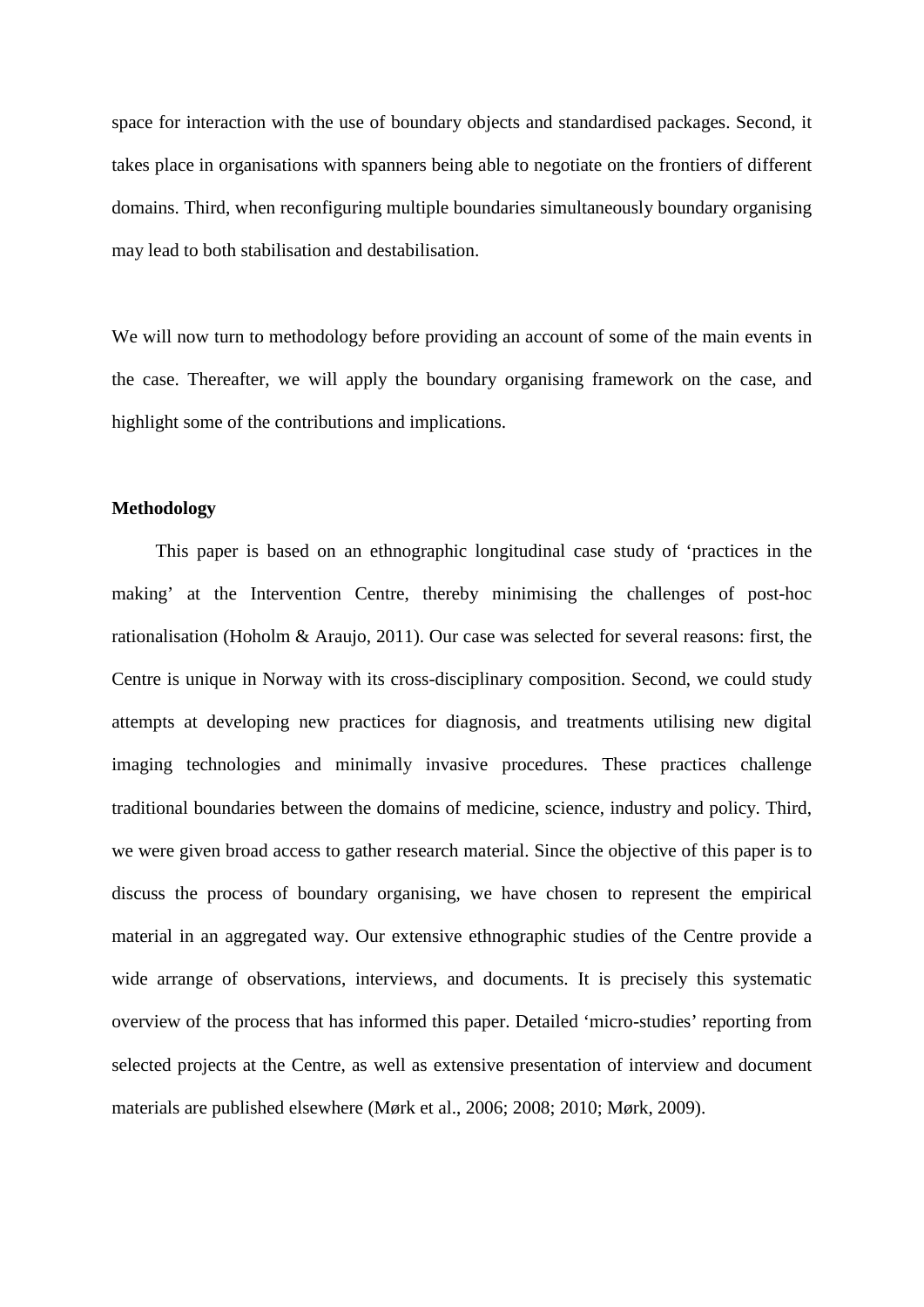The research material is based on observations, interviews and document analysis. The first two authors were PhD students involved in various research projects (BEM 2000–2007, MA 1998–2001) and participated in the daily activities, seminars and research projects. We conducted 38 semi-structured interviews with surgeons, nurses, radiographers and engineers. The informants were selected based on their roles at the Centre. Most interviews lasted 45-90 minutes, and all of them were fully transcribed. In addition, we have thoroughly examined internal documents, scientific publications, the Centre's homepage and media coverage. The research material consists of several books with handwritten field notes, and over 550 pages of transcriptions. When analysing the material, we manually coded it following the techniques described by Strauss & Corbin (1990) and Coffey & Atkinson (1996) along different themes, and organized it in matrixes. As we developed our interpretations of the material, quotes and observations were moved elsewhere in the matrixes.

Our current aim was not clearly formulated from the beginning. This perspective became clearer during the writing, discussions and rewriting process. In accordance with Hallier & Forbes (2004), the analysis also required us to use experiences from studies in other fields. Thus, the analysis happened through a combination of approaching the material with an open mind, and looking at existing theories to develop process explanations (ibid: 1381). The initial analysis was empirically driven and focused on recurrent patterns. The second step included comparing the empirical material with the theory in order to develop a theoretical framework.

To ensure robust analysis, we used different methods to check for consistency of the findings (Denzin, 1978; Patton, 1999). We also collected the material at different points in time. This not only gave us the opportunity to collect real-time processual material, but also the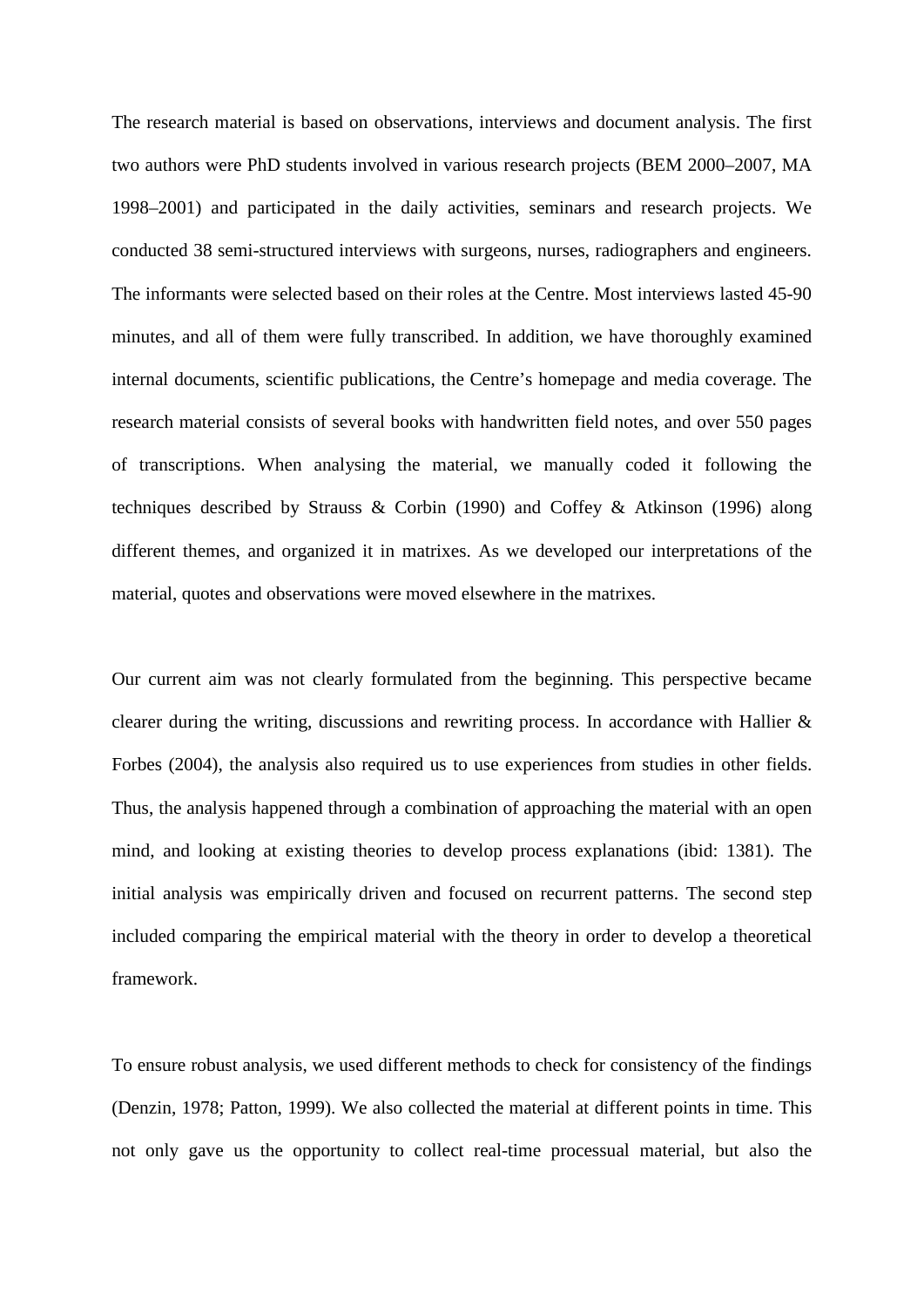advantage of examining the consistency of different sources. Our prolonged involvement at the Centre distinguishes this study from most other studies, which, according to Ormrod et al. (2007), are often based on a short period in the field combined with some interviews. Furthermore, the paper has been analysed and written by researchers with different backgrounds (information systems, sociology, and organisation theory). Finally, we shared our findings and interpretations with the informants, and, on the basis of these discussions, we gathered more material, analysed it further and rewrote the paper. This resonates with Lincoln & Guba  $(1985)$  who underscore that in qualitative studies, the soundness and validity of the research is dependent on its credibility, transferability, dependability and confirmability.

Our study does have some methodological limitations. First, the emphasis was on the Centre, implying that actors from other organisations were given less 'voice' (Hardy, 2001). Second, we did not participate in all the arenas where disputes took place. Third, parts of the study were constructed on the basis of retrospective accounts. We have tried to address these challenges by contrasting the different perspectives of the informants.

## **Empirical setting**

The Centre was established as an independent R&D department at Rikshospitalet in 1996 to develop new practices by utilising new imaging technologies and minimally-invasive techniques. These new practices require close collaboration between medical and nonmedical staff. The personnel of around 60 consist of medical doctors belonging to various specialities, nurses with different specialisations, radiographers, engineers, mathematicians and physicists. Forty percent of the staff has a technical, non-medical background. This is unique for this hospital department, and it provides fertile opportunity to engage in innovative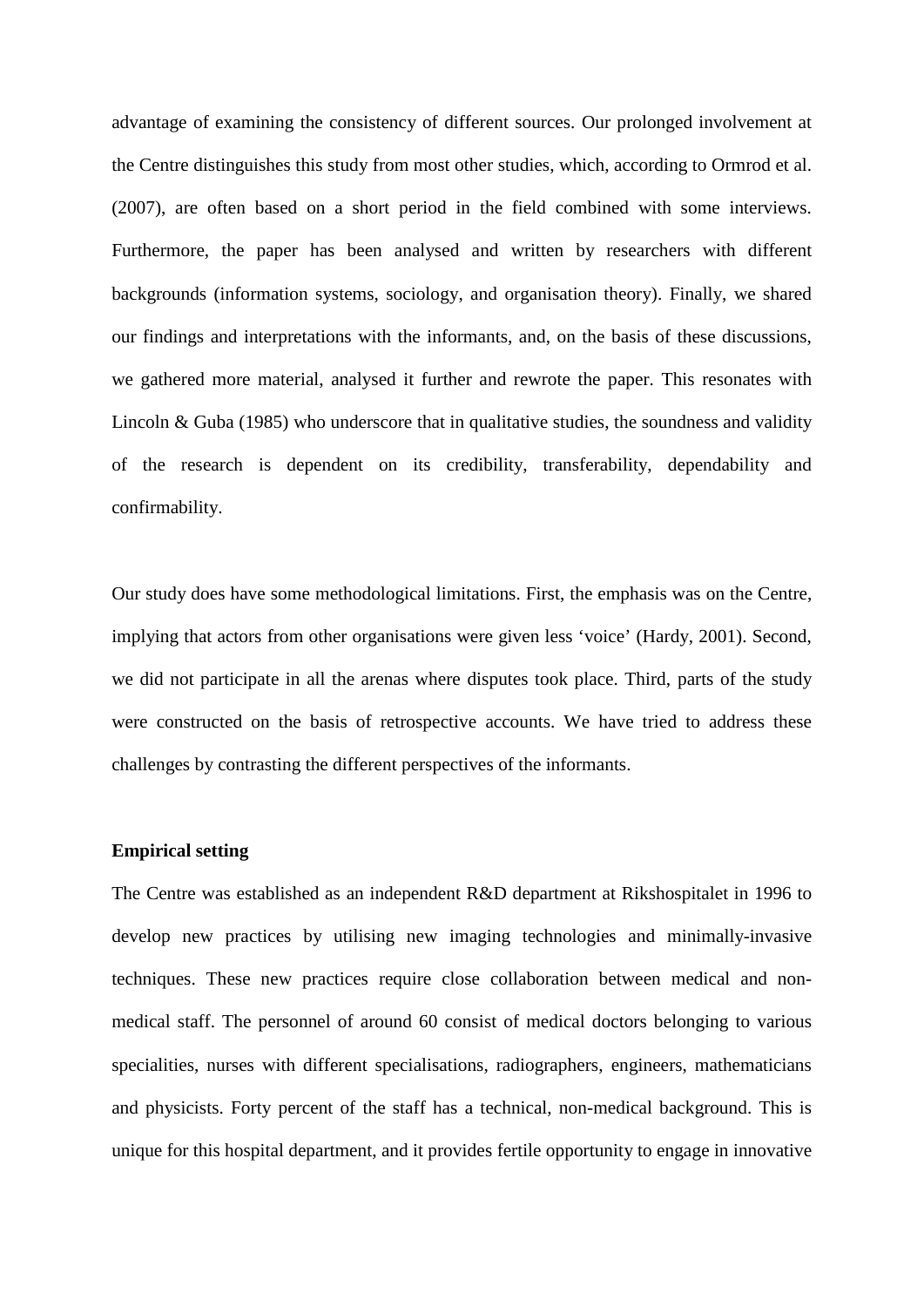cross-disciplinary projects and close collaboration with industry. Here new time-consuming and risky scientific practices may be developed outside the ordinary departments with their pressure towards achieving a high throughput of patients.

#### **Boundary organising in a medical research and development**

This section will give an account of some main events at the Centre, characterising its development and growth throughout almost 20 years. We emphasise the activities that take place at its boundaries, and the story is divided into three periods.

#### *From a mere idea to Parliament support for an interventional clinic (1990–1996)*

The idea behind establishing an interventional clinic gradually evolved when Dr. Frode Lærum worked as a radiologist<sup>4</sup> in Minnesota, USA in 1980, and later as an assistant surgeon at the Department of Radiology at Aker hospital in Norway. During this period, *radiologists* started performing simple interventions on patients with small balloon-tipped catheters inserted into blood vessels to expand partly blocked lumens. *Surgeons* also started using imaging techniques for pre-examinations and imaging support during operations. This blurring of disciplinary boundaries lead to conflicts, as both groups claimed ownership over the practice, and the patient groups who were eligible for it (Mørk et al., 2008:16).

In 1991, Lærum and another surgeon, Dr Arvid Stordahl, were students at the Institute of Health Management and Health Economics at the University of Oslo. Both had experienced how many hospital departments seldom related to the medical practices of other departments, despite being located next to each other. They had also experienced that radical innovations often occur on the boundaries between disciplines (Fosse, 2007:66). Hence, they decided to write a joint Master's thesis about how the increasing use of images required organisational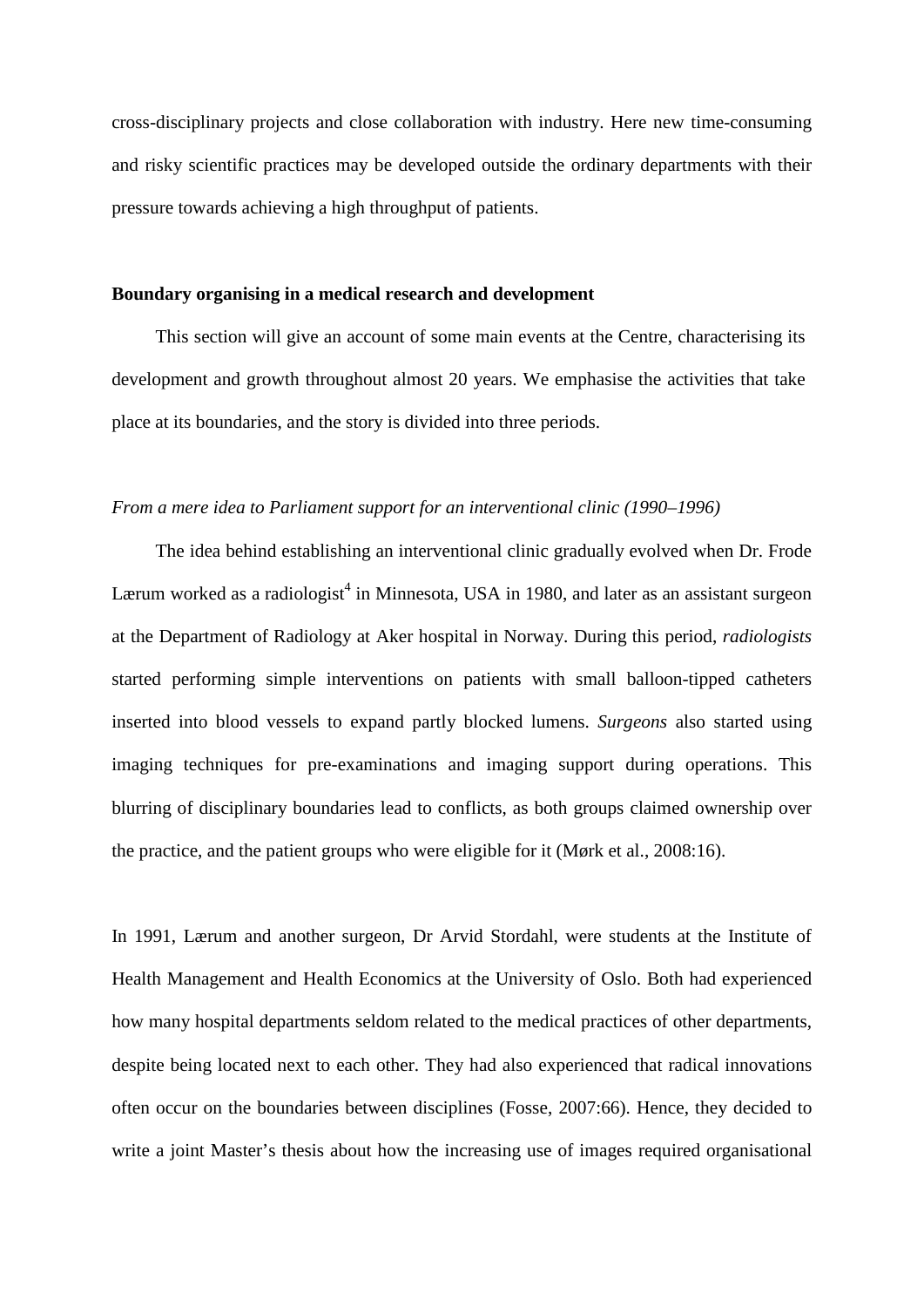changes. In their view, the solution was to establish interventional clinics headed by radiologists. However, through discussions at the University<sup>5</sup> they became convinced of the following:

Surgeons are not important. Surgery is important! Radiologists are not important, radiology is important! We have a social responsibility for focusing on practice rather than discipline (Lærum, 2008).

They therefore wrote their Master's thesis on how changing practices often lead to turf battles. This called for establishing clinics with advanced technology, where doctors from different disciplines could collaborate closely:

We need communication and work forms that take care of these challenges in new ways… the methods should focus on practice and the need for opening disciplinary boundaries (Lærum & Stordahl 1991:29).

Lærum & Stordahl (1991:94) argue that factors other than professional arguments, like status, often decided how treatments were conducted. Since knowledge institutions should reflect the future rather than the past, established boundaries had to be challenged. A process of problematisation was thereby initiated, in which other actors were meant to recognise this challenge as a common problem that needed to be solved.

Later, it became a major concern to gain commitment from various actors and get their support for the idea of an interventional clinic. Hence, to mobilise sufficient support for their radical idea, five thousand copies of the thesis were distributed to medical practitioners all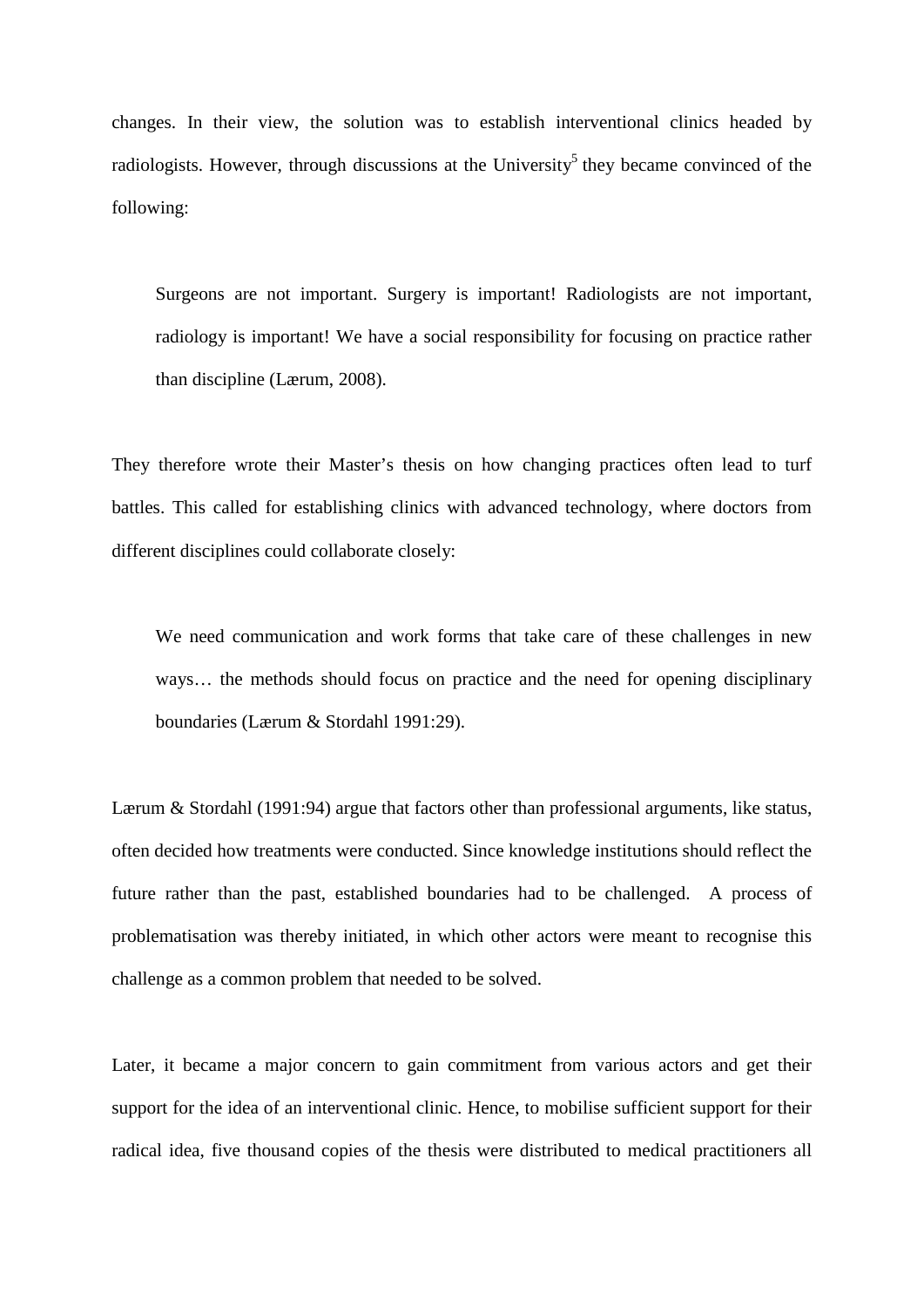over the country. The book could thereby serve as a far-reaching boundary object for the Centre. A year later, Lærum and Stordahl published an article in an international journal where they argued that, due to overlapping interests and responsibilities between different disciplines, a grey zone had developed. This called for defining frameworks for cooperation, and a clearer distribution of roles. Moreover, an independent hospital department combining features from an X-ray department with an operating department should be established. This was meant to enable different disciplines to meet in an unbiased way, and to facilitate a closer interaction across the boundaries between medicine, science and industry (Laerum & Stordahl, 1992).

When this radical idea was introduced to different departments at Rikshospitalet, it was mostly met with opposition and scepticism. Meanwhile, others, especially the Managing Director at Rikshospitalet, was very positive to the idea, since Rikshospitalet sought to become the most modern hospital in Europe when they relocated to new facilities in 1998 (Husom, 2007). Hence, in 1994, a working group headed by Lærum was established to mobilise support for such a clinic. It was considered critical to gain support from key actors within the medical community and among politicians. Therefore, Lærum and another wellregarded medical doctor visited all of the university hospitals in Norway. It was not essential to enrol actors from all hospitals, but they needed enough support to provide a convincing account about how the medical community was positive to the concept. Within a short period, most of the University hospitals, the Norwegian Board of Health Supervision, Minister of Health and Care Services and the Norwegian Medical Association supported the idea. They also received a grant from the Research Council of Norway, which was crucial for gaining support from politicians (Fosse, 2007).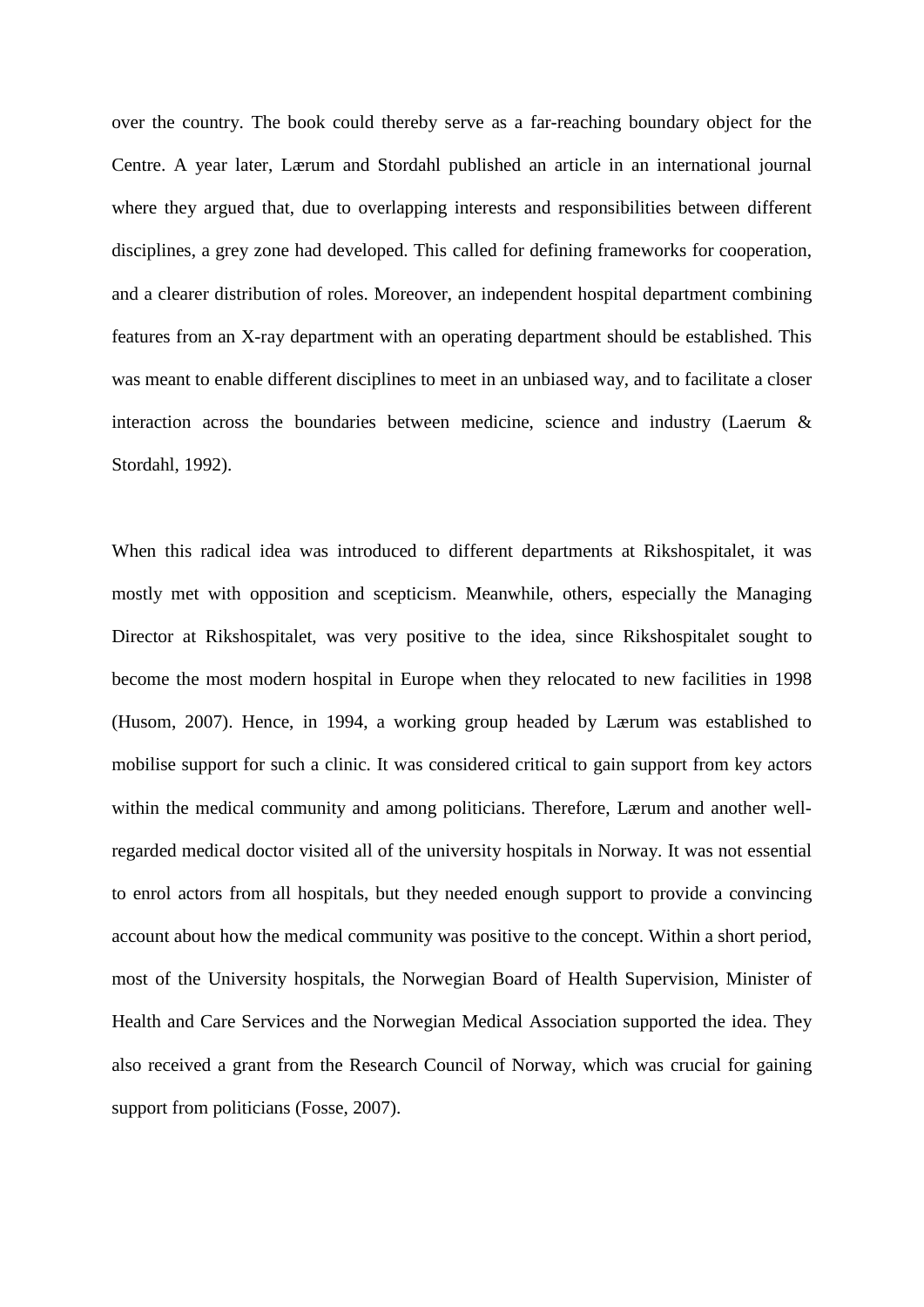However, there were also counterforces. One hospital stated that the idea was 'an interesting intellectual exercise', but, in their view, the clinic should be established at their hospital since theirs was the only one in Scandinavia that had developed new methods in interventional radiology, along with a high volume of patients. Another hospital emphasised that since they had just applied for status as a National Competence Centre, they could not support Rikshospitalet's plans (Husom, 2007). Lærum summarises this period in the following way:

When we presented a model for an interventional centre emphasizing horizontal communication rather than hierarchical structures and relational capabilities, it was like stirring up in a hornet's nest (Sundar, 2003a).

The Minister of Health was therefore contacted by the project group working for the Centre, and, in November 1994, with he himself representing the idea of a Centre,  $he^6$  invited everyone who had taken part in these discussions to a meeting where they could provide 'well-founded criticism' about why an interventional centre should not be established at Rikshospitalet. Many people came, but nobody criticized the idea (Fosse, 2007).

Around the same time, Rikshospitalet was invited by a large international industrial actor (GE Healthcare) to test an open interventional MRI.<sup>7</sup> This invitation came as a result of Rikshospitalet's plans to establish a cross-disciplinary clinic, but a prerequisite was that the MRI had to be purchased in early 1996. Becoming enrolled in this way by GE would increase the likelihood for establishing a Centre. Simultaneously several hospitals were using advanced minimally-invasive therapies, but quite a few of the patients had been harmed. This called for clarifying the boundary between medical practice and scientific practice, a point that was brought to the attention of the Norwegian Parliament (Husom, 2007).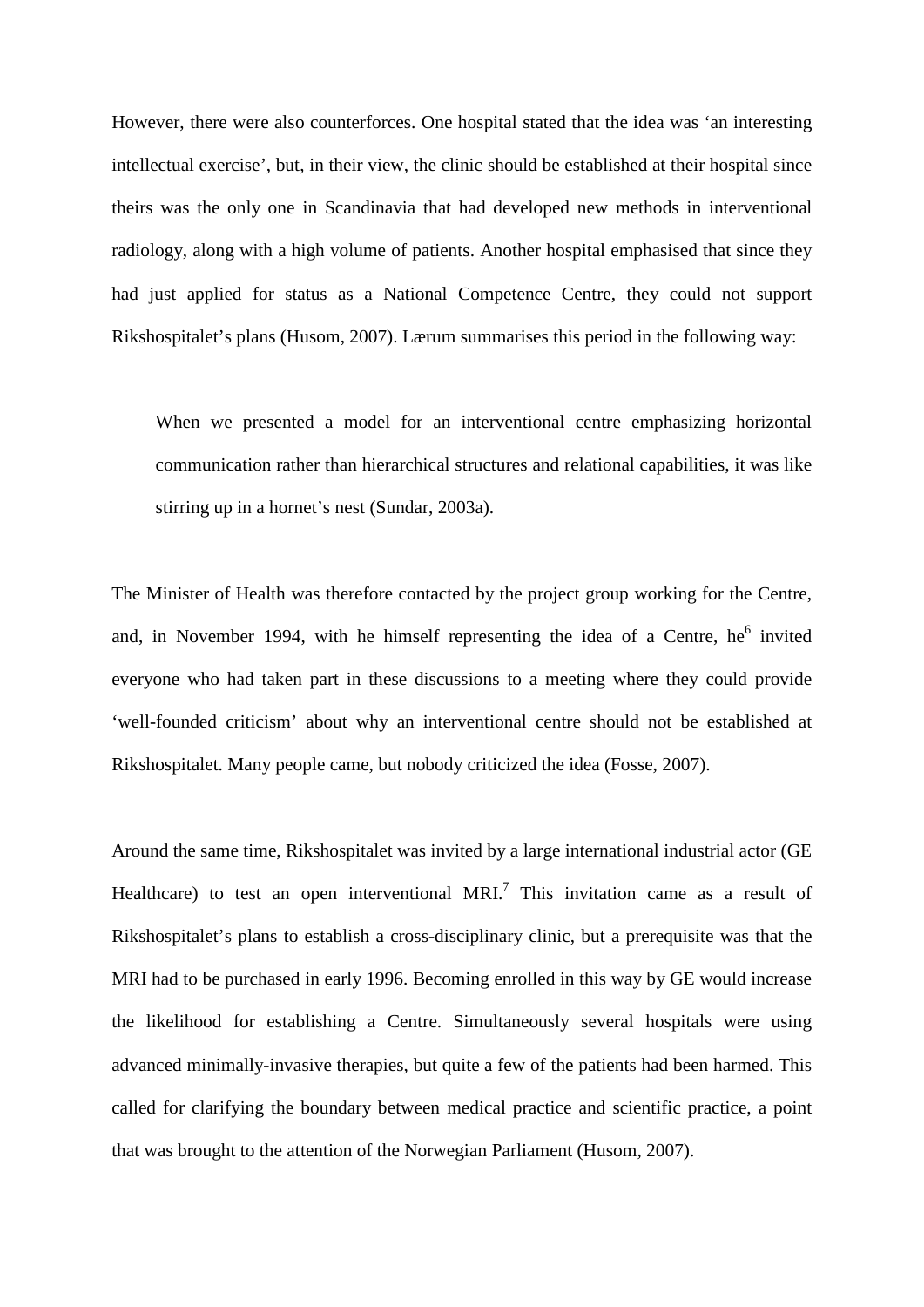On the basis of all of these concurring factors, the Norwegian Parliament decided in 1995 to grant 90 million NOK toward the establishment of an interventional centre (St.t.prp. nr.55). Dr. Erik Fosse was hired as the project leader, and Head of Department.<sup>8</sup> The necessary funding was granted within an exceptionally short period of time, and it enabled the Centre to become an obligatory passage point for developing many of the new intervention-based practices at Rikshospitalet.

# *Establishing the intervention centre as 'a common toolbox on neutral ground' (1996–summer 2000)*

On June 5, 1996 the Centre opened with the following tasks:

- 1. Develop new procedures and methods
- 2. Develop and establish new treatment strategies
- 3. Perform comparative studies between new and established treatments
- 4. Study the social, economic and organisational consequences of new treatments

Since the Centre was an R&D department, it was crucial to translate new practices developed at the Centre into medical practice elsewhere. Otherwise, the Centre would become a bottleneck (Røsjø, 1996). Both the specialised equipment and staff at the Centre should constitute a 'common toolbox on neutral ground' (Fosse et al., 1999). To create neutral ground, a certain degree of 'diplomatic work' was necessary. The Centre was located outside of the existing hospital buildings, and a new building was erected on 'neutral ground' in the hospital ground area, where no single medical discipline would have any special claims. The rooms where medical procedures would be performed were equipped to resemble combined operation theatres and radiological examination rooms, but they were formally classified as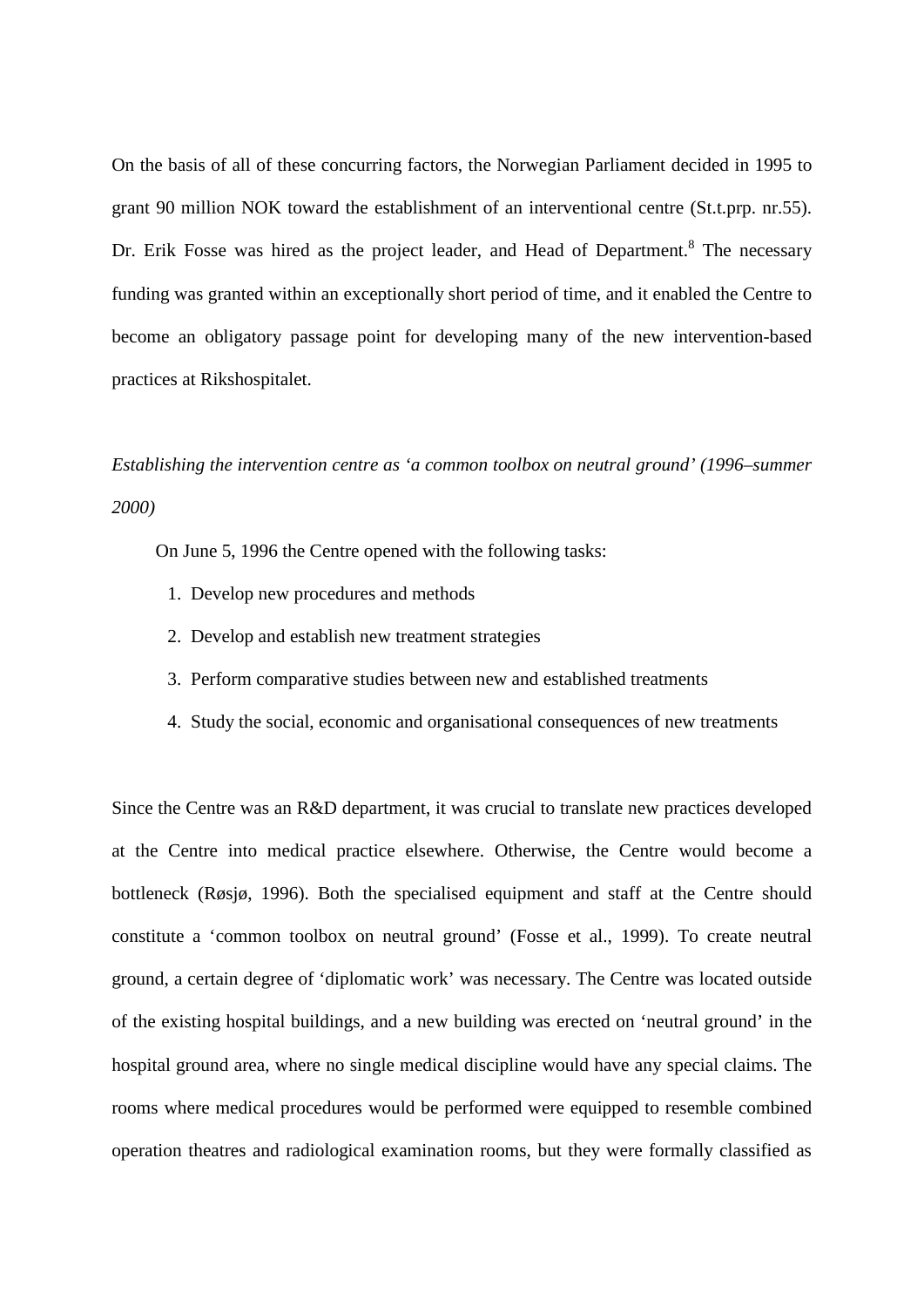radiological laboratories. A balance between radiologists and surgeons in the staff, both generally and particularly at the top level, was also explicitly pursued (Mørk et al., 2008:17).

Thus, opening both the disciplinary boundaries at the Centre and the organisational boundaries at Rikshospitalet was important during this period. The staff consisted of doctors, engineers, nurses and radiographers. The Centre also had several doctors who were part-time affiliates, yet remained mostly employed by their primary department. This strategy was chosen to facilitate closer interaction with other departments, while also enabling these doctors to work at the Centre. An engineer, who also had a medical PhD, was hired to be responsible for technology development. Furthermore, a steering committee with representatives from most departments at Rikshospitalet, and from other University hospitals, was responsible for making decisions about activities at the Centre (Fosse et al., 1997).

There were also a number of economic, organisational and political disputes between the different departments involved in the activities at the Centre, regarding ownership of patients and procedures that needed to be resolved. These disputes were centred on which department should supply the Centre with the necessary personnel, who should pay for the technology and consumables used in the procedures and who should have the final word on patient treatment. However, these challenges were resolved through defining clearer common interests for better patient treating, along with identifying the benefits of using the Centre and the roles of different actors.

The practices of boundary organising therefore partly changed from securing support for the idea of a centre, both internally and externally, towards mobilising the necessary internal support at the hospital. To legitimise the Centre its leadership defined a number of clinical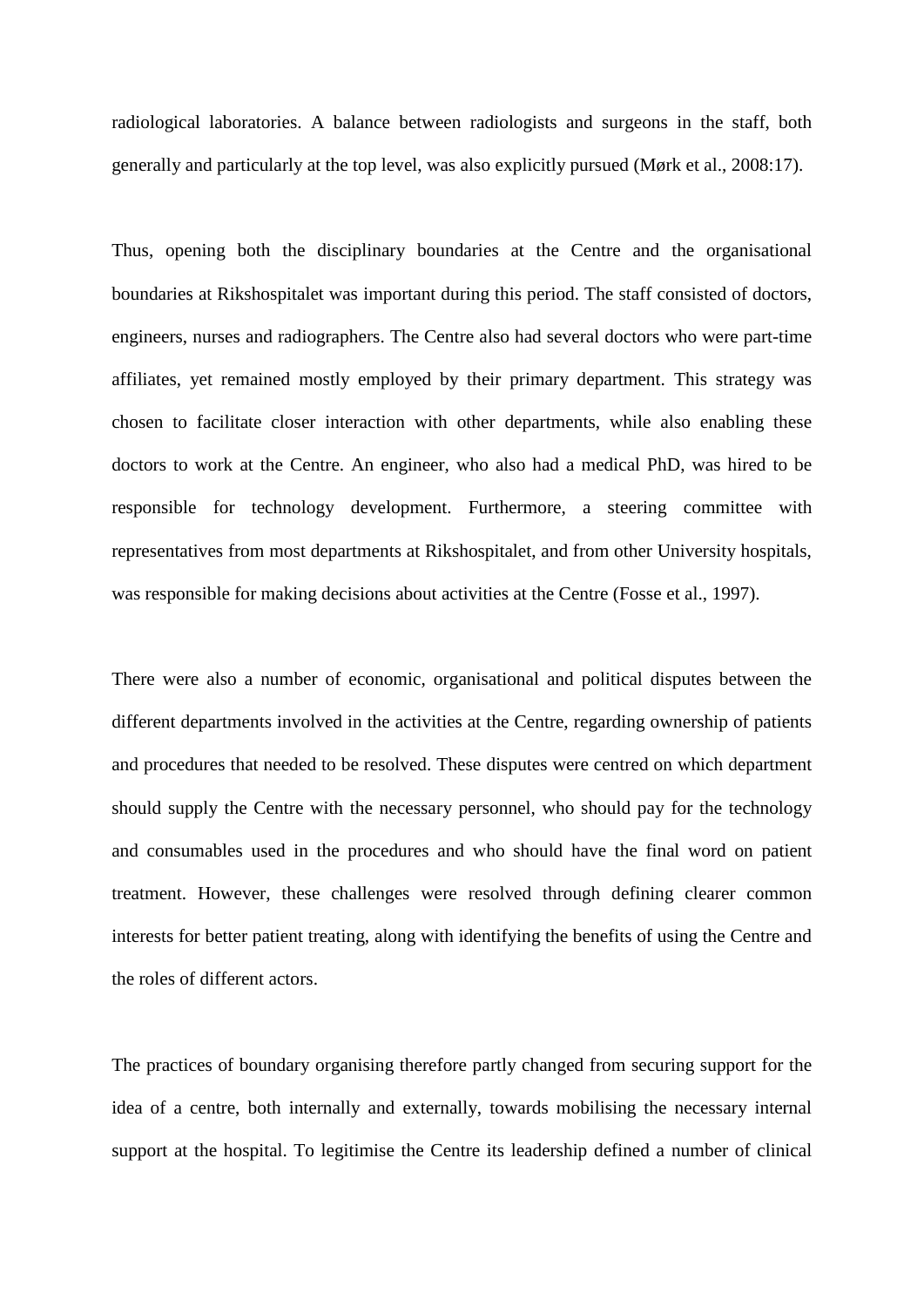and technological problems that other actors agreed had to be solved. This often meant that other departments would run projects at the Centre, thereby getting them locked into specific roles (*interessement*). This also contributed to destabilising organisational boundaries.

While being located in the 'old' Rikshospitalet, i.e., during the period from June 5, 1996 until April 14, 2000, the Centre conducted 1,736 procedures on patients and 122 procedures on animals (Fosse, 2001). Internally at the hospital, several clinical studies were initiated within neurosurgery, laparoscopy (keyhole surgery in the abdomen) and a large randomised study on beating heart surgery involving 120 patients and 60 professionals from seven departments at Rikshospitalet. The latter project enabled the Centre to enrol important actors into its network. The open MRI worked as a boundary object between medical, scientific and industrial practices. <sup>9</sup> Projects were undertaken with industrial actors in areas such as robotic surgery and simulator technology. In 1999, two companies were started as spin-offs from the Centre;  $SimSurgery<sup>10</sup>$  would develop and commercialise simulation technology, whereas Alertis<sup>11</sup> would develop miniaturised medical sensors. Consequently, this shows how boundary organising was necessary for bringing the innovation potential further.

## *Expanding the centre (2000–2009)*

By 2001, more than 60 people were affiliated with the Centre, and there was a steady increase in projects. The Centre therefore needed to reorganise internally to able to deal with all of the activities for expansion they were involved in. Hence, a matrix structure was introduced to make the prioritisation of projects fairer, and to reduce the Head of the Department's span of control.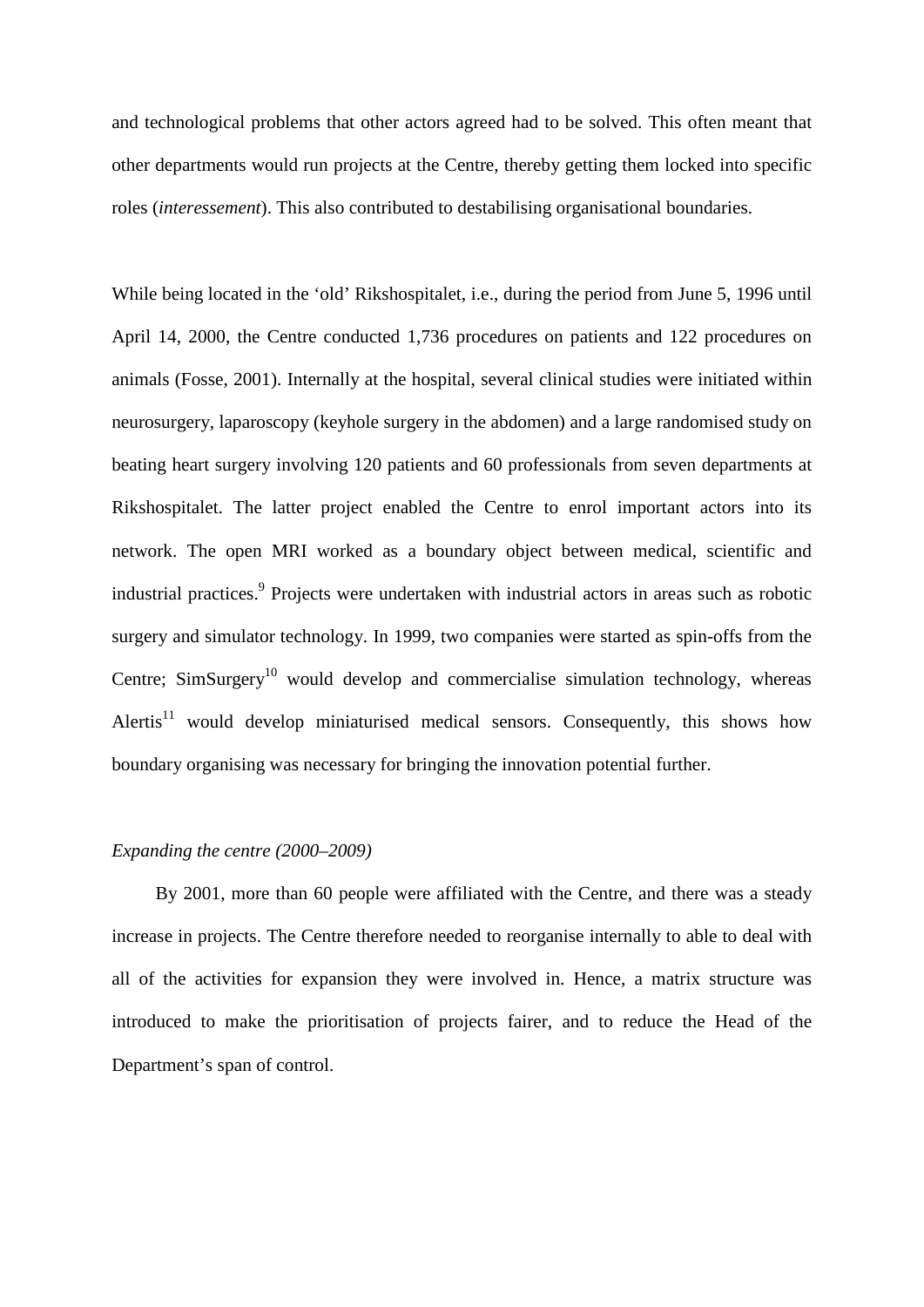In 2002, the Norwegian government launched a reform that shifted ownership of the hospitals from the counties to the Government, and five regional health enterprises replaced the former 19 counties. These regions would compete for patients. This change in was particularly difficult for Rikshospitalet, which traditionally had national responsibility for advanced medicine, and therefore received patients from the entire country. In order for the Centre to develop new practices, access to a sufficient number of patients was critical. Several actors from the Centre therefore discussed this challenge with other hospitals and politicians (including the Health Minister), but without success. Thus it was necessary with additional work to establish networks to other hospitals.

In 2003, it was evident that most of the technological equipment at the Centre needed to be changed. Two external evaluations of the Centre underscored the importance of acquiring new technology. An evaluation conducted by the Research Council of Norway emphasised that:

There is worry about a lack in 'buffer funds', the economy being entirely based on high throughput of study patients. The main threats are considered to be lack of acceptance of the concepts, and, in some cases, a lack of understanding by health care authorities. There is also a risk for competition from other centres (Fosse, 2007:162, 163).

In the same year, it was decided that Rikshospitalet would receive funding to build a national  $PET<sup>12</sup>$  Centre. The imaging research groups at the University of Oslo and Rikshospitalet along with the Centre realised that this was a great opportunity. The Centre seized this opportunity for expansion by taking a key role in planning the building of an advanced research facility for imaging, with the full support the hospital administration. The new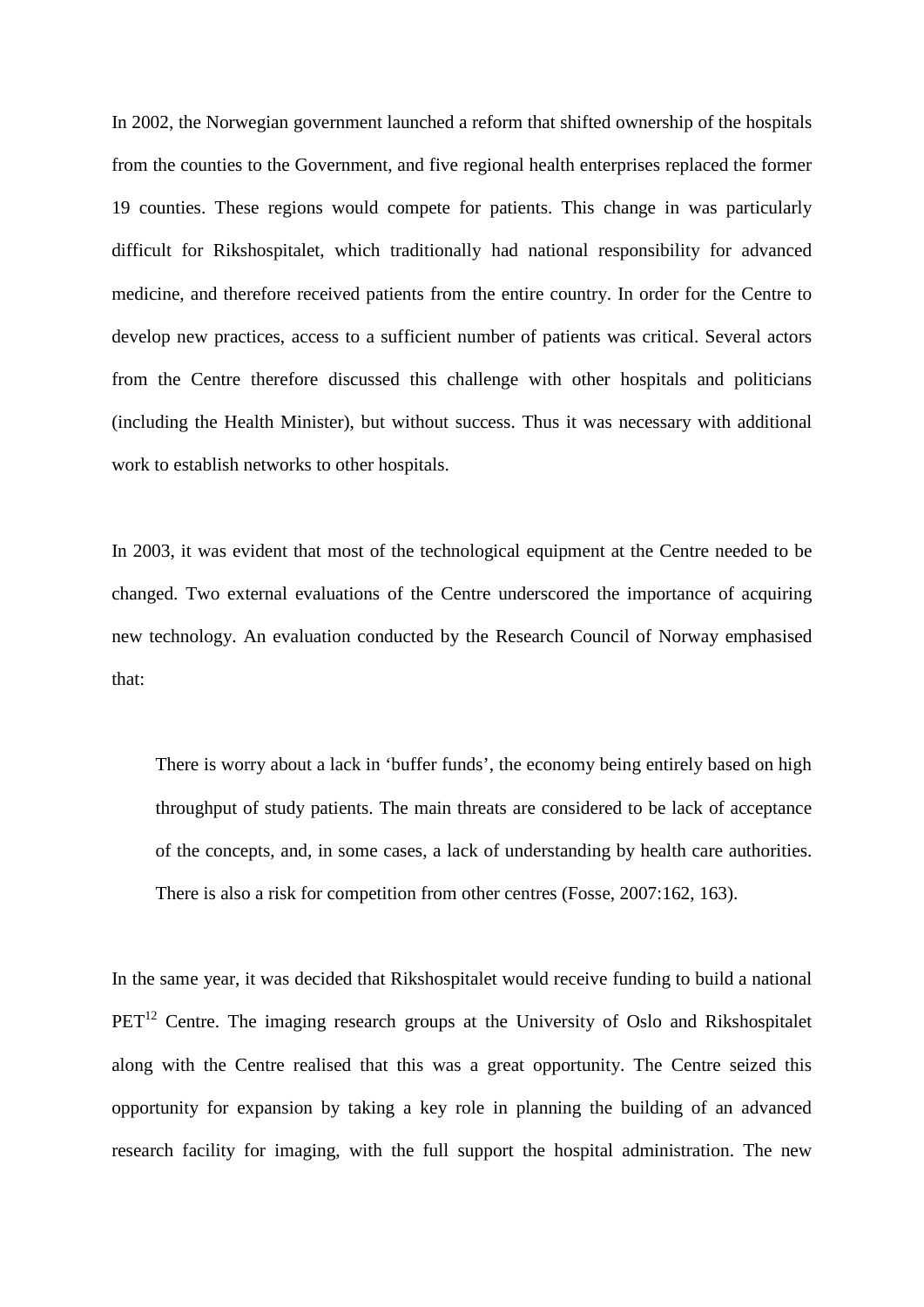'Visualisation Centre' would be an extension of the Centre with two new imaging ORs, the PET Centre, and the department of nuclear medicine. To mobilise political support for quickly making this decision the Centre argued that key personnel would otherwise be lost, industrial actors would choose other partners, Rikshospitalet could lose its academic status and harm could befall both the patients and Norwegian health care sector in general (annual report, 2004).

However, not all attempts at building alliances were successful. In 2004, the Centre applied for status as a National Competence Centre (NCC), since two other university hospitals had been granted such status in other areas. The status as a NCC would enable closer collaboration between hospitals. However, several university hospitals interpreted this as the Centre trying to become an obligatory passage point on a national scale. Consequently, the Centre did not receive the necessary support, and decided to withdraw their application (Fosse, 2007).

Success in establishing alliances on a European level was also viewed as important for obtaining access to leading scientists. The Centre therefore wanted run an EU-project, and in 2004, they received funding for ARIS\*ER (Augmented Reality in Surgery). The project consisted of six academic institutions (including hospitals), and two cutting edge technology companies. The consortium enabled collaboration between clinical users and technology developers, between academia and industry and across disciplinary boundaries.

In 2007, Fosse published a book about the history of the Centre, which still is both distributed to visitors at the Centre, and is on the curriculum for Master's students at the Institute for Health Management and Health Economics at the University of Oslo. The book therefore came to represent the Centre. Hence, this reminds us of the Master's thesis 15 years earlier.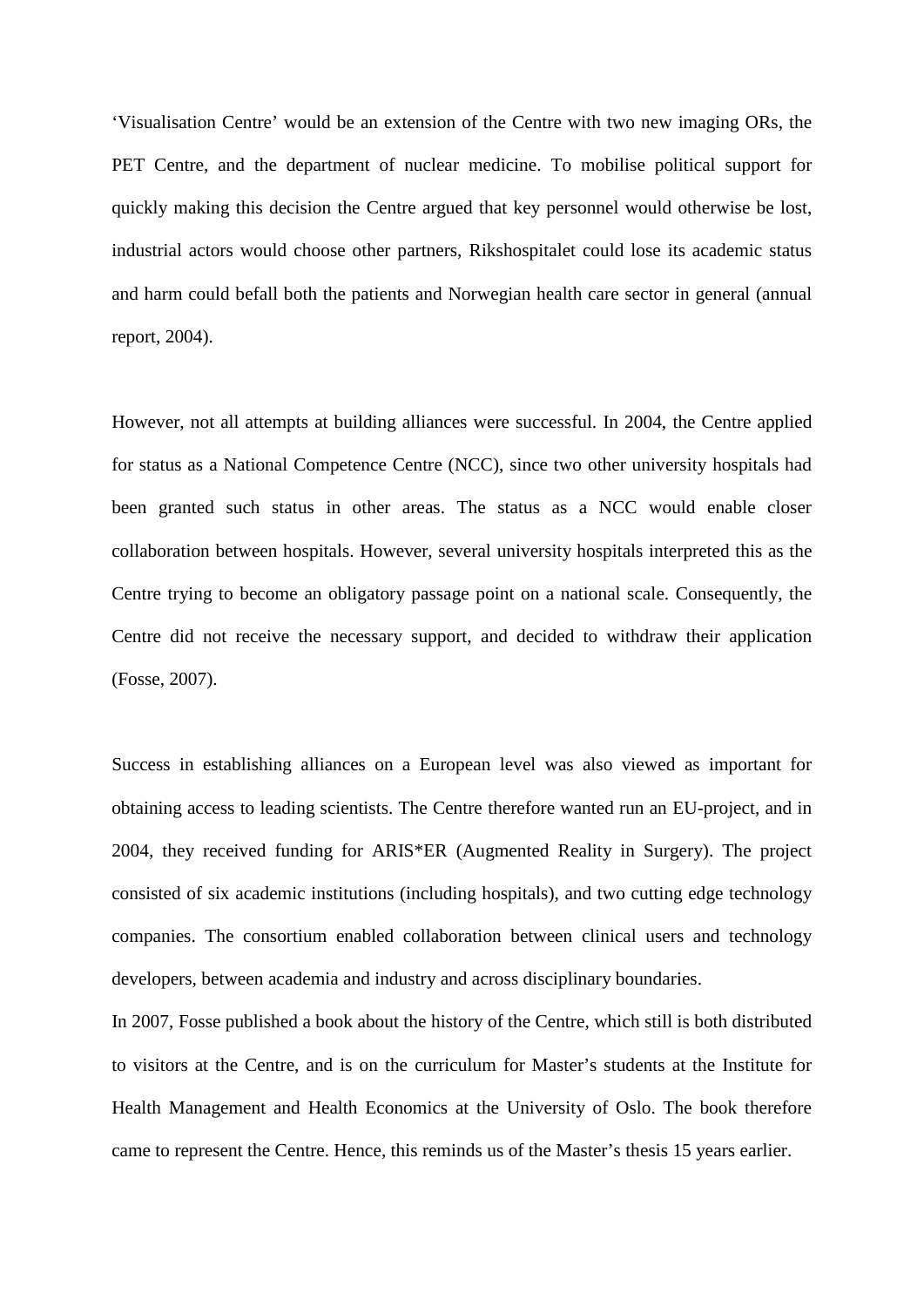During this period, there were also two important events that highlighted how the Centre had succeeded with boundary organising. First, on November 16, 2006 the Minister of Trade and Industry and the Minister of Health and Care Services launched a new initiative for healthcare related business development at the Centre, with over 50 important actors present. The initiative was part of the National Health Plan for 2007, aiming at facilitating innovation by creating links between industrial and scientific practices. Second, in December 2008, the Minister of Trade and Industry, the Prime Minister and the CEO from MediStim,<sup>13</sup> along with many other guests, visited the Centre in connection with the launch of a report by the Government about innovation in Norway.

In January 2008, the Centre arranged a seminar to discuss the future. One option was to become part of a clinical department at the hospital serving most of the Rikshospitalet by having more than 5,500 patients yearly (in contrast to the Centre's 600):

We are a development department, but we are also a production department. We observe that the patient flow will be increasing, and we need to organize better to meet these changes. Nothing has been decided yet, but we have started looking at each other, and we must admit that we find each other a bit attractive! (Head of Department, IVC)

With this change in rhetoric the Centre emphasised that they were not only a scientific department, but also a production department. This could have potentially positioned the Centre for new expansion processes, provided that the context had changed. Still, this merger between the two departments never became a reality.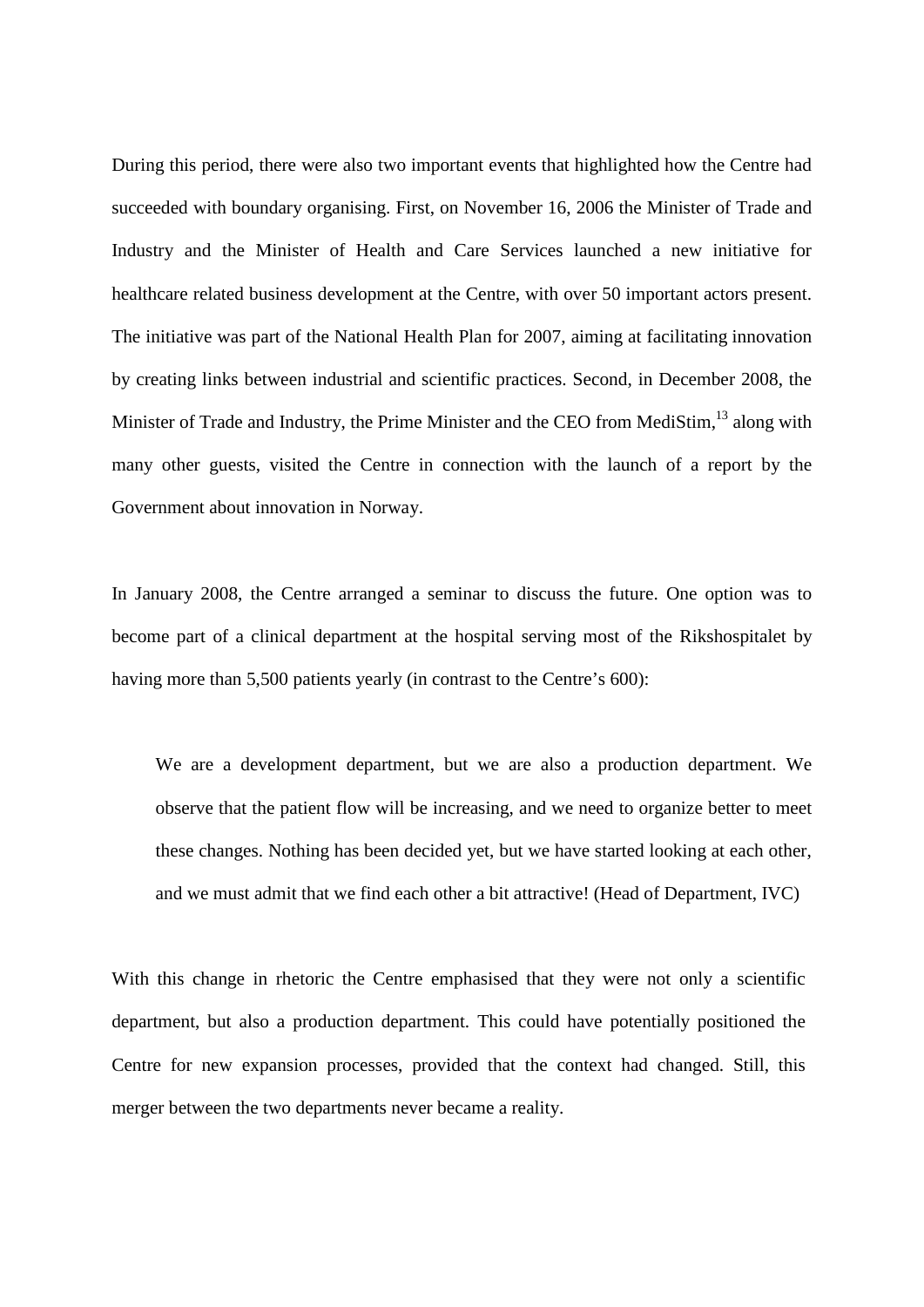In 2009, the Centre still lacked 150 million NOK to realize their vision of building the full Visualization Centre. They had, however, managed to obtain funding from Rikshospitalet, the Research Council of Norway and the University of Oslo to change virtually all imaging systems. They had also managed to achieve buy-in from many different actors that are using the new technologies. Thus, once again they successfully problematised a common problem (i.e. the need for investing in new technology), and succeeded with interessement and enrolment of key actors.

#### **Analysis and discussion**

Previous studies on boundary spanning and spanners have offered us insights into the role of different types of boundaries, such as disciplinary, organisational or knowledge boundaries. Meanwhile, most of them have focused on coordination and collaboration across single boundaries. In addition, they have often assumed a certain level of stability, and tended to be rather apolitical. This was our motivation for bringing in studies from science and technology studies, such as boundary organisation (Guston, 1999; 2001) and translation (Callon, 1986).

In boundary organisations (Guston, 1999), actors are able to construct the boundaries in ways that they find favourable. Through introducing the 'boundary organising' framework, we seek to explain how innovating organisations are able to not only span boundaries, but also to destabilise and alter boundaries. While there are similarities with Guston, particularly the emphasis on mutual collaboration and the use of boundary objects and standardised packages, we do not find principal-agent theory particularly useful. Instead, we draw upon ANT to emphasize the contested nature of innovation. Hence, we argue that the notion of boundary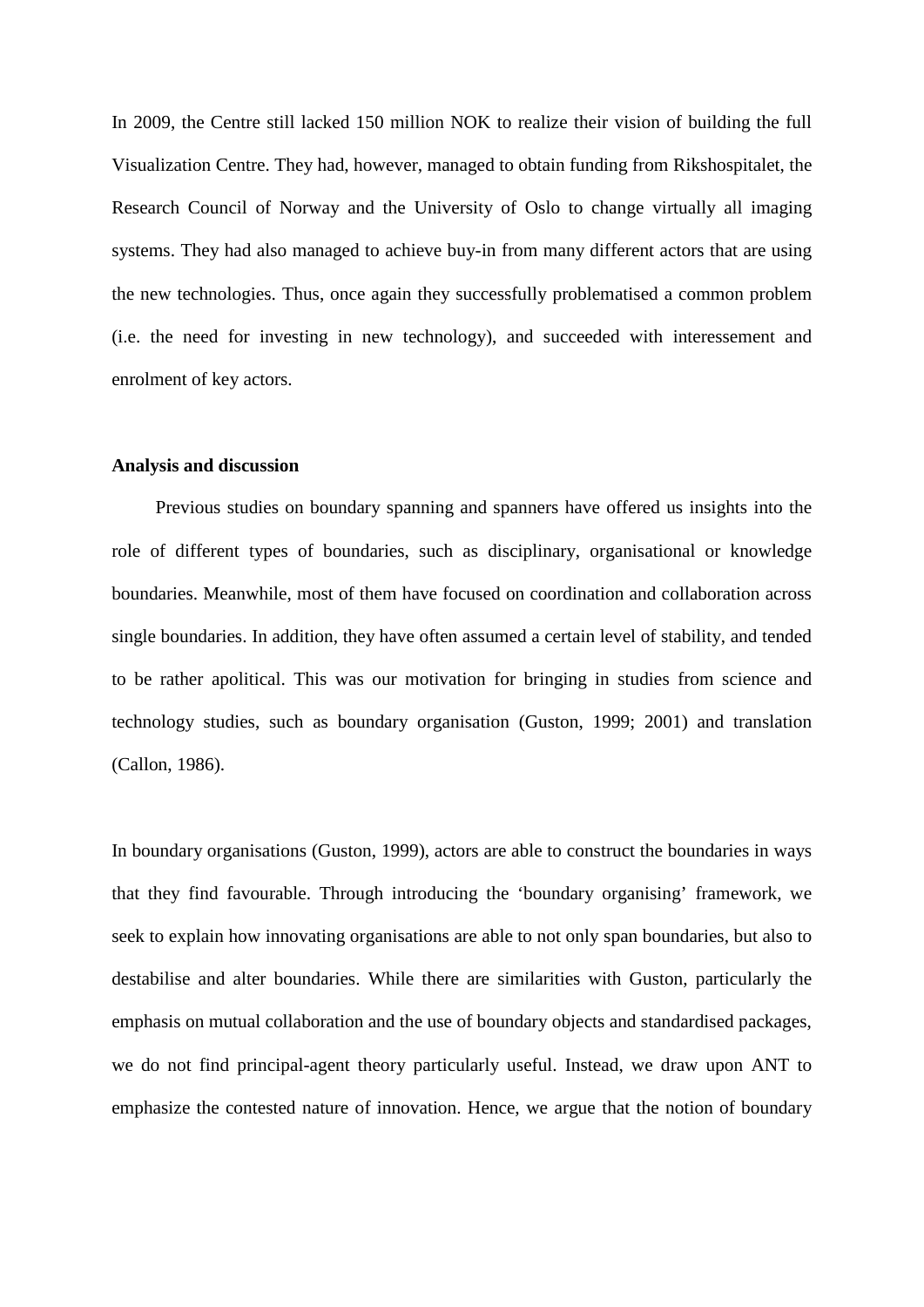organising complements the established concepts of boundary spanning (Fennel & Alexander, 1987; Levina & Vast, 2005) and brokering (Wenger, 2000).

We have studied an organisation distinctly positioned between four different domains of practices. We find that the Intervention Centre not only had to handle the science and policy boundary as Guston discussed, but the boundaries between science and industry to an even greater degree. Further, and most importantly, the Centre had to deal with the boundary between science and medical practice, and boundaries within medical practice with its inherent subdivision into professional groups, institutional arrangements, etc. Medical practice and scientific practice have always been closely intertwined, and medical research is often conducted within the domain of daily hospital practice. The different practices pose different boundary challenges, where boundary organising took place to handle these challenges. Table 1 provides an overview of some of these challenges and how there were handled.

## **Insert Table 1here**

In order to move closer to understanding the nature of the boundary organising we will now take a closer look at the main events, the actors involved, boundary organising practices, facilitating and countervailing forces and outcomes over time. Table 2 provides an analysis of these dimensions.

## **Insert Table 2 here**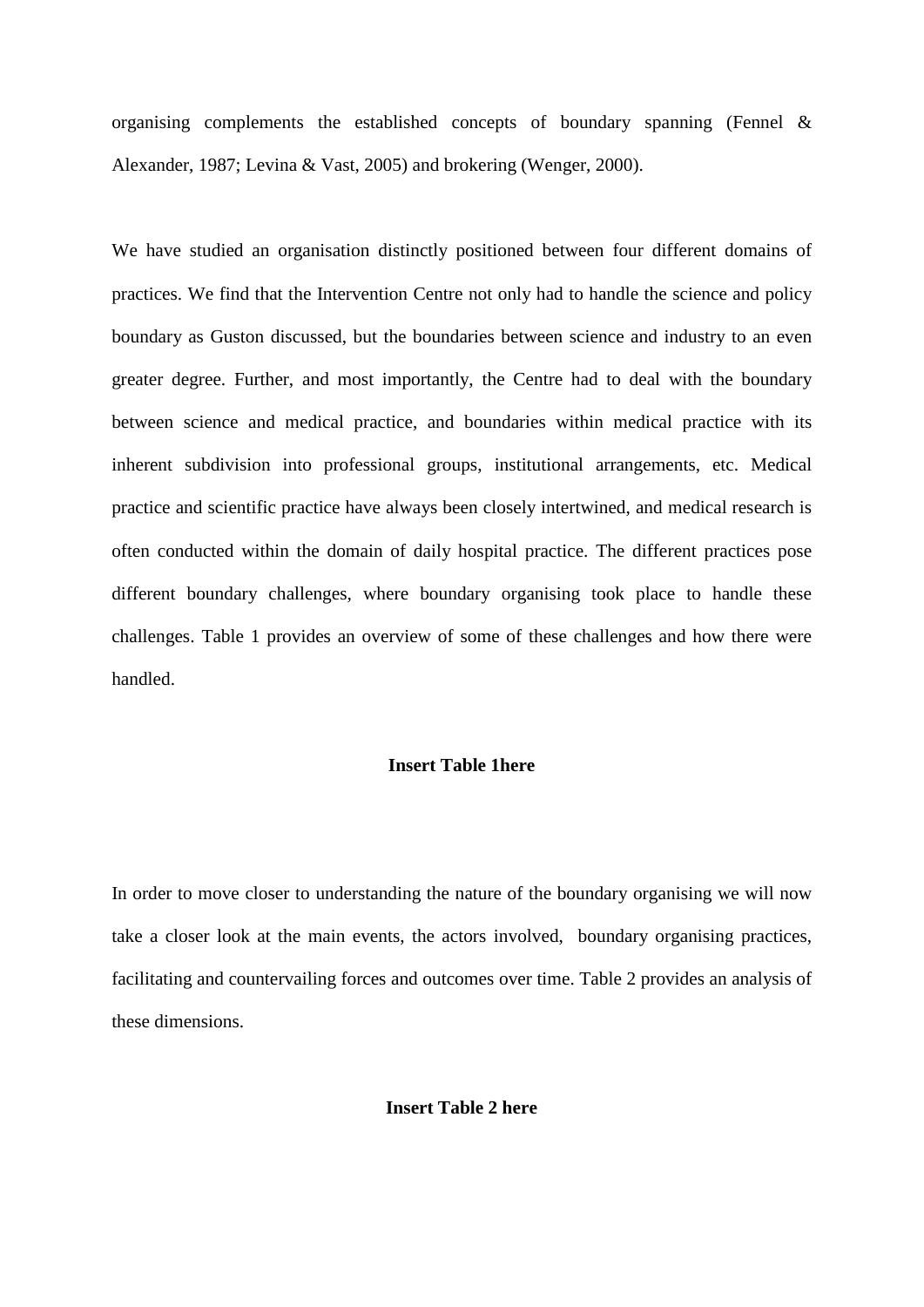As we can see from tables 1 and 2, the Centre in many respects succeeded in establishing itself with some of the 'boundary organisation' characteristics (Guston, 1999); as a common arena for interaction between multiple partners, partly with support of a few powerful boundary objects (the thesis and the MR). Moreover, collaboration was enhanced by developing a standardised package consisting of strict project regulations stressing crossprofessional and inter-organisational aspects in combination with scientific rigour. By problematising things that were taken for granted and redefining both the problem at hand and the different roles, the Centre repeatedly managed to get attention and gain acceptance for starting to explore alternative practices. The Centre was thus seen to have the answer to the problem, and managed to translate it into a larger network of actors.

From our analysis of the case we suggest that there are theoretical implications related to at least three aspects of boundary organising:

#### **Handling multiple boundaries**

In our case study, we found both strategic and accidental indirect effects of boundary organising, and we suggest that these require further attention in future research. While the unintended effects, like provoking counter-mobilisation by competing organisations and networks elsewhere leading to failure in several expansion efforts, certainly could be found in this case study, our study points more clearly towards the strategic indirect effects.

We find that when the development of new practices involves the development or acquisition of new resources, strategic mobilisation of alliances across one boundary may also facilitate support across other boundaries. This argument was also partly discussed by Guston (1999; 2001), who identified how some of the organisations were particularly good at changing their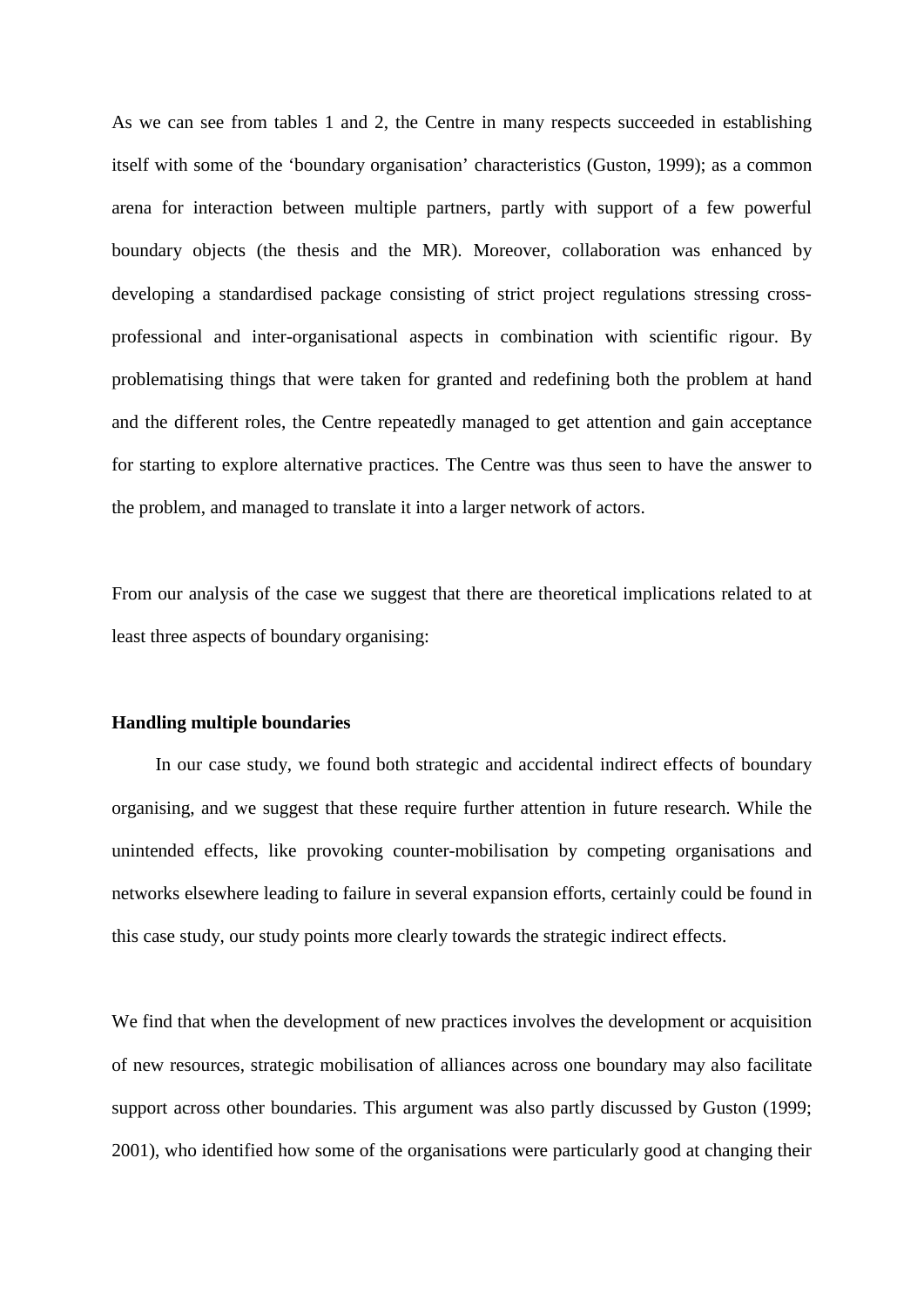practices in order to acquire the needed resources. We suggest that this needs to be analysed across a wider range of boundaries. Furthermore, by emphasising the number of patients that had been treated there, as well as the number of publications, Ph.D.s and patents, the Centre demonstrated to politicians its usefulness when seeking funding for expansion, and in preparation for becoming a "visualization centre". This reminds us of Guston (1999), who talks about finding indicators that help generate arguments about the productivity of the boundary organisation.

Orlikowski (2002) identified multiple practices for handling multiple knowledge boundaries. However, less is said about how practices related to one boundary may also influence other practices. In our case study, multiple boundaries needed to be handled simultaneously to establish alliances that could pressure others to support the actor-network too. This can be illustrated by how the mobilisation of conditional support from professional groups triggered political action, and how the establishing of a steering committee with a diverse set of participants enables mobilisation of support when needed. Employees at the Centre typically held positions in their primary departments, enabling them to also collaborate within the boundaries of their own discipline. However, in Norway there is a great deal of scepticism in the healthcare sector towards the commercial focus of industrial actors. Hence, alliances with industrial actors should be balanced with sensitivity towards the concerns of other key stakeholders.

## **Facilitating mutual benefit**

Not only are boundaries negotiated, but if successful, the innovating organization will frequently change boundaries. In medical practice, boundaries between disciplines will be moved, some practitioners' competence will be 'destroyed', and reimbursement systems will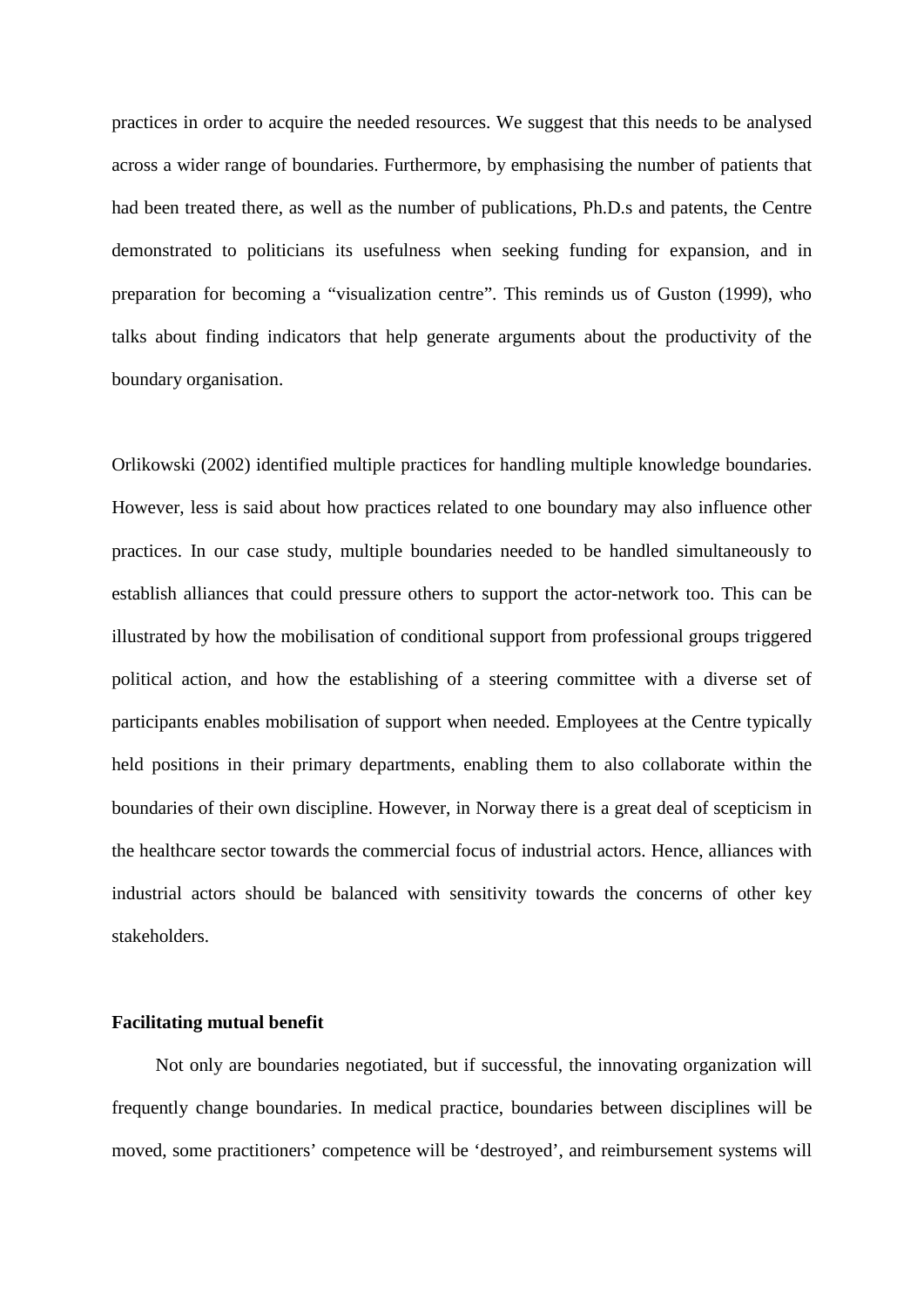need to change, as well as the distribution of roles/labour between departments and hospitals. Technological innovation in medicine is increasingly demanding a scale of funding that calls for novel partnerships between science, medical practice and industry to facilitate faster spread, commercialization, and returns on the investment.

In addition to medical practice, the other three practices became important in the process of actually realizing the Centre in its different versions. The interessement and enrolment of allies were in different ways crucial for getting support from influential actors, mobilising resources, and overcoming resistance. In such situations, problematisation is rarely enough, it is also about the mutual negotiation and alignment of interests; enrolling others is quite often also a matter of being enrolled into actor-networks in seeking to realize other ends than your own, which is illustrated with the obtaining of the MRI from GE.

When the development of new practices involves the exploitation of established resources, we find that the enrolment and mobilisation process typically utilizes a strategy of 'friendly networking' to interest actors and reorganize boundaries. This is consistent with Guston's (1999; 2001) emphasis on mutual benefit and mutual accountability as being preconditions for (relative) stability, and Wenger's (2000) argument that brokering is about making practices serve the interests of several parties across communities. When Levina and Vaast (2005) describe the negotiation of a common 'field' for boundary spanning to take place, this also seems to require the negotiation of interests. Potential partners need to be approached with an offer that would provide mutual benefits. In our case study, we observed how the controversial aspects of the idea of a centre were toned down, instead appearing as 'harmless', and emphasizing mutuality, collective usefulness, and the solving of common problems to create trust. Other times, support from recognized practitioner 'champions'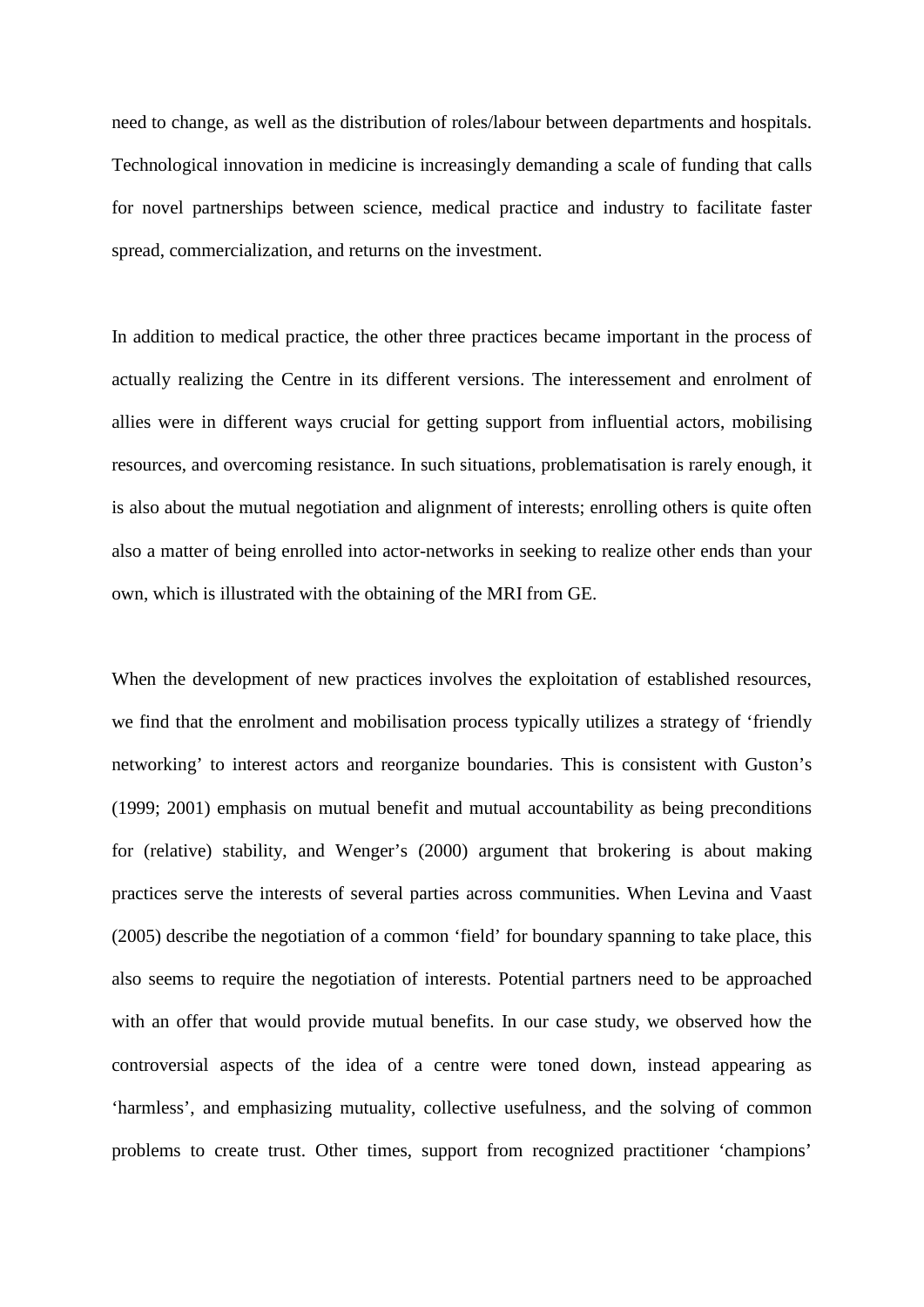would trigger recognition and action from the potential partners in question. The initial phase of mobilising support for the idea of a centre was all about convincing various actors about the common use of the Centre. By employing professionals both at the Centre and at their primary departments, while also developing 'service level agreements' with various hospital departments, the Centre also helped open the boundaries and build trust among key partners controlling access to both expertise and patients.

#### **Mutual adaptation of practice**

When boundaries are sought to be re-organised in the process of expanding the actornetwork, a process of internal re-organisation may be presupposed. This problem goes to the core of how boundaries may be challenged and re-organised during the processes of destabilising and (re-)stabilising them. While Orlikowski (2002) and Levina and Vaast (2005) do not challenge boundaries as such, Fennel and Alexander (1987) argue for organisational actors being capable of adapting to the environment, and Wenger (2000) describes how specific boundary practices may emerge to handle long term collaboration. First, we observed in our case study how the actor-network (the Centre) reorganised internally to adjust to changes in the environment. After it got started, the Centre had some success and started growing to such an extent that they almost lost control. In order to build capacity for further growth, the Centre changed into a matrix organisation to enable better collaboration with new partners. It was necessary to stabilise the organisation of new practices internally before being able to create synergies with new partners across organisational boundaries. Second, mutual adaptations of the involved practices are often necessary to keep new practices 'in place'. Over time, one will often not only see adaptation, but even mutual integration of operations, which again contributes to further stabilisation of the new practice. The role of the standardised package during boundary organising seems somewhat different from the original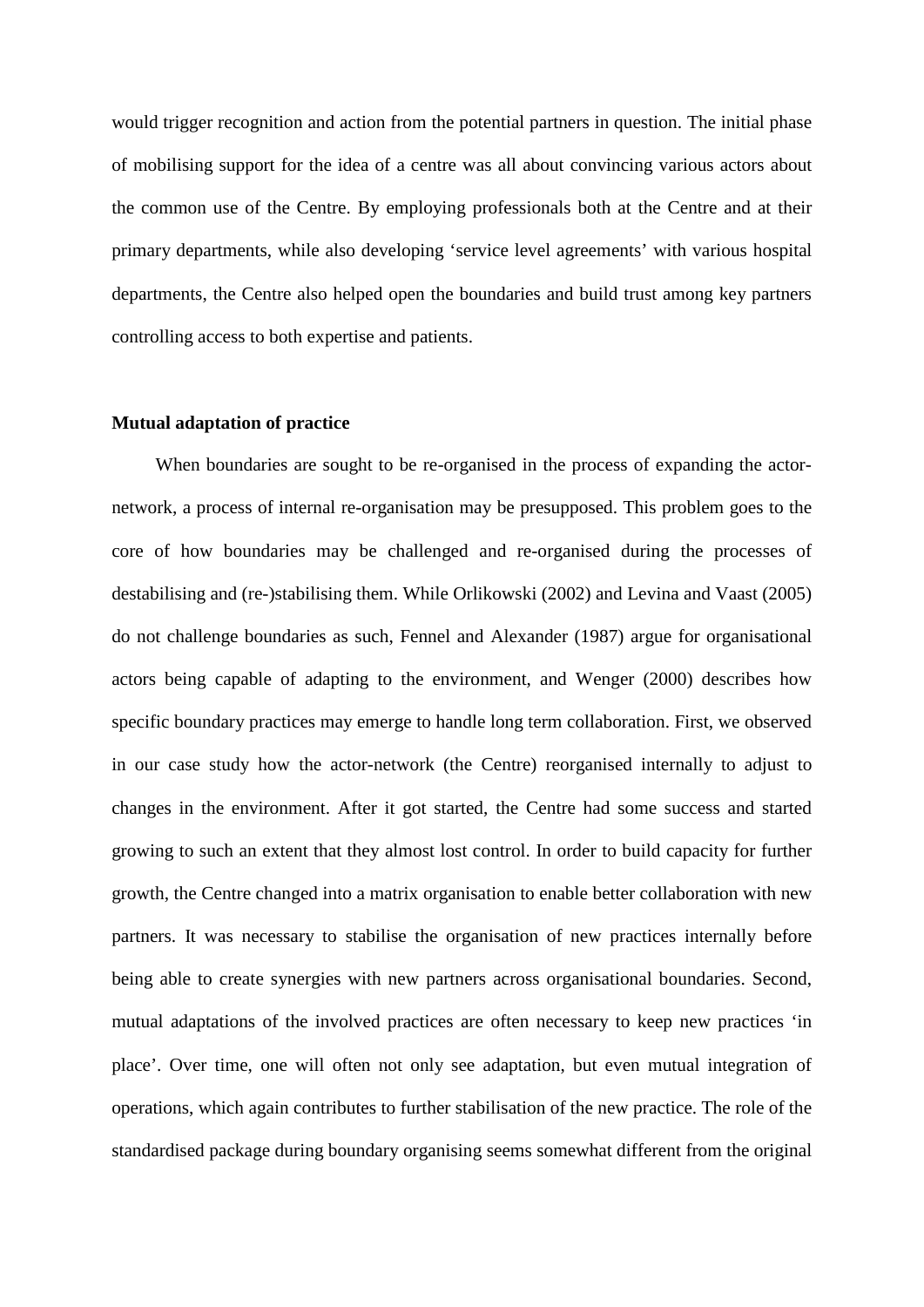notion where the transfer of knowledge was at the core. Here, its core function is more one of disciplining collaborators to work with the actor-network's preferred interfaces, hence enforcing and enhancing the vision of the Centre.

Concurrently, we see how the Centre adjusted internally to prepare for expansion towards new partners and practices. This was not just a matter of mirroring and adapting to the outer world, but more a matter of building internal knowledge and practices that could handle the challenges and complexity of the environment. The meaning of the Centre, as well as the organisational practices, had to be pragmatically altered along with the demands of the situation.

## **CONCLUSION**

In contributing to a understanding of how to address innovating organisations and the challenges of translating knowledge breakthroughs into medical practices (Newell et al., 2006; Robertson, 2007), we presented a case study of a medical R&D department that has been highly successful in developing and translating new medical practices and its boundary practices.

Whereas studies using an institutional framework (Scott, 1981; Fennel and Alexander, 1987) have focused on organisational boundaries, practice-based studies (Wenger, 2000; Orlikowski, 2002; Levina and Vaast, 2005) have been more concerned with knowledge boundaries. Although all of these studies have examined how boundaries are spanned, few have looked at the actual changes of boundaries as such. Further, the challenges of simultaneously handling multiple boundaries, or the power relations in play have not been a central concern. We therefore included Callon (1986) and Guston (1999) to develop our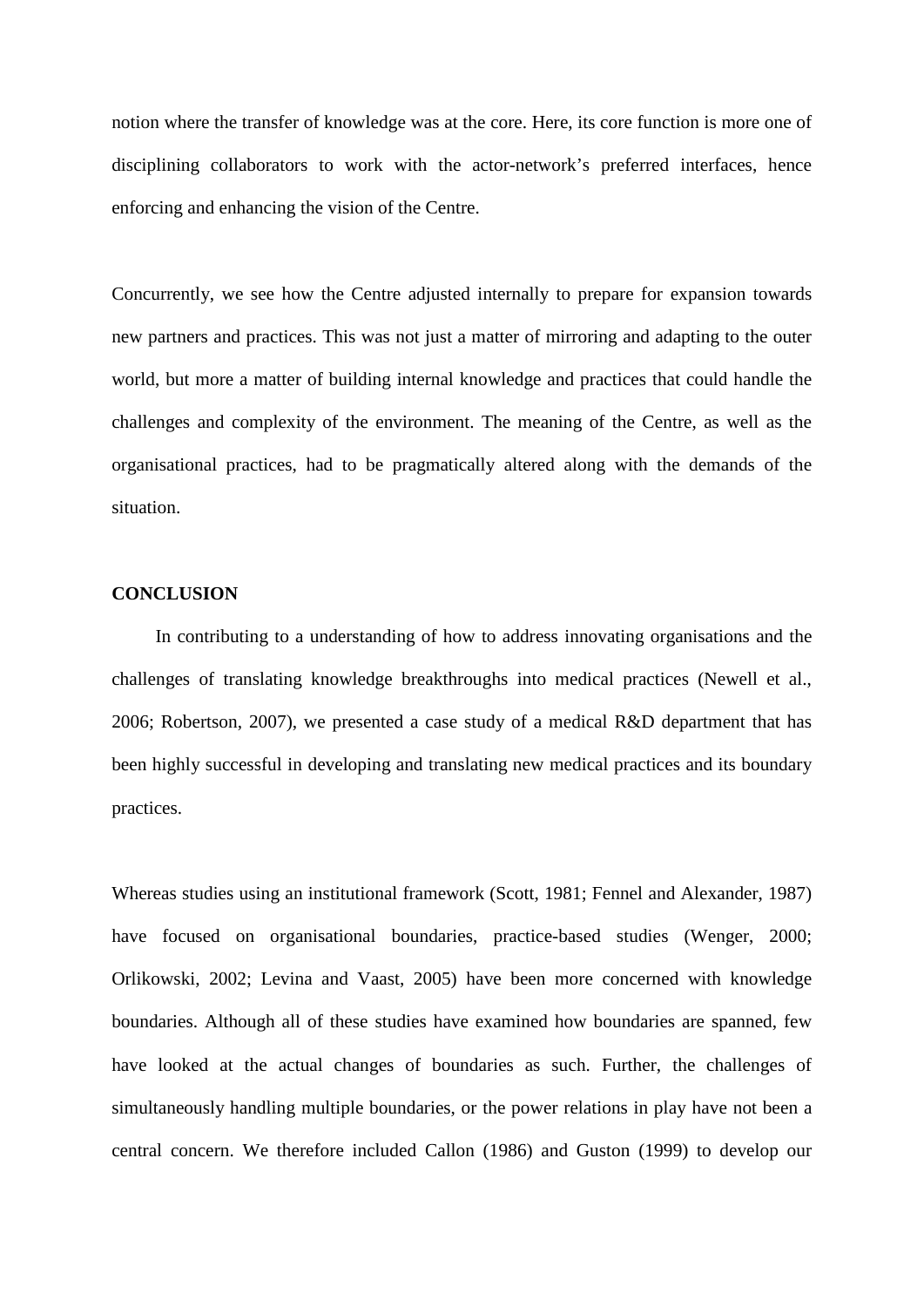notion of boundary organising. This notion focuses on the political and contingent processes of building alliances and networks via the destabilising and (re-)stabilising of different boundaries.

New practices will always mean different things for different actors requiring an alignment of these interests, a finding that corroborates Guston (1999), Swan et al. (2002), and Nicolini (2009). What we have observed here is not only practices in the making, but also the making of the Centre, and altered boundaries and networks. Unless actors believe that supporting these new practices serves their interests, they may withdraw their support. We highlighted the handling of multiple boundaries, the indirect effects, the negotiation of mutual benefits and interests, and mutual adaptation as key aspects of boundary organising.

There are some limitations related to this study which may help us suggest avenues for future research. Our findings were related to a medical R&D department, a context that differs in some respects from other organisational settings, and this may influence the boundary practices used. We would therefore encourage research that studied boundary organising in other organisational settings in other sectors.

## **Notes**

1. The term 'production department' refers in this paper to a traditional clinical department that mainly produces patient treatment rather than focusing on developing new practices.

2. Boundary objects refers to objects that 'are both plastic enough to adapt to local needs and the constraints of the several parties employing them, yet robust enough to maintain a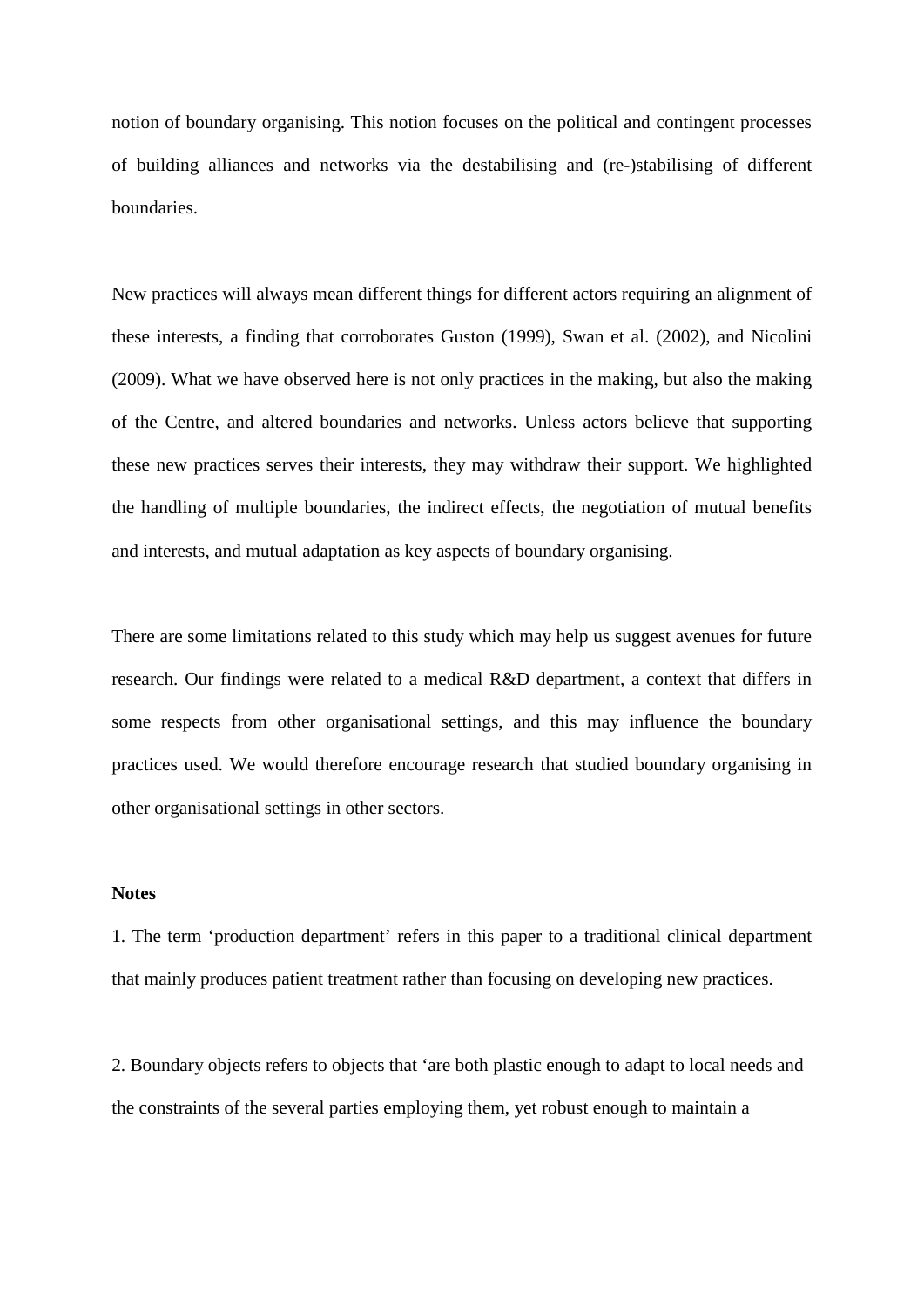common identity across sites' (Star & Griesemer, 1989:393). Moore (1996) broadens our traditional understanding of boundary objects by studying organisations as boundary objects.

3. This reminds us of Galison (1997), who coined the metaphor of the "trading zone" as a way of describing how engineers and physicists from different paradigms managed to agree on rules of exchange to develop particle detectors and radar.

4. A radiologist is a medical doctor specialised in imaging. The radiologist interprets the image and reports on the findings during traditional pre-surgery imaging, without necessarily seeing the patient. During a radiological intervention, such as angiography, the radiologist is present, positions the catheters and evaluates the results based on the images produced (Mørk et al., 2008).

5. These discussions were in particular with Professor Ole Berg who has been a very influential academic in the field of health care research in Norway for many years. A small presentation of his accomplishments can be found here: http://www.med.uio.no/helsam/english/people/aca/oberg/index.html.

6. The Minister of Health had been a Master's student along with Lærum and Stordahl, and was therefore well-informed of their ideas. Lærum had also traveled to Moscow together with the director of the University of Oslo, making it easier to get support from these two key actors.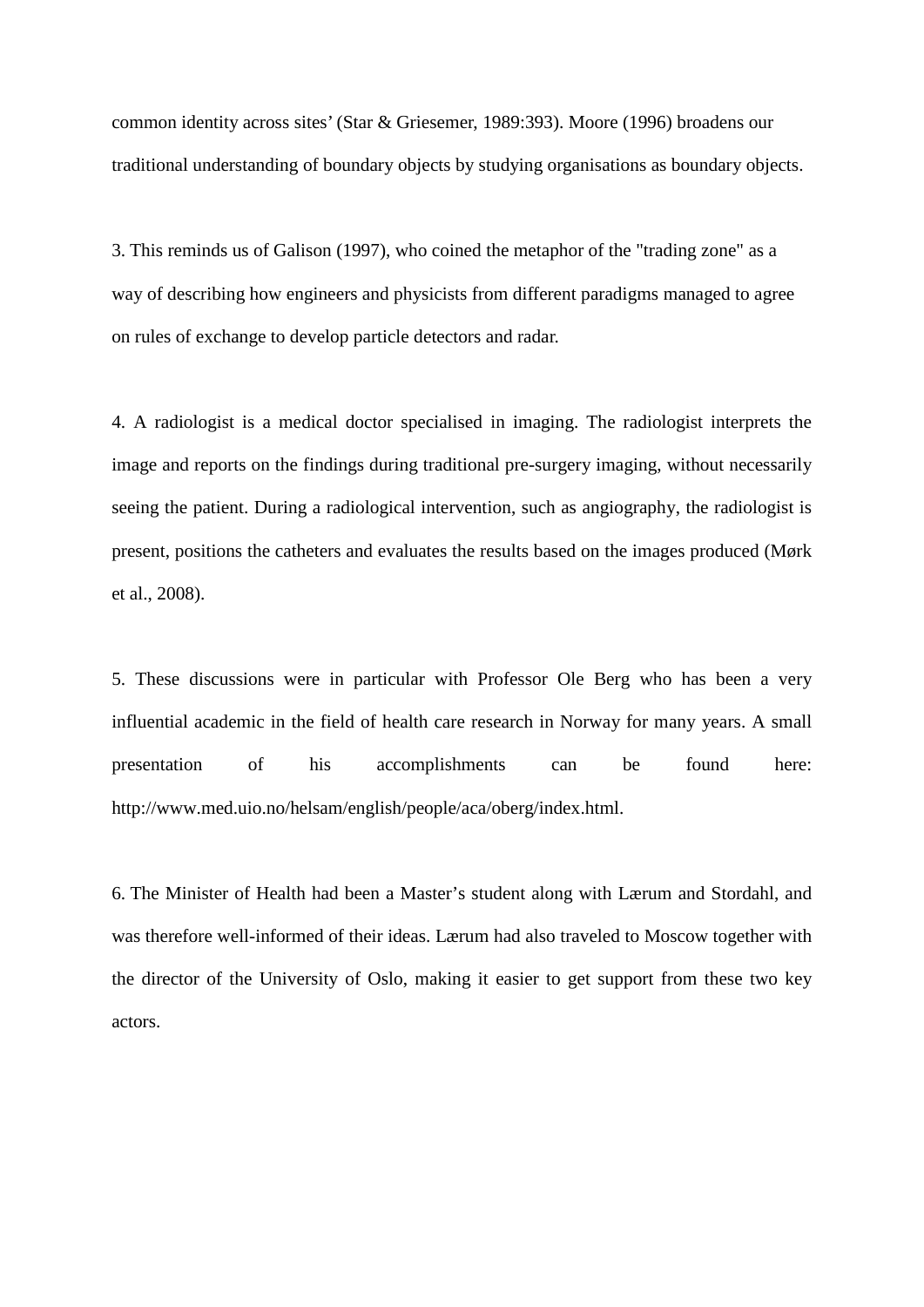7. Magnetic resonance imaging (MRI) is primarily used in medical imaging to visualize the structure and function of the body. An MRI provides detailed images of the body in any plane.

8. The National Medical Association actually discussed whether a thoracic surgeon could be the leader of a department with doctors from other disciplines than thoracic surgery (Mørk et al., 2008).

9. With real-time imaging the surgeons received pictures during the operation, rather than having to move the patient to a radiological department.

10 In 2003, SimSurgery patented a useable simulation of sewing threads during surgery as the first company worldwide (Fosse, 2007).<http://www.simsurgery.com/web/>

11. <http://www.alertis.no/>

12. Positron emission tomography, also called PET imaging or a PET scan, is a type of nuclear medicine imaging. Nuclear medicine is a branch of medical imaging that uses small amounts of radioactive material to diagnose or treat a variety of diseases, including many types of cancers, heart disease and certain other abnormalities within the body. These imaging procedures are noninvasive and usually painless medical tests that help physicians diagnose medical conditions [\(http://www.radiologyinfo.org\)](http://www.radiologyinfo.org/).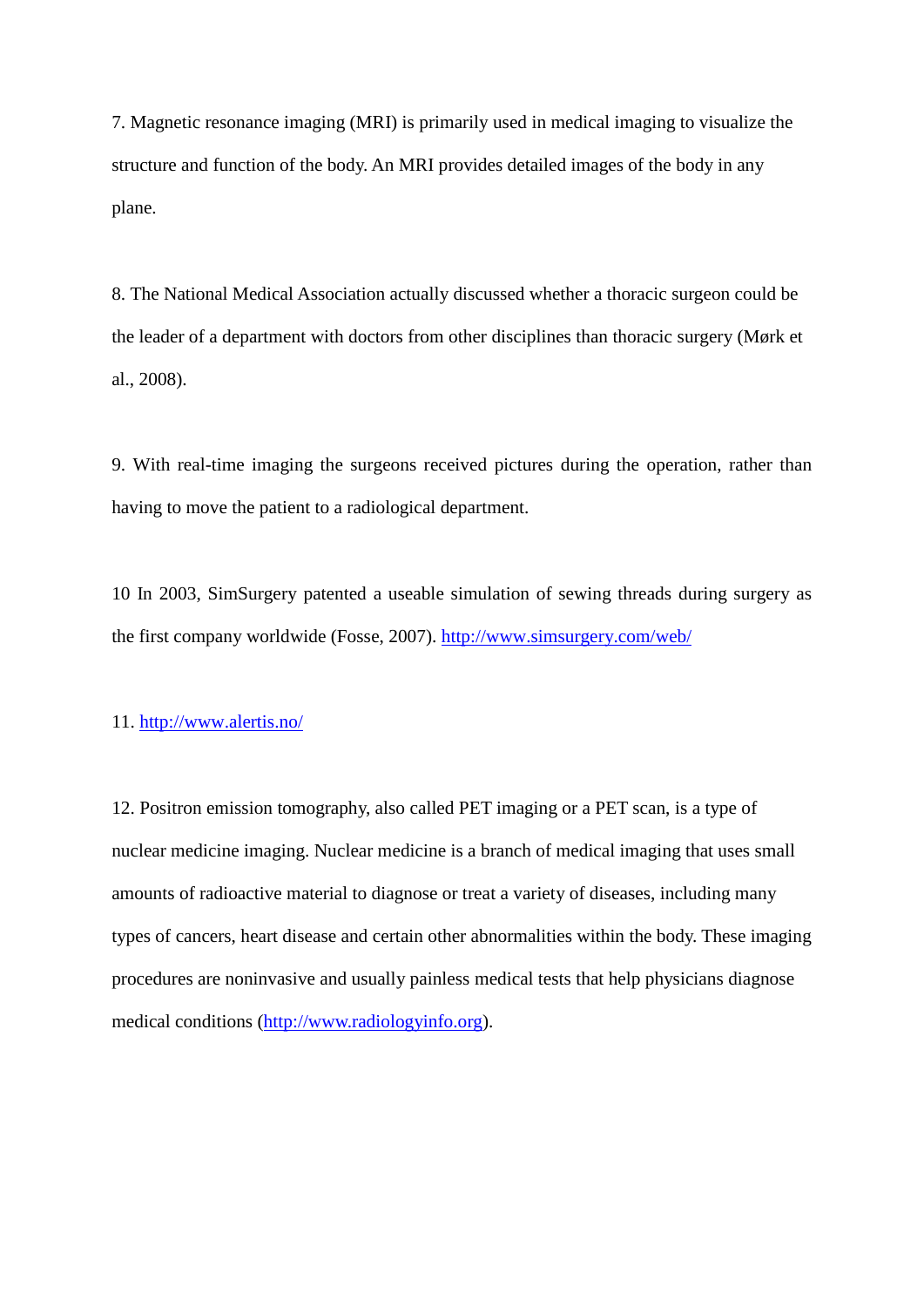13. MediStim develops, manufactures and distributes solutions for cardiac and vascular surgery, and has sold more than 1,500 devices in 59 countries worldwide. MediStim's early phase technology development did partly take place at the Centre.

## **Acknowledgements**

We would like to thank Associate Editor Mike Noon and the anonymous reviewers for very constructive comments on how the article could be revised to refine our arguments. Over several years we have greatly benefited from discussing our research with Davide Nicolini and the IKON research centre at Warwick Business School. We also want to thank Terje P Hagen, Erik Fosse, Johan Olaisen and Miria Grisot for their valuable feedback on previous versions of the article. Finally, we are indebted to the informants at the Intervention Centre for the way they contributed to our research.

## **Funding statement**

We gratefully acknowledge the financial support that we have received from our respective institutions to conduct this research project. This research received no specific grant from any funding agency in the public, commercial, or not-for-profit sectors.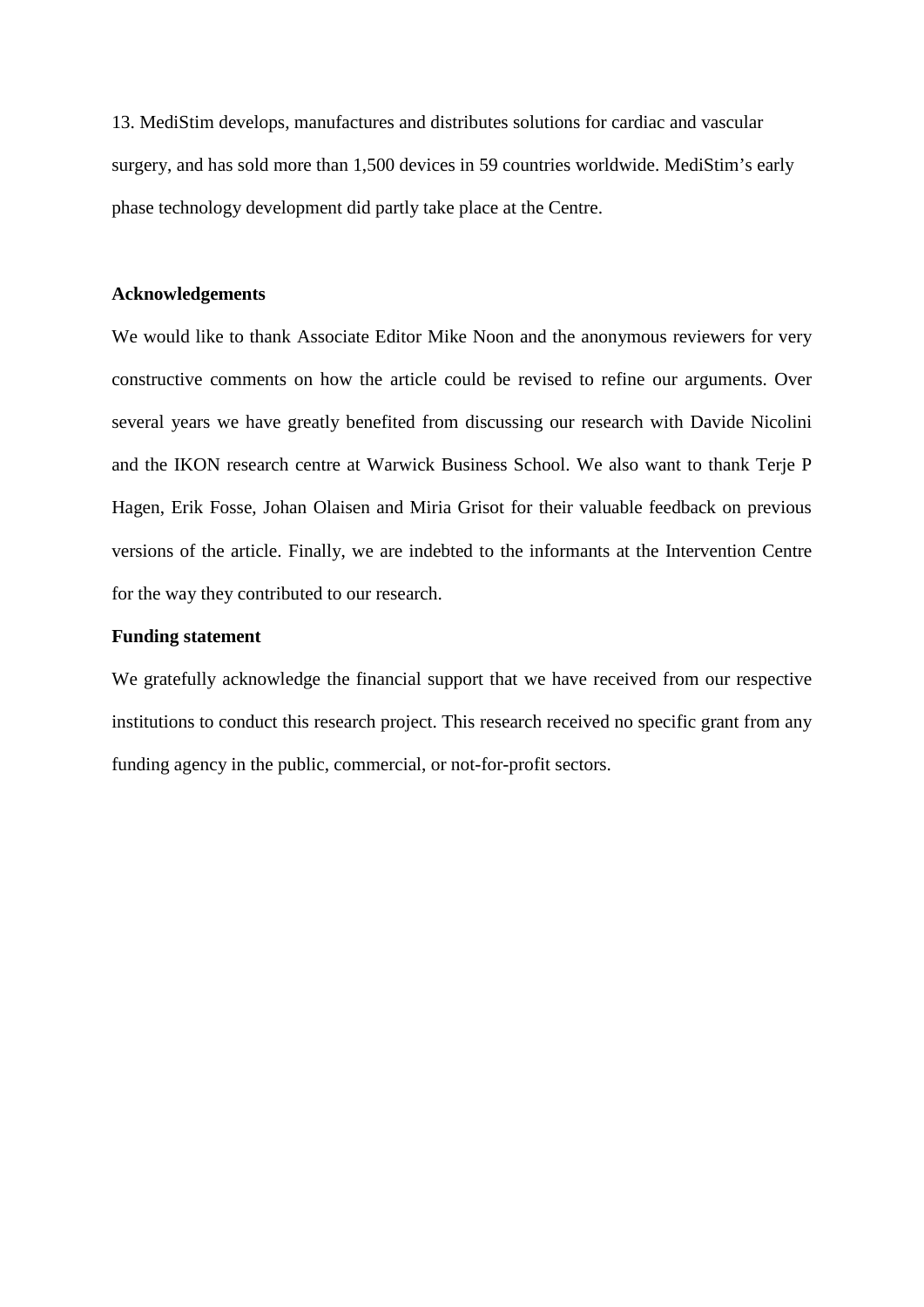#### **References**

Abbott, A. Things of Boundaries, *Social Research*, 1995, Vol. 62, No. 4, 857-882.

Akrich, M., Callon. M. & Latour, B. The key to success in innovation. Part I: The art of interessement. *International Journal of Innovation Management*. 2002a, Vol.6, No.2, 187- 206.

Akrich, M, Callon. M. & Latour, B. The key to success in innovation. Part II: The art of choosing good spokespersons. *International Journal of Innovation Management*. 2002b, Vol.6, No.2, 207-225.

Aldrich, H., & Herker, D. Boundary Spanning Roles and Organizational Structure. *Academy of Management Review*, 1977, 2, 217-230.

Ancona, D.G. and D.F. Caldwell. Bridging the boundary: External activity and performance in organizational teams. *Administrative Science Quarterly,* 1992, Vol. 37, No. 4, 634-665.

Barley, S. Technology as an Occasion for Structuring: Evidence from Observations of CT Scanners and Social Order of Radiology Departments. *Administrative Science Quarterly*, 1986, 31, 78-108.

Black, L., Carlile, P. & Repenning, N.P. A Dynamic Theory of Expertise and Occupational Boundaries in New Technology Implementation: Building on Barley's Study of CT Scanning. *Administrative Science Quarterly,* 2004, 49, 572-607.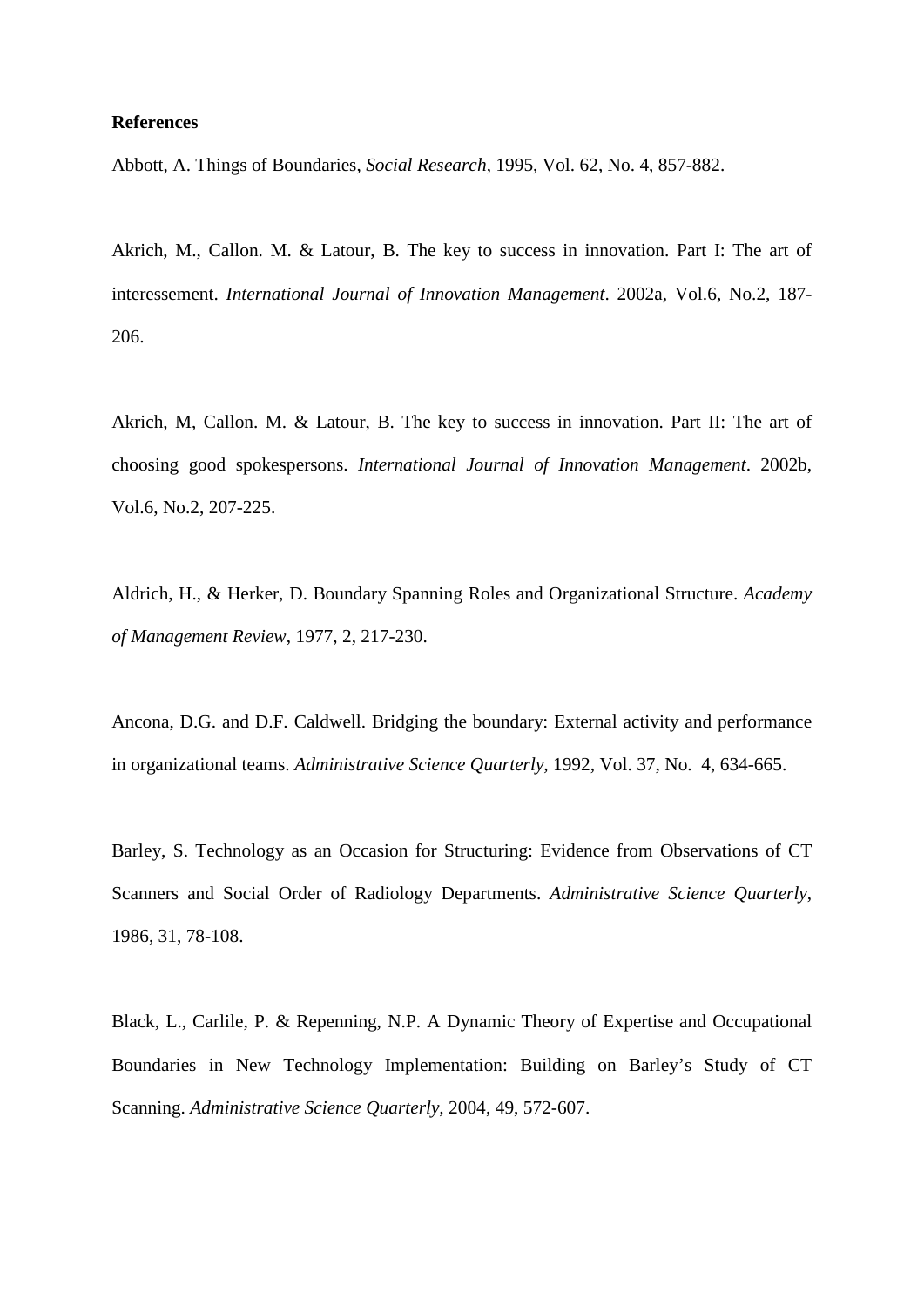Callon, M. Some Elements in a Sociology of Translation: Domestication of the Scallops and Fishermen of St Brieuc Bay, in J. Law (ed.) *Power, Action and Belief*. London: Routledge. 1986.

Carlile, P.R. Transferring, Translating, and Transforming: An Integrative Framework for Managing Knowledge Across Boundaries. *Organization Science*, 2004, Vol.15, No.5: 555- 568.

Cicmil, S., T. Williams, J. Thomas & D. Hodgson, 'Rethinking project management: Researching the actuality of projects. *International Journal of Project Management*, 2006, Vol. 24, No. 8: 675-686.

Czarniawska, B. On time, space and action nets, *GRI-rapport*, 2004, 5.

Coffey, A. & P. Atkinson, *Making Sense of Qualitative Data*, Sage, Thousand Oaks, CA, 1996

Cross, R.L., & Parker, A. *The hidden power of social networks: understanding how work really gets done in organizations*. Harvard Business School Press, Boston, Mass., 2004, xiii, 213.

Dopson, S. The Diffusion of Medical Innovations: Can Figurational Sociology Contribute? *Organization Studies*, 2005, Vol. 26, No. 8, 1125–1144.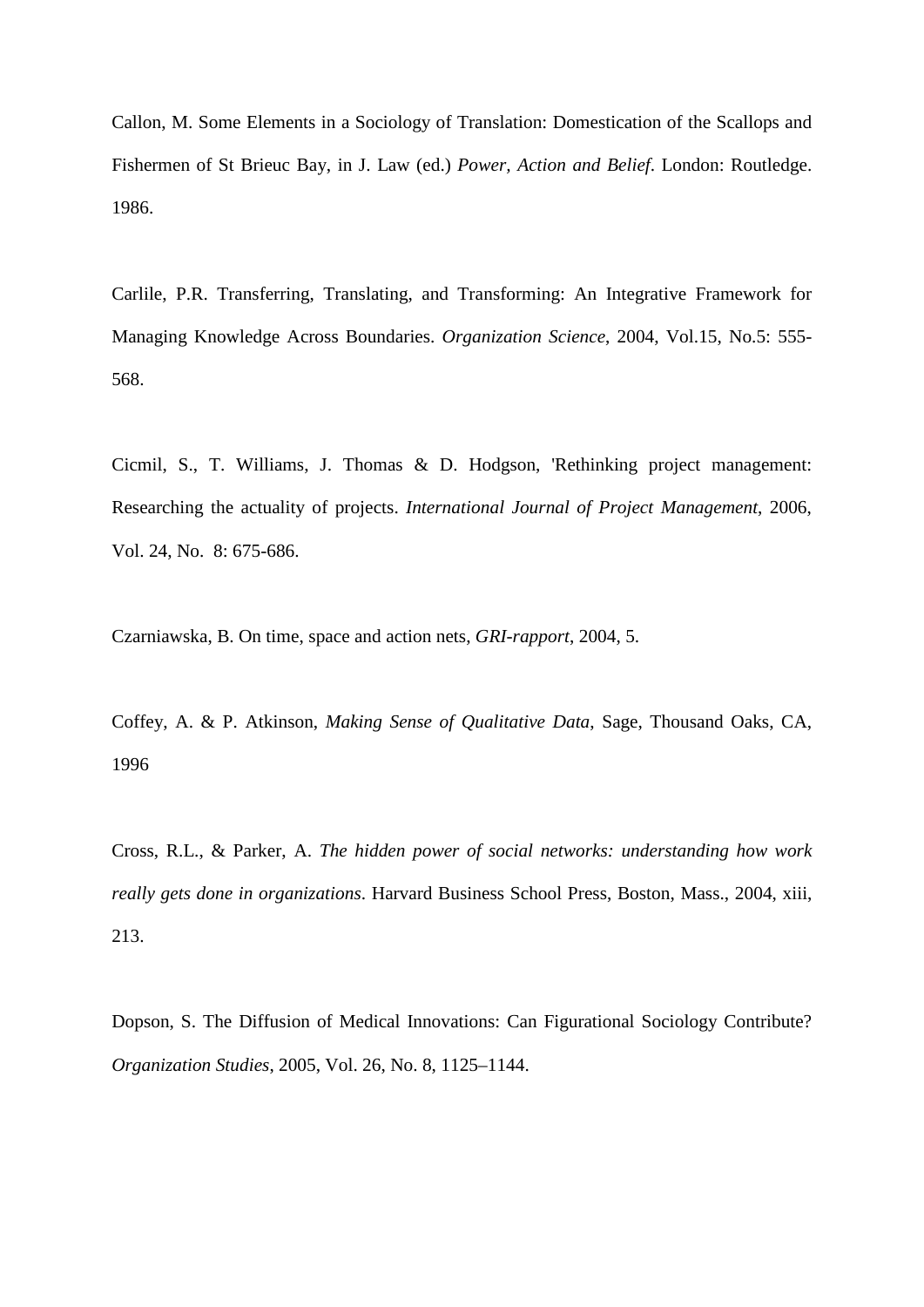Fennel, M.L. & Alexander, J.A. Organizational Boundary Spanning in Institutionalised environments', *Academy of Management Journal*, 1987, Vol. 30, No. 3, 456-476.

Ferlie, E., Fitzgerald, L, Wood, M. & Hawkins, C. The nonspread of innovations: The mediating role of professionals. *Academy of Management Journal*, 2005, Vol. 48, No. 1, 117–134.

Fosse, E., Lilleås, F., Røtnes, J.S., Edwin, B., Tønnessen, T.I., Hafsahl, G. & Lærum, F. Intervensjonssenteret ved Rikshospitalet. Erfaringer fra ett års drift. *Tidsskrift for den norske lægeforening,* 1997, 117, 2779 - 83.

Fosse, E., Lærum, F. & Røtnes, J.S. The Interventional Centre – 31 months experience with a department merging surgical and image-guided intervention. *Minimal Invasive Therapy and Allied Technology*, 1999, Vol. 8, No.5, 361-369.

Fosse, E. Intervensjonssenteret - en felles verktøykasse. In Natvig, J., Børdahl P.E., Larsen, Ø. & Swärd E.T. *De tre riker - Rikshospitalet 1826 - 2001*. Oslo: Gyldendal. 2001.

Fosse, E., *Intervensjonssenteret ved Rikshospitalet – og den industrielle revolusjonen i helsevesenet*. The Norwegian Medical Association, 2007.

Fujimura, J. Crafting Science: Standardised Packages, Boundary Objects, and "Translations"' in Andrew Pickering (ed.), *Science as Practice and Culture*. Chicago: University of Chicago Press: 168 - 211. 1992.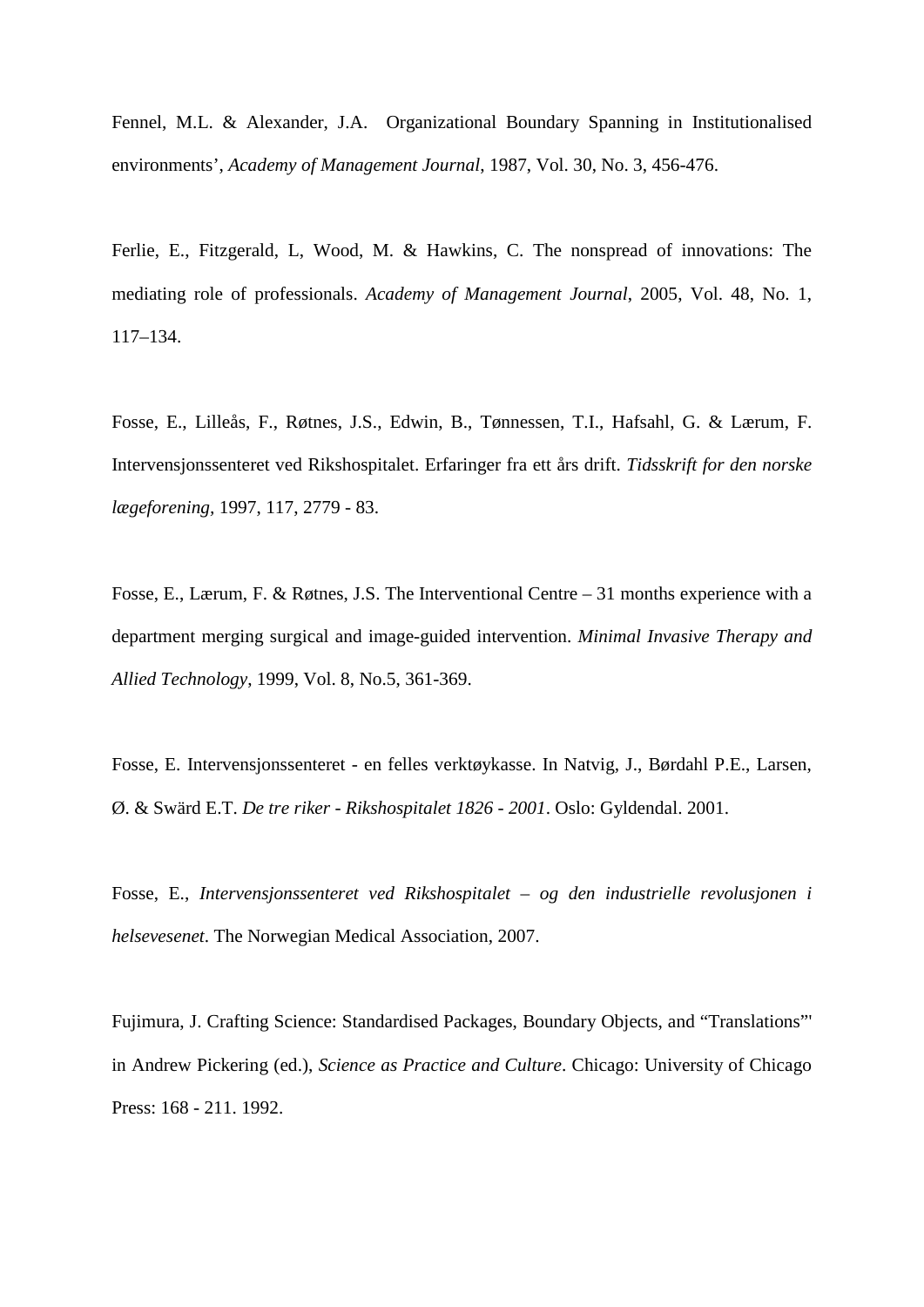Gherardi S. *Organizational Knowledge*. Blackwell Publishing. 2006.

Gherardi, S. & Nicolini, D. Actor-Networks: Ecology and Entrepreneurs, in Barbara Czarniawska & Tor Hernes (eds) *Actor-Network Theory and Organizing*. Copenhagen: Liber, 285-306, 2005.

Gieryn, T. Boundaries of Science, in Jasanoff, S. A., Markle, G. E, Petersen, J. C. & Pinch, T. *Handbook of Science and Technology Studies*. Sage Publications, Thousand Oaks, London. 1983.

Guston, D. H. Stabilizing the Boundary between US Politics and Science: The Role of the Office of Technology Transfer as a Boundary Organization. *Social Studies of Science,* 1999, Vol. 29, No. 1, 87-111.

Guston, D. H. Boundary organizations in Environmental Policy and Science: An Introduction, *Science, Technology and Human Values*, 2001, Vol. 26, No.4, 399-408.

Hallier, J, Forbes, T. In search of Theory Development in Grounded Investigations: Doctors experiences of Managing as an example of fitted and prospective theorising, *Journal of Management Studies*, 2004, Vol. 41, No. 8, 1379-1410.

Hernes, T. Studying composite boundaries: A framework for analysis. *Human Relations*, 2004, Vol. 57, No. 1, 9-29.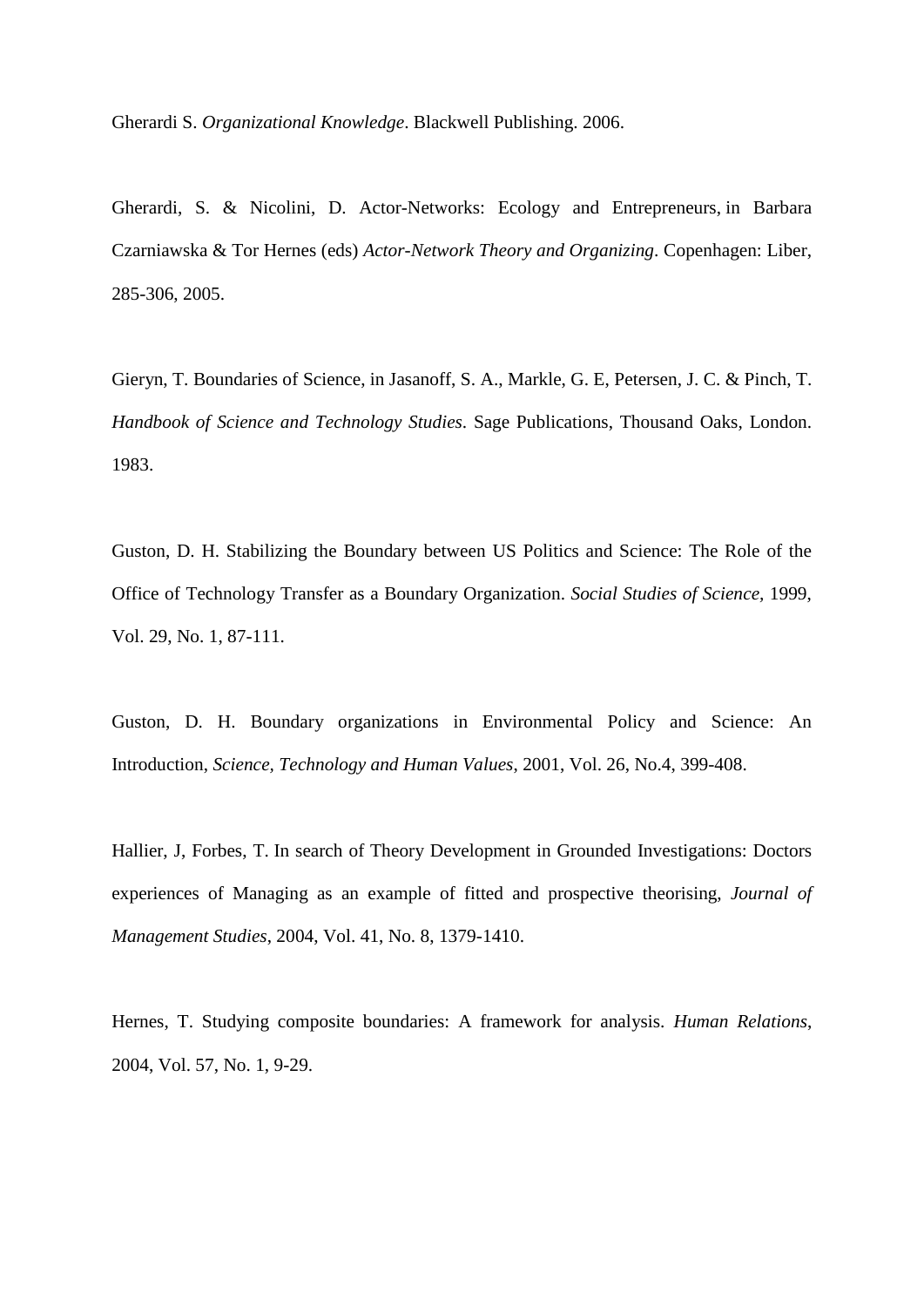Hoholm, T. *The Contrary Forces of Innovation: An ethnography of innovation in the food industry*. Palgrave Macmillan. 2011.

Hoholm, T. & Araujo, L. Studying innovation processes in real-time: The promises and challenges of ethnography, *Industrial Marketing Management,* 2011, Vol. 40, No. 6, 933- 939.

Husom, N. (2007). Intervensjonssenteret ved Rikshospitalet – fra idé til stortingsvedtak. En kvalitativ analyse av den politiske beslutningsprosessen. *Deloppgave master*, Institute for Health Management and Health Economics, University of Oslo.

Kerosuo, H. K. Boundaries in action. An Activity-theoretical Study of Development, Learning and Change in Health Care for Patients with Multiple and Chronic Illnesses. *PhD Dissertation*. 2006.

Klerkx, L. & Leeuwis, C. Delegation of authority in research funding to networks: experiences with a multiple goal boundary organization, *Science and Public Policy*, 2008, Vol. 35, No. 3, 183-196.

Laerum, F. & Stordahl, A. Interventional clinic: a common turf for endoscopic surgery and interventional radiology, *European Journal of Radiology*, 1992, 15, 293-298.

Laerum, F., Borchgrevink, H. M., Fosse, E. & Faye-Lund, P. The new interventional centre a multidisciplinary R&D clinic for interventional radiology and minimal access surgery. *Computer Methods and Programs in Biomedicine*, 1998, Vol. 57, No. 1-2, August, 29-34.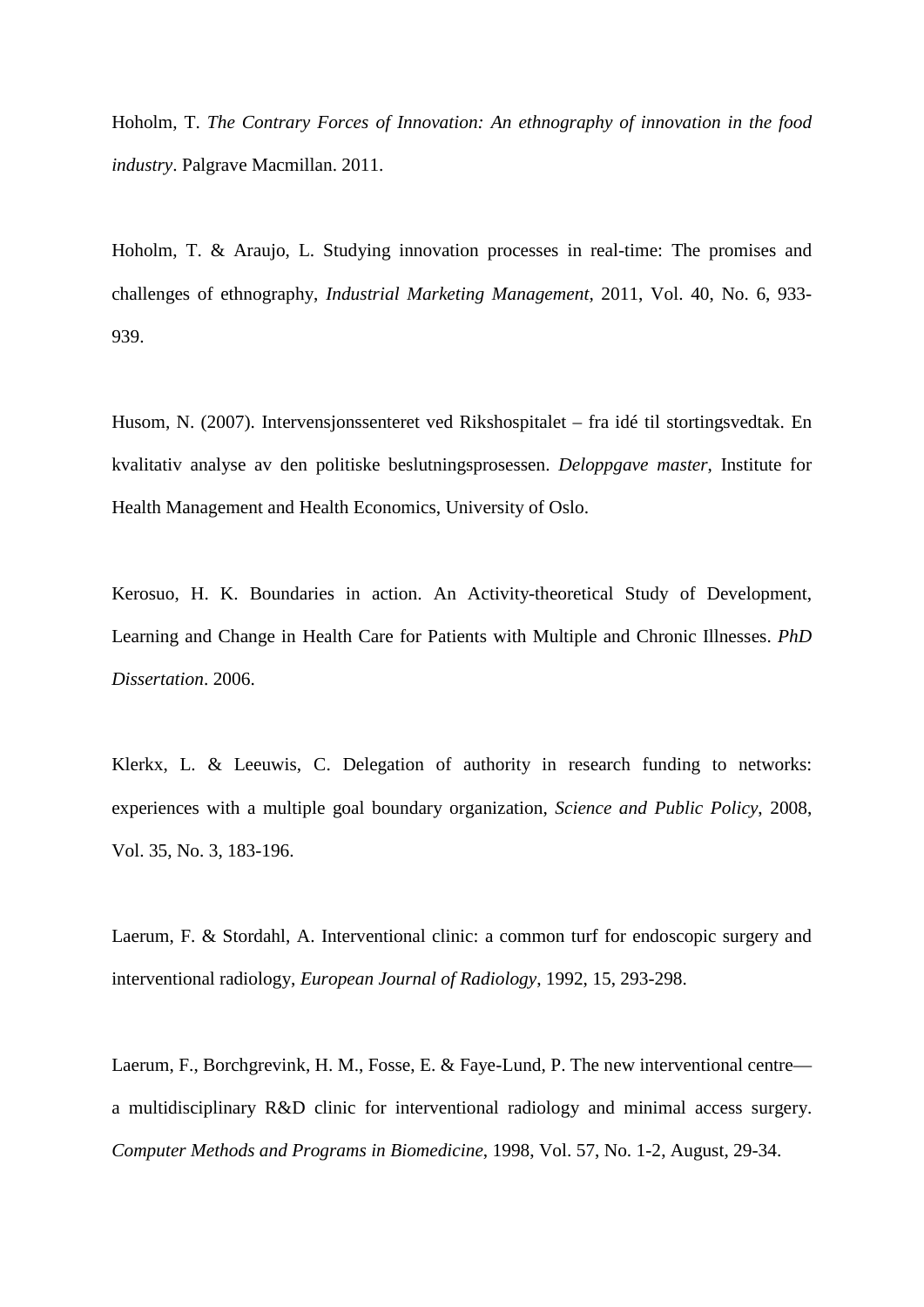Lamont, M. & Molnar, V. The study of boundaries in the social sciences. *Annual Review Sociol*. 2002. 28,167–95.

Latour, B. *Science in action*. Cambridge, Mass: Harvard University Press, 1987

Leonard-Barton, D. (1995). *Wellsprings of knowledge: building and sustaining the sources of innovation*. Harvard Business School Press, Boston, Mass.

Levina, N. & Vaast, E. The Emergence of Boundary Spanning Competence in Practice: Implications for Implementation and Use of Information Systems, *MIS Quarterly,* 2005, Vol. 29, No. 2, 335-363.

Lærum, F. (2008) *Talk at the Centre's annual seminar* entitled: Hva var det jeg sa?

Lærum, F. & Stordahl, A. (1991) Intervensjonsklinikk, *Master thesis* at the University of Oslo.

Marrone, J.A., Tesluk, P.E., & Carson, J.B.. A multilevel investigation of the antecedents and consequences to team member boundary spanning. *Academy of Management Journal,* 2007, Vol.50: 1423-1439.

Miller, C. Hybrid Management: Boundary Organizations, Science Policy, and Environmental Governance in the Climate Regime. Science, Technology & Human Values, 2001, Vol. 26, No. 4, 478-500.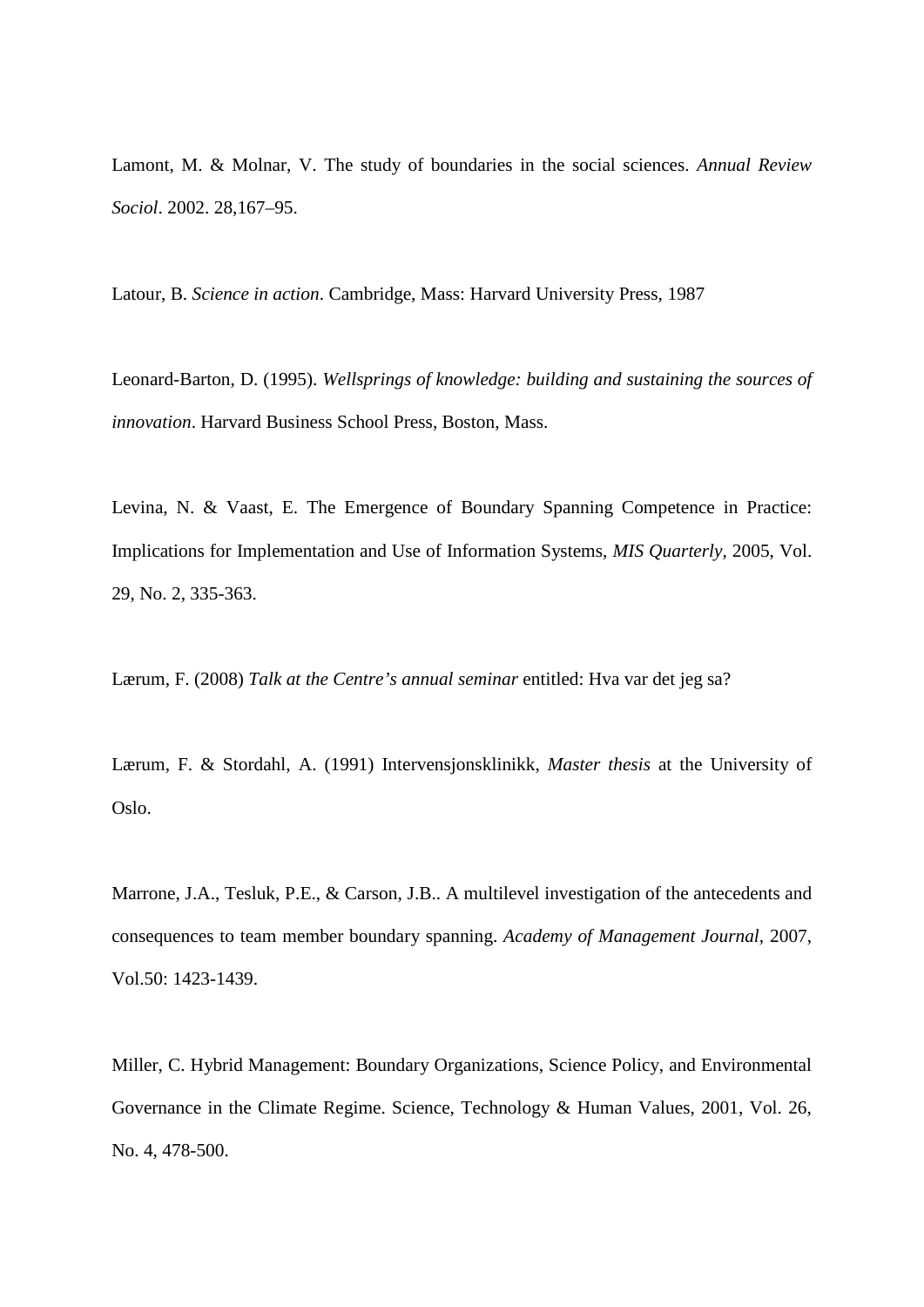Mørk, B. E. (2009). Changing practices. A practice-based study of cross-discplinary technology development in hospitals. *PhD dissertation*, University of Oslo.

Mørk, B.E, Hoholm, T., Aanestad, M., Edwin, B. and Ellingsen, G. [Challenging expertise: on](http://mlq.sagepub.com/content/41/5/575.abstract)  [power relations within and across communities of practice in medical innovation,](http://mlq.sagepub.com/content/41/5/575.abstract)  [Management Learning,](http://mlq.sagepub.com/content/41/5/575.abstract) 2010, November, Vol. 41, 575-592.

Mørk, B.E., Aanestad, M., Grisot, M. and Hanseth, O. Conflicting epistemic cultures and obstacles for learning across communities of practice, Knowledge and Process Management, 2008, Vol.15, No. 1, 12-23.

Mørk, B.E., Hoholm, T., and Aanestad, M. Constructing, enacting and packaging innovations: a study of a medical technology project, European Journal of Innovation Management, Vol.9, No. 4, 444-465.

Newell, S., Robertson, M. & Swan, J. Interactive Innovation Processes and the Problems of Managing Knowledge, in Renzl B, Matzler K, Hinterhuber H. *The Future of Knowledge Management*, Palgrave Macmillan. 2006.

Nicolini D, Gherardi S. & Yanow D. *Knowing in organizations. A Practice-Based Approach*. M.E.Sharpe Inc. 2003.

Nicolini, D. Stretching out and expanding medical practices. The case of telemedicine, 2007, *Human Relations*, Vol. 60 (6), 889-920.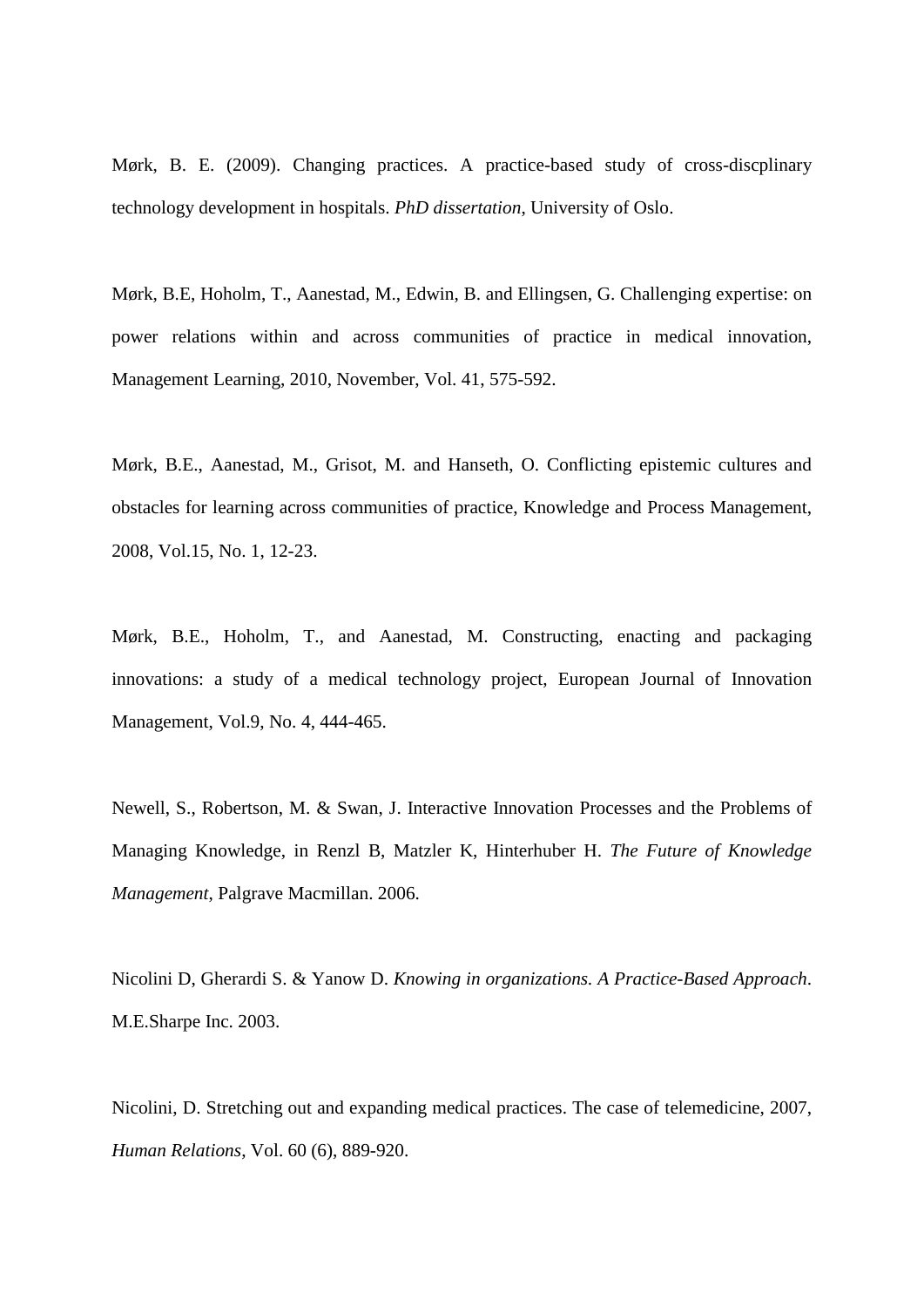Nicolini, D. Medical Innovation as a Process of Translation: a Case from the Field of Telemedicine, *British Journal of Management*, 2010, Vol,21, 1011-1026.

Orlikowski, W. Knowing in Practice: Enacting a Collective Capability in distributed Organizing. *Organization Science*, 2002, Vol.13, No.3, 249-273.

Ormrod, S., Ferlie, E., Warren, F. & Kingsley, N. The appropriation of new organizational forms within networks of practice: Founder and founder-related ideological power. *Human Relations,* 2007, Vol. 60, No 5, 745–767.

Robertson, M. Translating Breakthroughs in Genetics into Biomedical Innovation: The Case of UK Genetic Knowledge Parks. *Technology Analysis & Strategic Management*, 2007, Vol. 19, No. 2, 189-204, March.

Røsjø, B. Nybrottsarbeid ved nytt medisinsk senter, *Forskning*, 1996, 4 (online: http://forskningsradet.ravn.no/bibliotek/forskning/199604/1996040401.html). Last downloaded on Sept.28 2011.

Scott, W.R., Boundary Setting and Boundary Spanning, in Scott, W.R. (Eds), *Organizations: Rational, Natural, and Open Systems*, Prentice-Hall, Englewood Cliffs, NJ, 179-206. 1981.

Strauss, A. & Corbin, J. *Basics of qualitative research: Grounded theory procedures and techniques*. Sage Publications. 1990.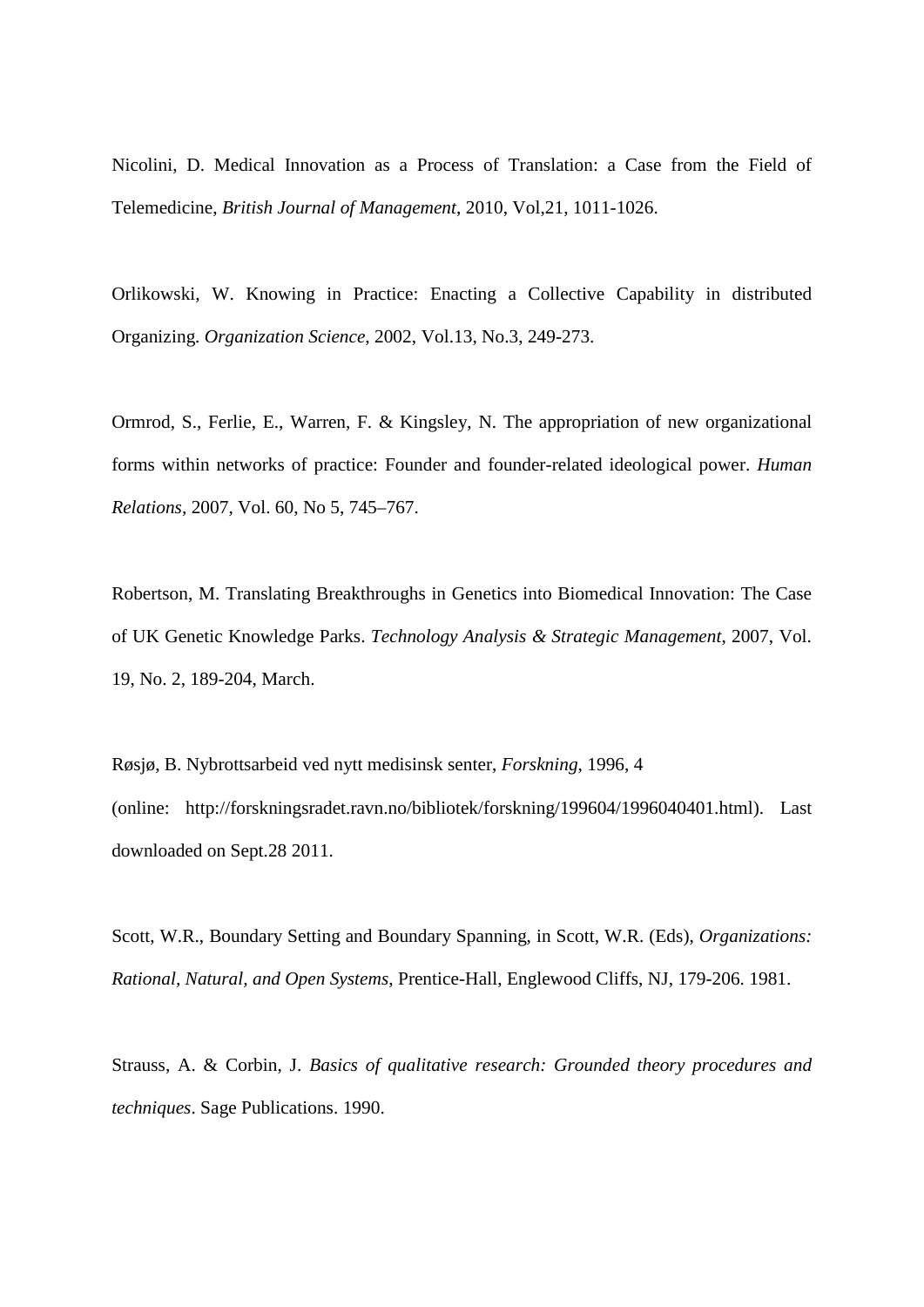St.t.prp. *Om alkoholtilsynet, Nytt Rikshospitalet, oppfølging av PU-reformen og Trygdeetatens EDB-system*, 55, 1994-1995.

Sundar, T. Intervensjonssenteret - verktøykasse for medisin og teknologi. *Tidsskrift for den norske lægeforening,* 2003a, 123, 64-5.

Sundar, T. Trang fødsel for radikal samarbeidside. *Tidsskrift for den norske lægeforening*, 2003b, 123, 66.

Swan, J. & Scarbrough, H. The politics of networked innovation. *Human Relations,* 2005, Vol. 58, No. 7, 913–943.

Swan, J., Scarbrough, H. & Robertson, M. The construction of 'communities of practice' in the management of innovation'. *Management Learning*, 2002, Vol. 33, No. 4, 479–496.

Swan, J. Bresnen, M., Newell, S. & Robertson, M. The object of knowledge: The role of objects in biomedical innovation, *Human Relations,* 2007, Vol. 60, No. 12, 1809–1837

Wenger, E. Communities of Practice and Social Learning Systems. *Organization*, 2000, Vol. 7, No. 2, 225–246.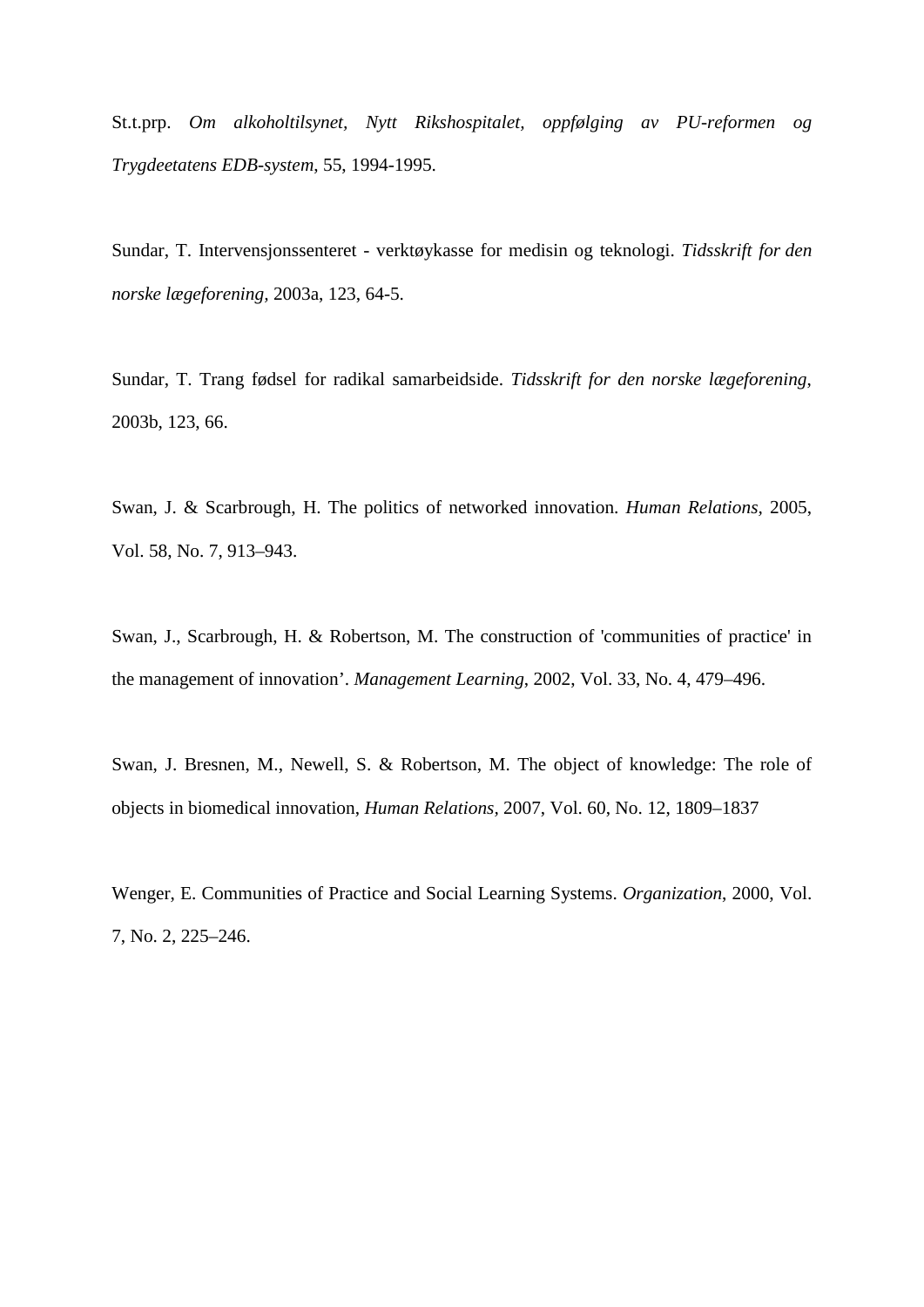| <b>Domains of practices</b><br><b>Boundary challenges</b> |                                                                                                                                                                                                                                                                                                                                                                                                                                                                                                         | <b>Illustrations of boundary organising</b>                                                                                                                                                                                                                                                                                                                                                                                                                                                                                               |  |  |
|-----------------------------------------------------------|---------------------------------------------------------------------------------------------------------------------------------------------------------------------------------------------------------------------------------------------------------------------------------------------------------------------------------------------------------------------------------------------------------------------------------------------------------------------------------------------------------|-------------------------------------------------------------------------------------------------------------------------------------------------------------------------------------------------------------------------------------------------------------------------------------------------------------------------------------------------------------------------------------------------------------------------------------------------------------------------------------------------------------------------------------------|--|--|
|                                                           |                                                                                                                                                                                                                                                                                                                                                                                                                                                                                                         | practices to handle these challenges                                                                                                                                                                                                                                                                                                                                                                                                                                                                                                      |  |  |
| <b>Medical practices</b>                                  | Established practices have fairly<br>well-defined boundaries between<br>the different professional groups,<br>medical disciplines, departments<br>and even hospitals. This hinders<br>the introduction of practices that<br>challenge these boundaries.<br>Organisational boundaries limit<br>access to established resources,<br>and can make collaboration<br>difficult.                                                                                                                              | - Master's thesis was an important<br>boundary object that was widely<br>distributed<br>- Physical co-location of multiple<br>disciplines<br>- The centre's project regulation and<br>standardised templates which enforced<br>considerations of cross-disciplinarity in<br>projects                                                                                                                                                                                                                                                      |  |  |
| <b>Scientific practices</b>                               | The boundaries between scientific<br>practices and medical practices<br>can be unclear. As innovations<br>often arise in a context of<br>practical use, it may be<br>challenging to disentangle the<br>scientific investigation from the<br>clinical use situation. Different<br>motivations behind scientific<br>projects and practical<br>improvement initiatives may lead<br>to conflict over priorities. This<br>results in research projects<br>struggling to find allies in the<br>right 'camps'. | - Established a Steering Committee with<br>representatives from various<br>organisations<br>- Strengthening translation of interests<br>and knowledge by (1) Having employees<br>at the Centre employed in mother<br>departments and service level agreements<br>to have a closer link between medical<br>practice and scientific practice. (2)<br>Networked projects including users,<br>patients and international partners. (3)<br>Scientific methods in combination with<br>project regulation standardising ways of<br>collaborating |  |  |
| <b>Industrial practices</b>                               | The boundaries between the<br>industrial practices and medical or<br>scientific practices are challenged<br>when new practices are to be<br>developed. This calls for defining<br>new ways of collaborating.                                                                                                                                                                                                                                                                                            | - Establishing a number of projects<br>dealing with boundaries between<br>industry-science (example MR).<br>- Challenging healthcare policy by<br>introducing and exploring<br>unconventional collaboration with<br>industry.                                                                                                                                                                                                                                                                                                             |  |  |
| <b>Policy practices</b>                                   | Innovation implies novelty.<br>Hence, practices, regulation,<br>funding and policy aspects are not<br>aligned. This again leads to<br>obstacles for innovation, and need<br>for policy changes in order to be<br>resolved.                                                                                                                                                                                                                                                                              | - Taking a policy role to overcome<br>boundaries between science-politics<br>- Mobilising more sources of funding and<br>resources (the Centre is jointly funded by<br>government and industry).                                                                                                                                                                                                                                                                                                                                          |  |  |

**Table 1. Illustrations of key boundary challenges**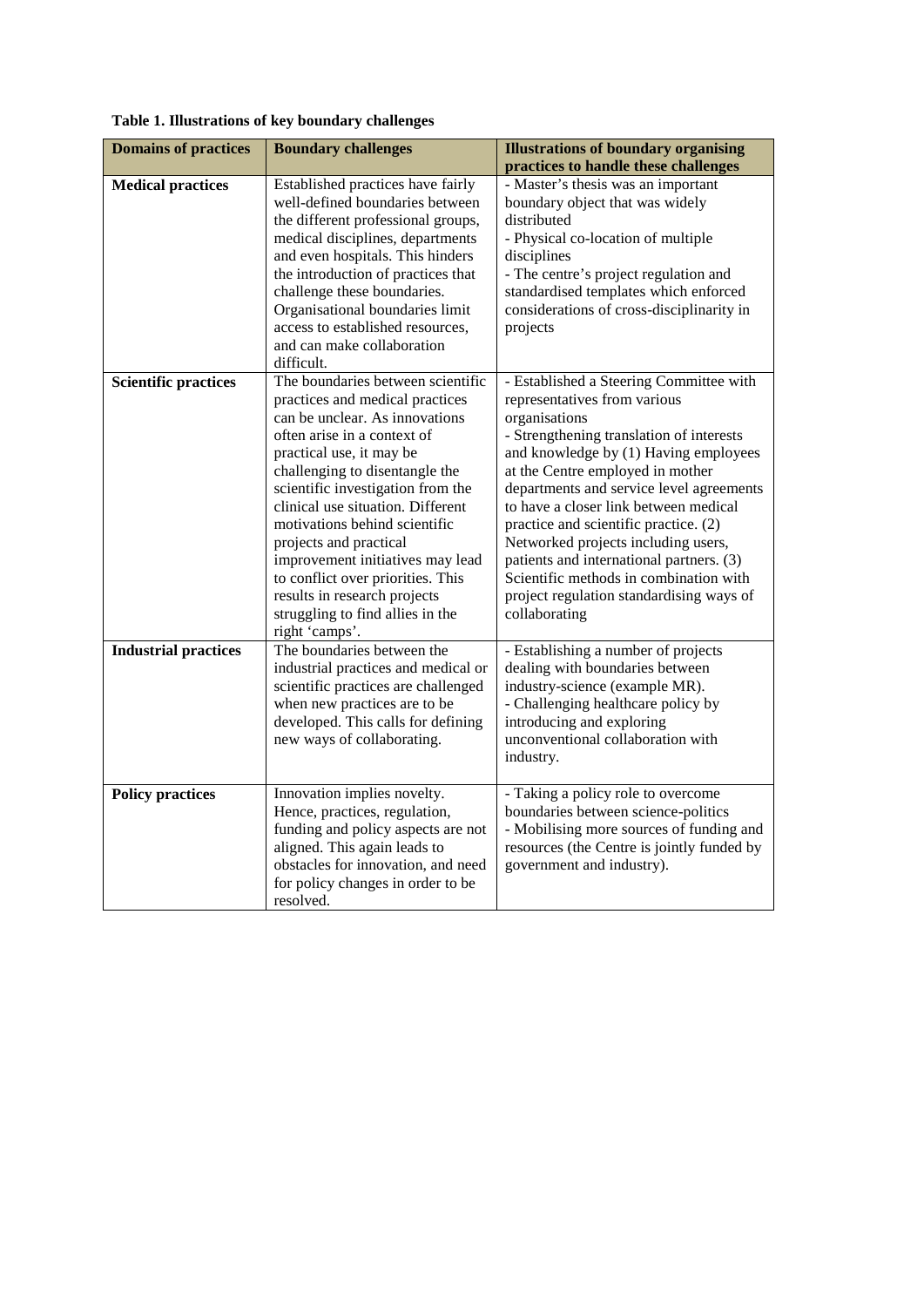| <b>Time</b>                                                                    | <b>Boundaries and</b><br>domains of practices | <b>Actors involved</b>                                                                     | <b>Boundary organising</b><br>practices                                                                                                                                                                                                                                                        | <b>Facilitating/countervailing</b><br>forces/politics                                                                                                   | <b>Outcome over time</b>                                                                                                                                                                                               |
|--------------------------------------------------------------------------------|-----------------------------------------------|--------------------------------------------------------------------------------------------|------------------------------------------------------------------------------------------------------------------------------------------------------------------------------------------------------------------------------------------------------------------------------------------------|---------------------------------------------------------------------------------------------------------------------------------------------------------|------------------------------------------------------------------------------------------------------------------------------------------------------------------------------------------------------------------------|
|                                                                                | involved                                      |                                                                                            |                                                                                                                                                                                                                                                                                                |                                                                                                                                                         |                                                                                                                                                                                                                        |
| 1991-1996<br><b>From mere</b><br>idea to<br><b>Parliament</b><br>support of an | Medical/scientific                            | Lærum, Stordahl,<br>University of Oslo,<br>medical community all<br>over Norway.           | Problematising established<br>medical practice in the<br>Master's thesis and<br>distributing 5,000 copies of<br>the thesis in book form all<br>over Norway. Publishing<br>article in an international<br>journal. Increased interest in<br>new practices with the<br>increasing use of images. | Medical community<br>sceptical to the crossing and<br>blurring of boundaries.                                                                           | Managed to bring<br>attention to challenges of<br>existing practices and on<br>the necessity of<br>overcoming these<br>challenges.                                                                                     |
| interventional<br>clinic                                                       | Industry/medical/<br>Scientific               | GE, Rikshospitalet,<br>politicians.                                                        | Becoming part of GE's<br>network. GE gave a deadline<br>for when the MRI had to be<br>purchased.                                                                                                                                                                                               | Other University hospitals<br>negative, politicians<br>positive, management at<br>Rikshospitalet positive.                                              | The necessary support<br>for collaborating with<br>GE was mobilised via<br>negotiations and finding<br>common interests across<br>the boundaries between<br>medical/scientific<br>practice and industrial<br>practice. |
|                                                                                | Medical/scientific/policy                     | Lærum, Stordahl,<br>Rikshospitalet, all<br>University hospitals in<br>Norway, politicians. | Developing a strategic actor-<br>network by establishing a<br>project group at<br>Rikshospitalet. Attaining<br>support by visiting all<br>university hospitals in<br>Norway, and getting the<br>Health Minister to arrange a<br>national meeting that became<br>influential.                   | Professionals at<br>Rikshospitalet and at other<br>University hospitals<br>negative to the idea, while<br>politicians spoke on behalf<br>of the centre. | Managed to get the<br>necessary support for<br>establishing the Centre.<br>Parliament gave a grant<br>of 90 million NOK to<br>establish an<br>interventional Centre.                                                   |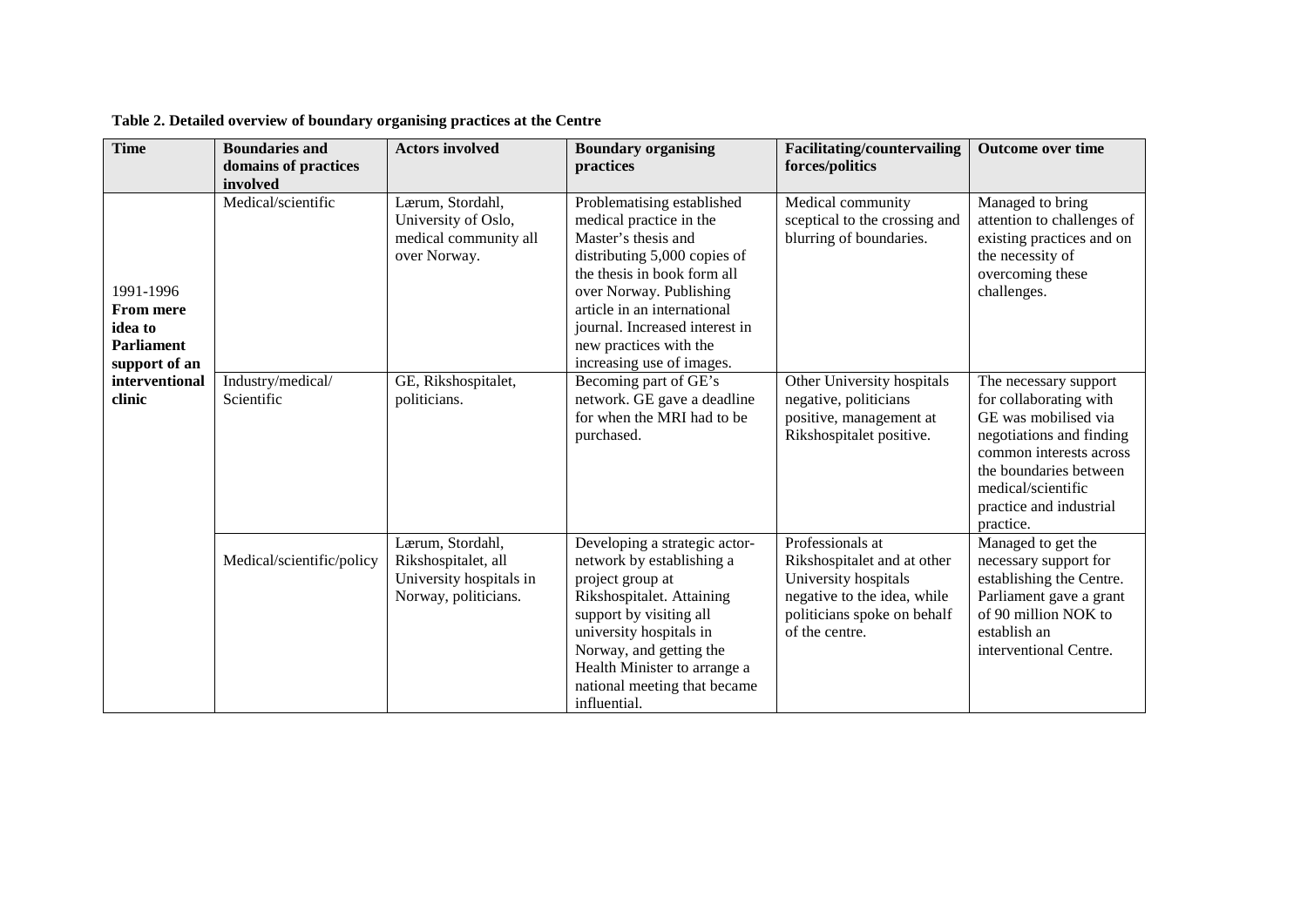|                       | Medical, scientific       | The Centre, other          | Visiting the other departments                       | Other departments at                                        | Closer collaboration with                           |
|-----------------------|---------------------------|----------------------------|------------------------------------------------------|-------------------------------------------------------------|-----------------------------------------------------|
| 1996-2000             |                           | departments at             | at Rikshospitalet and                                | Rikshospitalet and other                                    | other departments and                               |
| <b>Establishing</b>   |                           | Rikshospitalet, other      | contacting potential partners to                     | hospitals were sceptical to                                 | hospitals, partly because                           |
| the Centre as         |                           | hospitals, industrial      | further mobilise support for                         | the Centre.                                                 | they managed to define                              |
| 'a common             |                           | partners.                  | the Centre. Hiring people to                         |                                                             | common problems to be                               |
| toolbox on            |                           |                            | part-time positions in cross-                        |                                                             | solved. Establishing                                |
| neutral               |                           |                            | departmental projects to align                       |                                                             | standardised project                                |
| ground'               |                           |                            | with crucial and powerful                            |                                                             | procedures and                                      |
|                       |                           |                            | professional communities and                         |                                                             | regulations to enhance                              |
|                       |                           |                            | hospital departments with                            |                                                             | cross-professional                                  |
|                       |                           |                            | different specialisations.                           |                                                             | practice.                                           |
|                       | Medical, scientific       | The Centre, seven          | Conducting the off-pump                              | Both support and                                            | Managed to conduct the                              |
|                       |                           | departments at             | study to compare traditional                         | opposition at                                               | study and publish many                              |
|                       |                           | Rikshospitalet, 120        | ways of doing surgery with                           | Rikshospitalet.                                             | articles and generate                               |
|                       |                           | patients, academic         | beating heart surgery.                               |                                                             | PhD <sub>s</sub> .                                  |
|                       |                           | journals, medical          | Arranging meetings to present                        |                                                             |                                                     |
|                       |                           | community.                 | the project, published results                       |                                                             |                                                     |
|                       |                           |                            | in international journals                            |                                                             |                                                     |
|                       |                           |                            | rallying interest from a                             |                                                             |                                                     |
|                       |                           |                            | broader public and getting                           |                                                             |                                                     |
|                       |                           |                            | support both from patients and                       |                                                             |                                                     |
|                       |                           |                            | other academics.                                     |                                                             |                                                     |
| 2000-2009             | Medical/scientific/policy | The Centre, Norwegian      | Hospital reform introduced in                        | Politicians positive to the                                 | The reform lead                                     |
| <b>Expanding</b>      | and industrial            | Parliament, other          | 2002. Contacting politicians to                      | Centre, but not interested in                               | hospitals to compete for                            |
| the Centre<br>and its |                           | University hospitals,      | explain how the reform had a                         | granting it a special status.                               | access to patients. Centre<br>failed to become NCC. |
| networks              |                           | Rikshospitalet, industrial | negative effect on the Centre.                       | Other University hospitals<br>did not accept special status |                                                     |
|                       |                           | partners.                  | Applying for status as<br>National Competence Centre | for the Centre.                                             |                                                     |
|                       |                           |                            | to mobilise larger network.                          |                                                             |                                                     |
|                       |                           |                            |                                                      |                                                             |                                                     |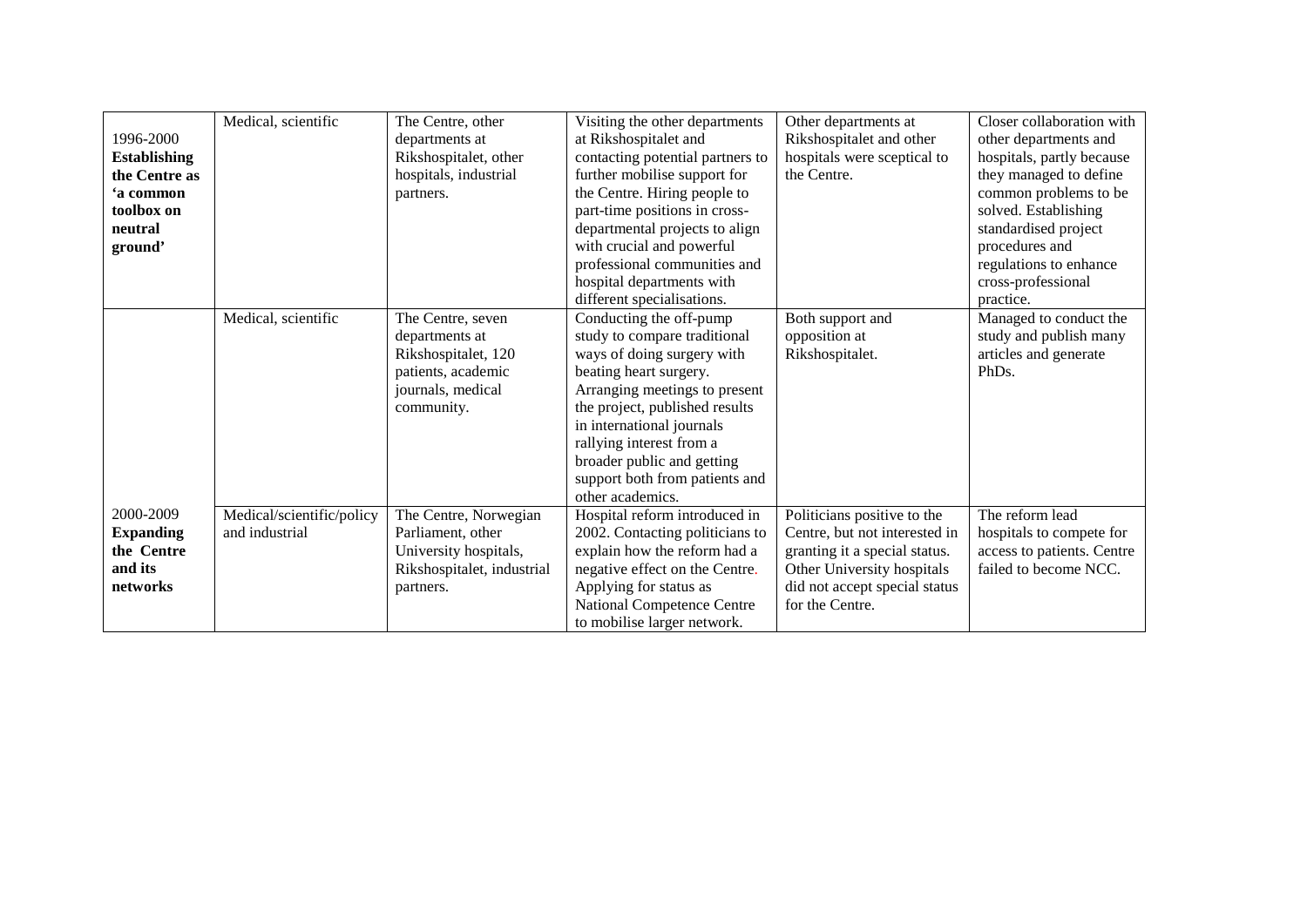| Medical/scientific/    | The Centre, EU,            | Initiating a number of new      | Academic institutions and    | Managed to get funding    |
|------------------------|----------------------------|---------------------------------|------------------------------|---------------------------|
| Industrial             | academic partners,         | projects, including the EU      | industrial partners          | for the ARISER project    |
|                        | industrial partners,       | project ARISER to generate      | supportive, but other        | with PhD students and     |
|                        | Rikshospitalet.            | funding and raise status.       | academic institutions all    | post.docs.                |
|                        |                            | Applying for the establishment  | over Europe also applied     |                           |
|                        |                            | of a Visualisation Centre when  | for funding.                 | The PET Centre received   |
|                        |                            | the grant for PET Centre was    |                              | funding, but no           |
|                        |                            | to be given, and establishing   |                              | Visualisation Centre.     |
|                        |                            | collaboration with the          |                              |                           |
|                        | The Centre, University of  | University of Oslo about joint  |                              |                           |
|                        | Oslo, Research Council     | projects in the MRI; to         |                              |                           |
|                        | of Norway,                 | mobilize active support in      |                              |                           |
|                        | Rikshospitalet.            | terms of funding and access to  |                              |                           |
|                        |                            | patients.                       |                              |                           |
| Scientific, policy and | The Centre, Norwegian      | Enrolling and mobilizing        | A number of actors were      | Much positive attention   |
| industrial             | Government, Research       | government to support health    | positive.                    | to the Centre. The launch |
|                        | Council of Norway,         | care related business           |                              | of a report from the      |
|                        | industrial partners.       | development launched at the     |                              | Government about          |
|                        |                            | Centre.                         |                              | innovation in Norway.     |
|                        |                            |                                 |                              | Much media attention.     |
| Scientific and medical | The Centre,                | Contact with possible partners  | University of Oslo,          | Funding which enabled     |
|                        | Rikshospitalet, University | for getting funding.            | Rikshospitalet and Research  | the Centre to change all  |
|                        | of Oslo, Research          | Investigating possible merger   | Council positive, but also   | their imaging equipment.  |
|                        | Council of Norway.         | with another department at the  | competitors.                 |                           |
|                        |                            | hospital to gain access to more |                              |                           |
|                        |                            | patients and resources.         | Other department somewhat    | No merger with the other  |
|                        |                            |                                 | positive to possible merger. | department.               |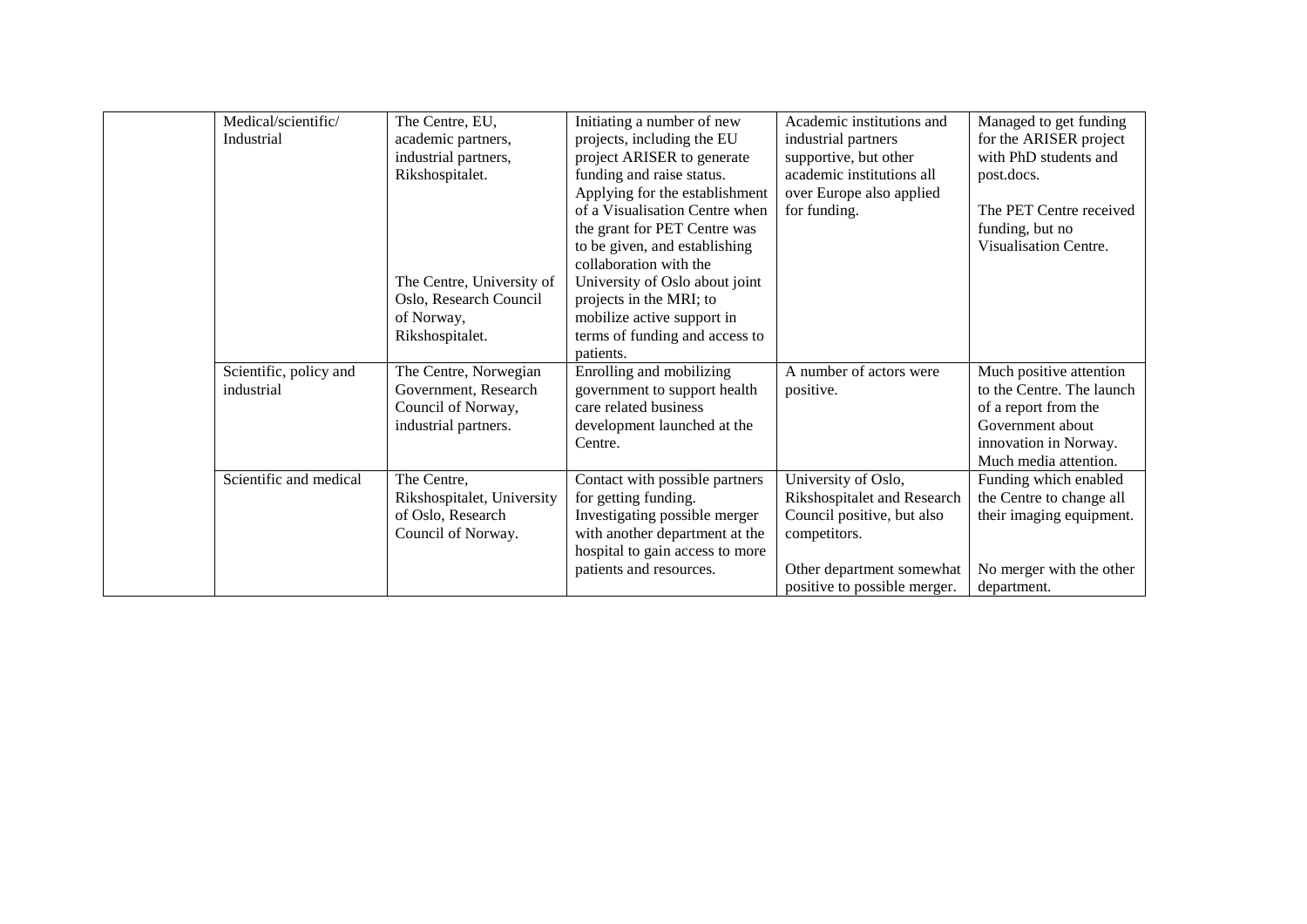## **Corresponding author**

Bjørn Erik Mørk

Department of Informatics

University of Oslo

Norway

E: bemork@ifi.uio.no

and

Intervention Centre

Oslo University Hospital

Oslo

Norway

## **Other authors:**

Thomas Hoholm

Department of Innovation and Economic Organisation

BI Norwegian School of Business

Oslo

Norway

E: thomas.hoholm@bi.no

Eva Maaninen-Olsson,

Department of Business Administration

Uppsala University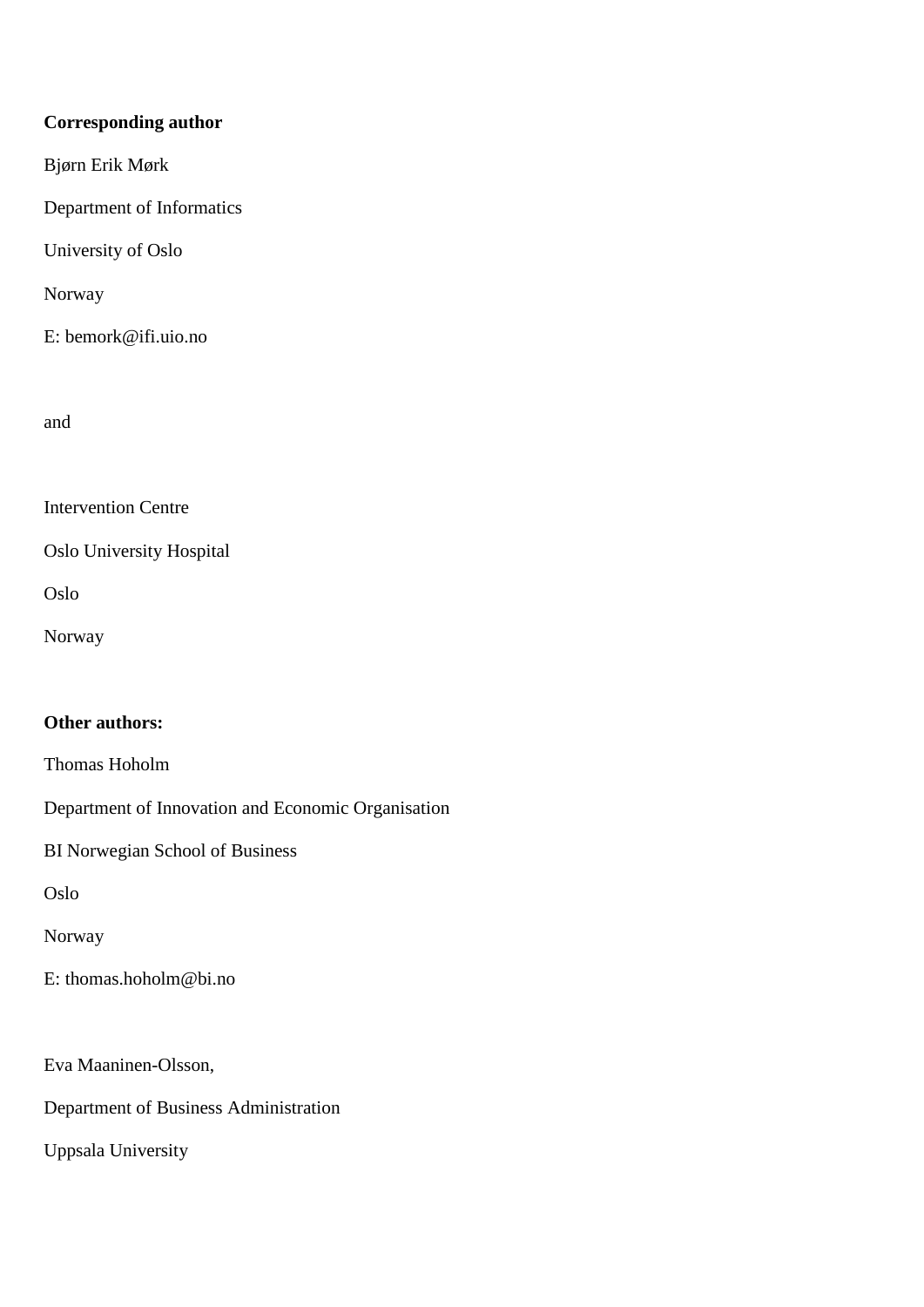E: emolsson@andrew.cmu.edu

Margunn Aanestad Department of Informatics University of Oslo Oslo Norway E: margunn@ifi.uio.no

## **PRESENTATION OF THE AUTHORS**

Bjørn Erik Mørk (PhD) is a postdoctoral fellow at the Department of Informatics at the University of Oslo, Norway. He holds a PhD in organizational sociology from the University of Oslo, and wrote his doctoral dissertation about challenges with changing practices in hospitals. His fieldwork was conducted at the Intervention Centre. An earlier version of the paper 'Changing practices through boundary organising – a case from medical R&D' first appeared in his PhD dissertation. He has been a visiting scholar at UC Berkeley and with the IKON research centre at Warwick Business School. He is currently involved in several research projects on learning, innovation and change in the healthcare sector. Some of the innovation projects that he will be studying are at the Intervention Centre. He draws upon practice-based perspectives, and his research interests include inter-organizational issues such as cross-disciplinary collaboration, boundary work, learning and the role of power when changing practices. He has published in journals such as Management Learning, European Journal of Innovation Management and Process and Knowledge Management. In addition, he has been co-author on several international publications in clinical journals. [Email: bemork@ifi.uio.no]

Thomas Hoholm (PhD) is a postdoctoral fellow at the Department of Innovation and Economic Organization, BI Norwegian Business School, where he studies the use and commercialization of knowledge in the internationalization of the food industry. He is also leading a project on the organization of innovation in industrial networks, where he has a particular emphasis on inter-organizational issues in the healthcare sector, such as the politics of boundary work and learning across boundaries. In addition, he is part of several research initiatives and projects studying the organizing of innovation in healthcare. He has published in journals such as *Management Learning, Industrial Marketing Management, and European Journal of Innovation Management*, and his book *The Contrary Forces of Innovation* was published on Palgrave Macmillan in 2011. [E-mail: [thomas.hoholm@bi.no\]](mailto:thomas.hoholm@bi.no)

Eva Maaninen-Olsson currently works as a management consultant, but is still active academically. Her research interest is in the integration of knowledge and the boundary spanning between a project and its